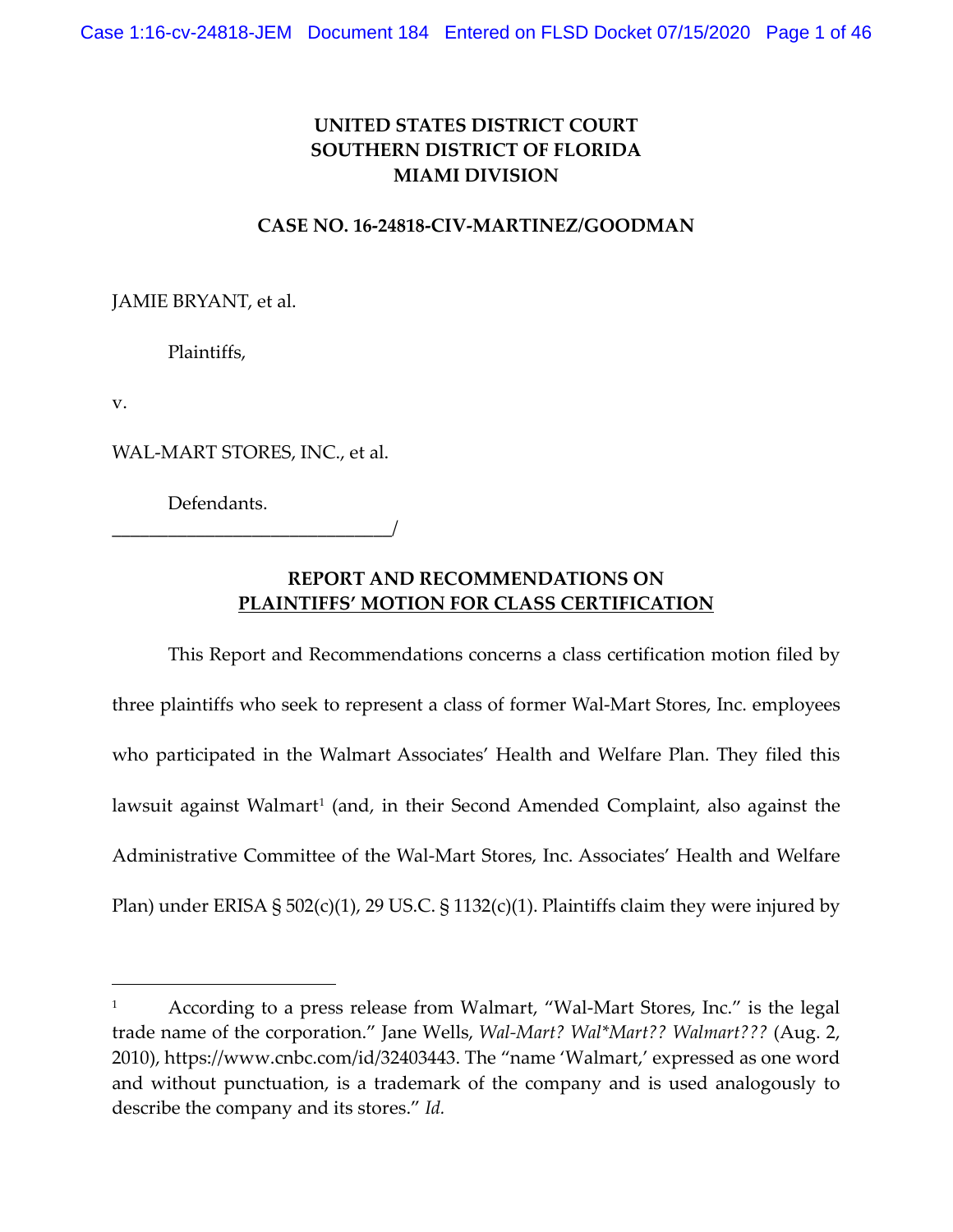the receipt of a COBRA[2](#page-1-0) election notice because it provided contact information for the Plan's COBRA administrator but not for the administrator of the Plan itself. Specifically, Plaintiffs say the notice did not properly identify the administrator, including its name, address and telephone number. They allege that this defective notice violated the Employee Retirement Income Security Act of 1974 ("ERISA"), as amended by COBRA.

At bottom, Plaintiffs' Second Amended Complaint seeks statutory penalties (of \$110 per day), declaratory relief and equitable relief (e.g., an injunction preventing Defendants from continuing to use the purportedly defective COBRA notice and requiring them to send new ones). Their motion for class certification [ECF No. 99] asks for an Order certifying two classes: (1) all participants and beneficiaries in the health plan who were sent a COBRA notice from January 6, 2016 to December 14, 2016, as a result of a qualifying event, and who did not elect continuation coverage; and (2) an identical class -- but involving COBRA notices sent from June 1, 2013 to January 25, 2016.

Plaintiffs seek certification under Federal Rule of Civil Procedure 23(b)(3) -- that common questions of law or fact predominate and that the class action is superior to other methods of processing the case. United States District Judge Jose E. Martinez referred the class certification motion to the Undersigned. [ECF No. 101].

After Plaintiff Jamie Bryant filed the class certification motion, the following submissions concerning class certification or the standing argument argued in the class

<span id="page-1-0"></span><sup>&</sup>lt;sup>2</sup> COBRA refers to the Consolidated Omnibus Budget Reconciliation Act.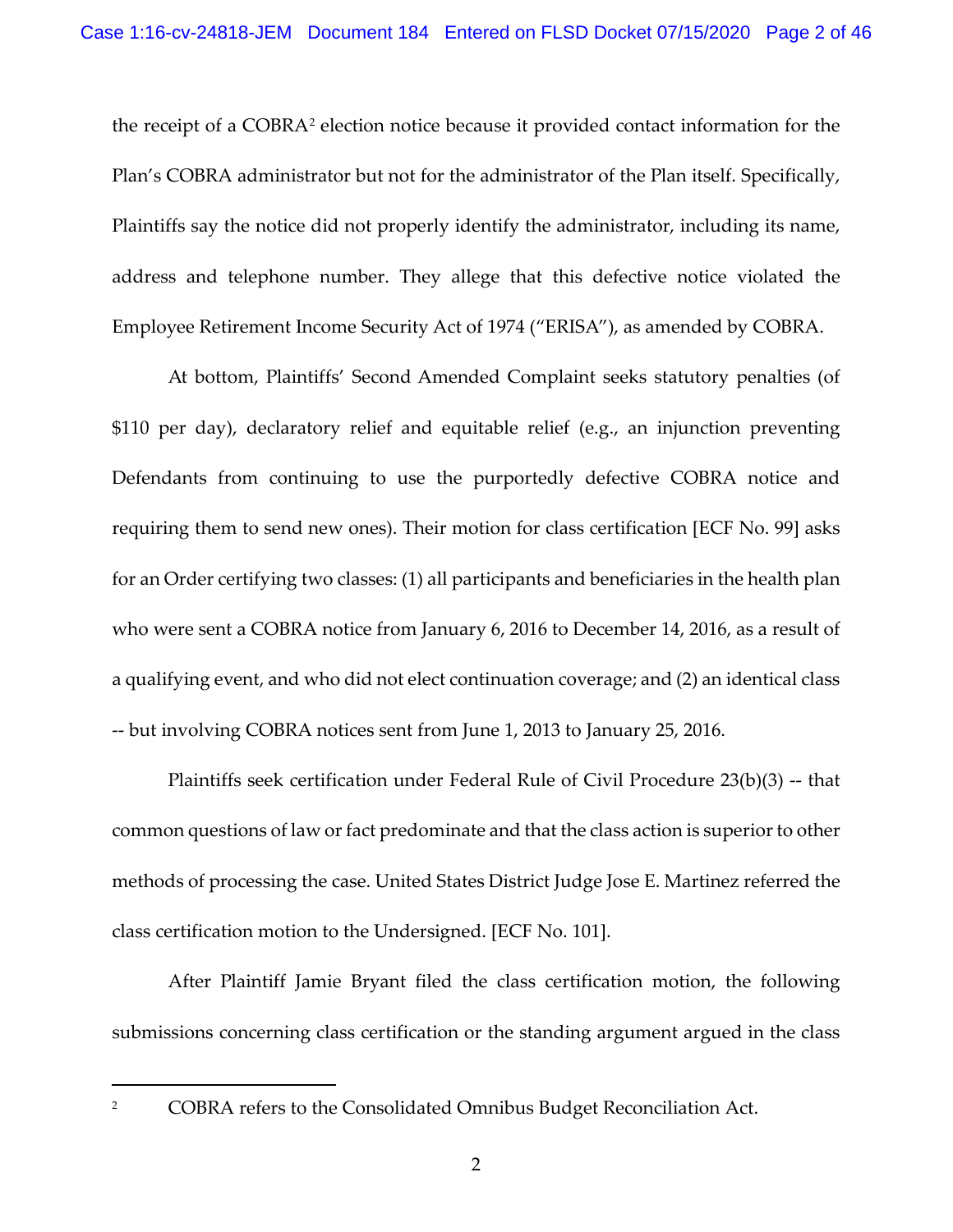action motion were filed:

- Walmart filed an opposition response. [ECF No. 106].
- Bryant filed a reply. [ECF No. 107].
- Walmart filed a Court-authorized sur-reply. [ECF No. 113].

• Plaintiffs filed a Second Amended Class Action Complaint, adding two additional Plaintiffs (Dawn Smith and Curtis Baker) and adding an additional Defendant (Administrative Committee of the Walmart Stores, Inc. Associates' Health and Welfare Plan). [ECF No. 145].

• Plaintiffs filed a summary judgment motion on liability and Article III Standing. [ECF No. 152].

• Defendants filed their own summary judgment motion, with the standing issue as the primary, lead argument. [ECF No. 154].

• As amicus curiae, the Retail Litigation Center, Inc. submitted a memorandum of law which included a separate section on Plaintiffs' purported lack of standing.[3](#page-2-0) [ECF No. 159-1].

So the class certification motion is fully briefed.

 $\overline{a}$ 

For the reasons outlined in greater detail below, the Undersigned **respectfully recommends** that Judge Martinez **deny** (albeit without prejudice) the class certification

<span id="page-2-0"></span><sup>&</sup>lt;sup>3</sup> Other amicus curiae submitted briefs, but they focused on issues other than standing.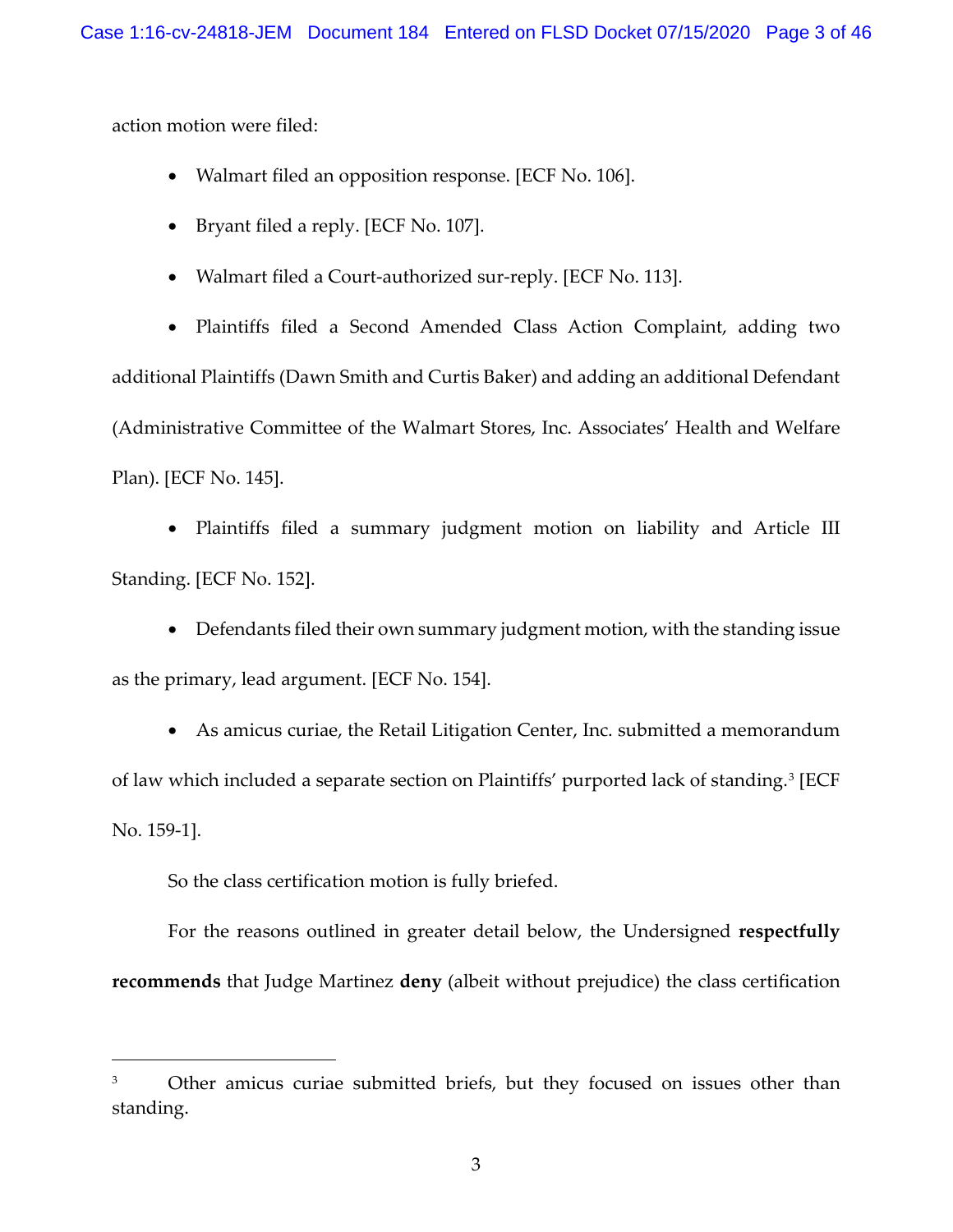motion. [ECF No. 99]. Specifically, the Undersigned recommends that Judge Martinez conclude that the three named Plaintiffs lack standing to bring this purported class action lawsuit. In addition, as an alternative ground, the Undersigned recommends that Judge Martinez conclude that the three Plaintiffs do not meet the typicality requirements for one of the two subclasses.

## **I. FACTUAL BACKGROUND**

Bryant holds a master's degree in human resources from Webster University. [ECF No. 155-2 (Bryant Depo.)]. She began at Walmart as an assistant store manager in 2009, became co-store manager in 2011, and was the full sole store manager from 2014 until her employment with Walmart ended in 2016. *Id.* at ¶¶ 25:2-26:7.

Bryant called Walmart Benefits and spoke to a representative on March 29, 2016, before her employment with Walmart ended, "to be proactive before losing benefits." *Id.* at ¶¶ 80:9-81:8, 82:1-4, 82:20-83:19, 84:6-17. On the March 29, 2016 call to Walmart Benefits, Bryant was told she had 60 days (until June 7, 2016) to enroll under her then-domestic partner's Walmart health insurance. *Id.* at ¶¶ 84:6-85:4, 102:6-103:4.

During that same March 29, 2016 call, the Walmart representative told Bryant that her healthcare coverage through her domestic partner would be effective retroactively to her date of termination so that there was no break in coverage. *Id.* at ¶¶ 84:19-85:4, 102:6- 103:4.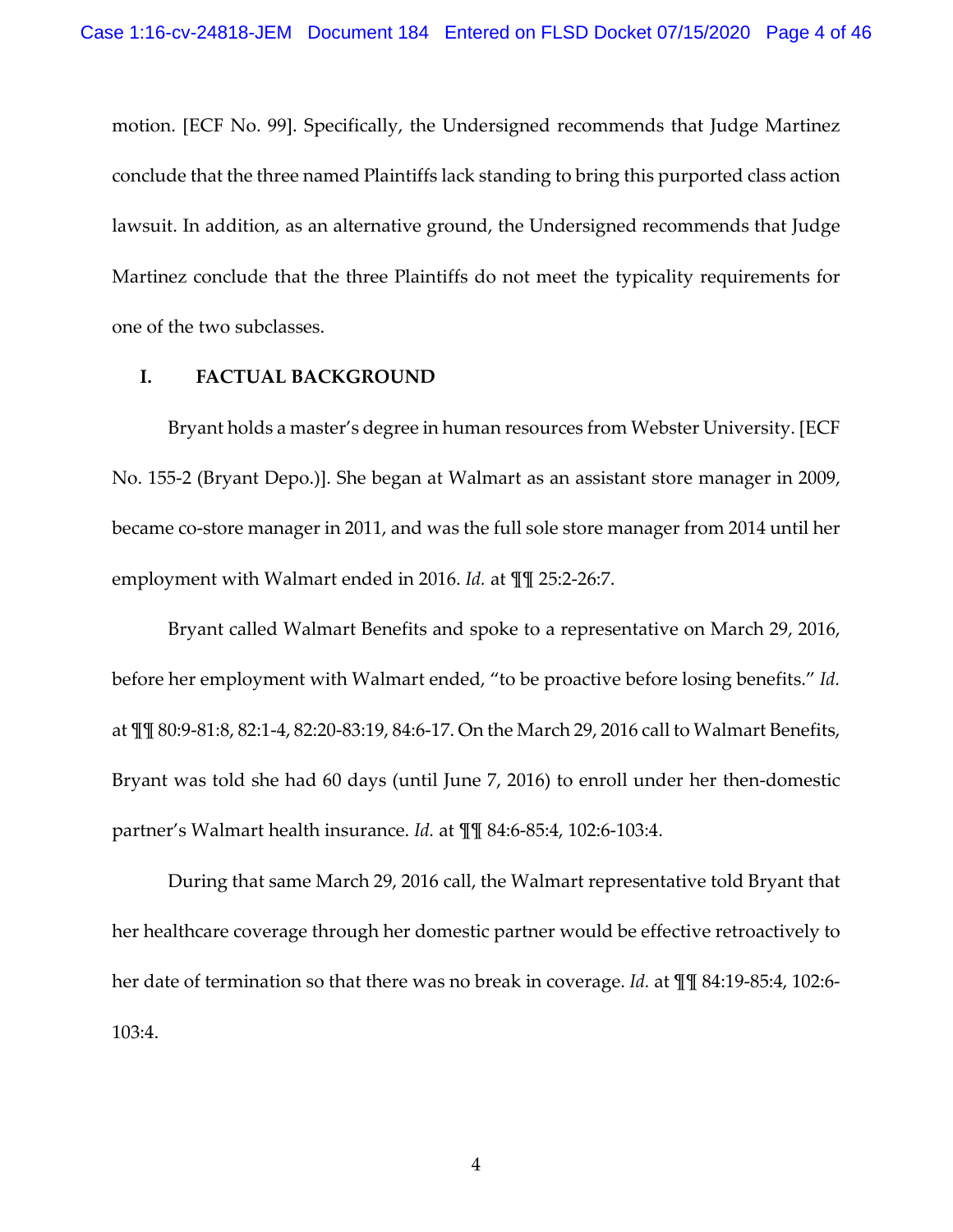On the March 29, 2016 call to Walmart Benefits, Bryant was advised that she could enroll in her domestic partner's plan on the day after her employment ended, and she understood that "it's best to [enroll in domestic partner coverage] like the very next day" after her termination. *Id.* at ¶¶ 102:6-103:6-17, 104:13-24. Bryant was also told that her domestic partner's total premium payment for HRA family coverage would be \$116.50 per pay period (or \$3,029 per year based on 26 pay periods) if she added herself and her children to his Plan coverage. *Id.* at ¶¶ 99:16-100:7.

Based on the annual premium of \$3,029 for HRA Plan family coverage, the monthly premium payment for HRA family coverage would be \$252.42 for Plaintiff Bryant and her children to be added to her domestic partner's Plan coverage. [ECF No. 155-4 (Decl. of Cherri McClure)].[4](#page-4-0)

Bryant's domestic partner's Plan coverage before Bryant and her children were added to his coverage as beneficiaries was \$37.20 per pay period (which is \$967.20 per year and \$80.60 per month). The addition of Bryant and her children resulted in an increase of \$171.82 in monthly cost to Bryant's domestic partner for family coverage for the HRA Plan. *Id.* 

On March 29, 2016, when Bryant contacted Walmart Benefits, she was told that a tax was applied to the cost for Bryant to be added to her domestic partner's healthcare

<span id="page-4-0"></span>Ms. McClure is the Senior Director, Total Rewards Administration, Human Resources at Walmart.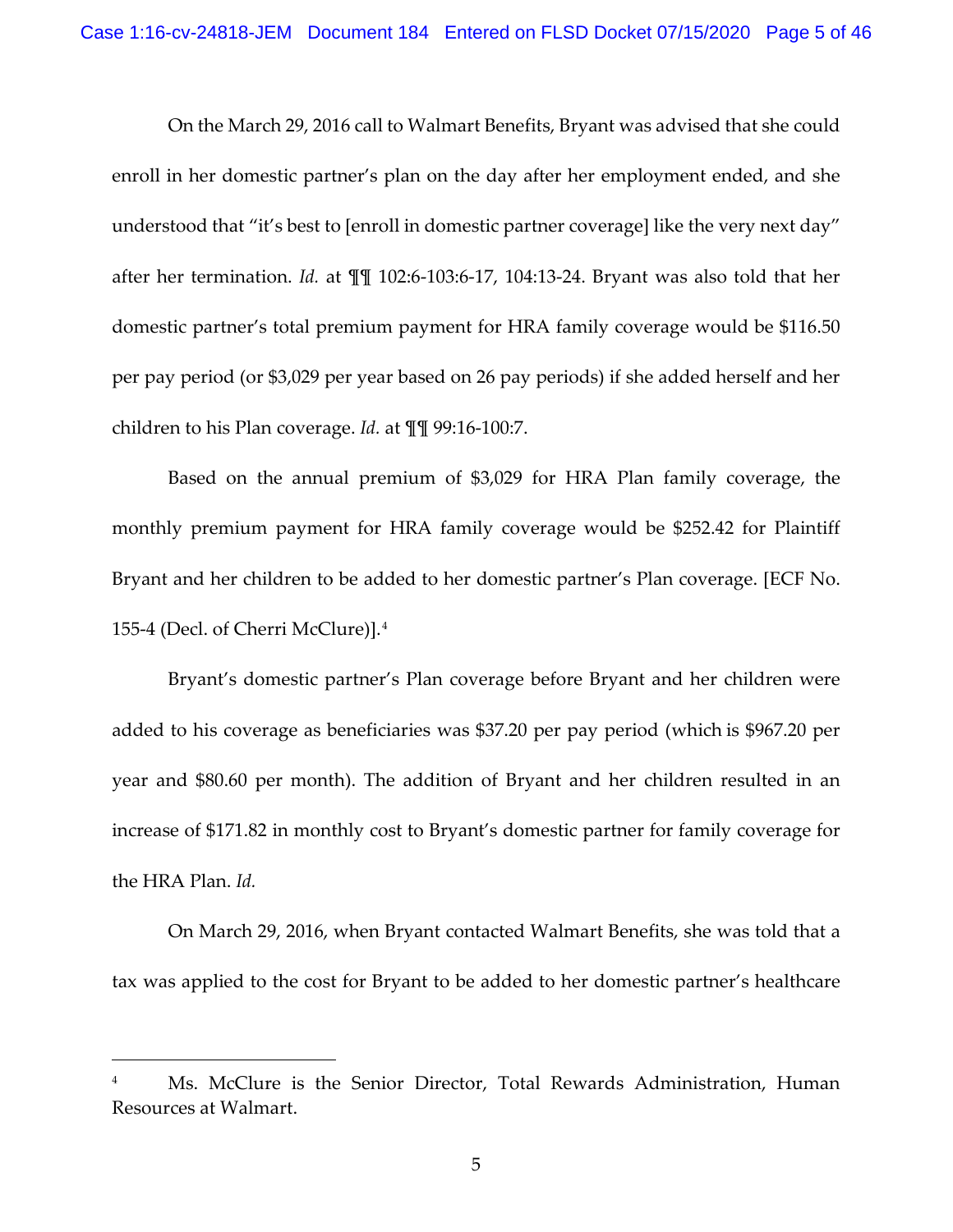coverage because Bryant and her domestic partner were not legally married at the time. [ECF No. 155-2, ¶¶ 48:25-49:5, 85:24-87:20]. The tax is on income imputed to Bryant's domestic partner. The imputed income was \$123.55 per pay period or \$3,212.30 annually. Assuming the highest federal tax rate of 39.6%, this would have resulted in a maximum annual tax to Bryant's family of \$1,272.07. [ECF No. 155-4].

While she was a Walmart associate, Bryant paid \$105.50 per pay period for the HRA High Plan for herself and her two children. That is equal to \$2,743 annually or \$228.58 per month. The combined total cost for Plan coverage for Bryant, her domestic partner, and their children while Bryant was a Walmart associate was \$3,710.20. Therefore, although the coverage option was different, the total cost of coverage to Bryant, her domestic partner, and their children actually decreased when Bryant left Walmart and became a dependent on her domestic partner's coverage. *Id.*

Bryant did not attempt to enroll in her domestic partner's plan between April 13 and April 21, 2016. [ECF Nos. 155-5; 33-2; 155-2, ¶¶ 146:1-147:15, 174:4-25]. Bryant testified that "I still had to determine which plan would be the best for my family so up until making that determination, I had no coverage." [ECF Nos. 155-2, ¶¶ 115:13-22; 155- 1].

Bryant further testified that "we held off on initial coverage, like they gave us some options, but it was going to -- they were taxing us because at the time we weren't married." [ECF No. 155-2, ¶¶ 19:21-20:12].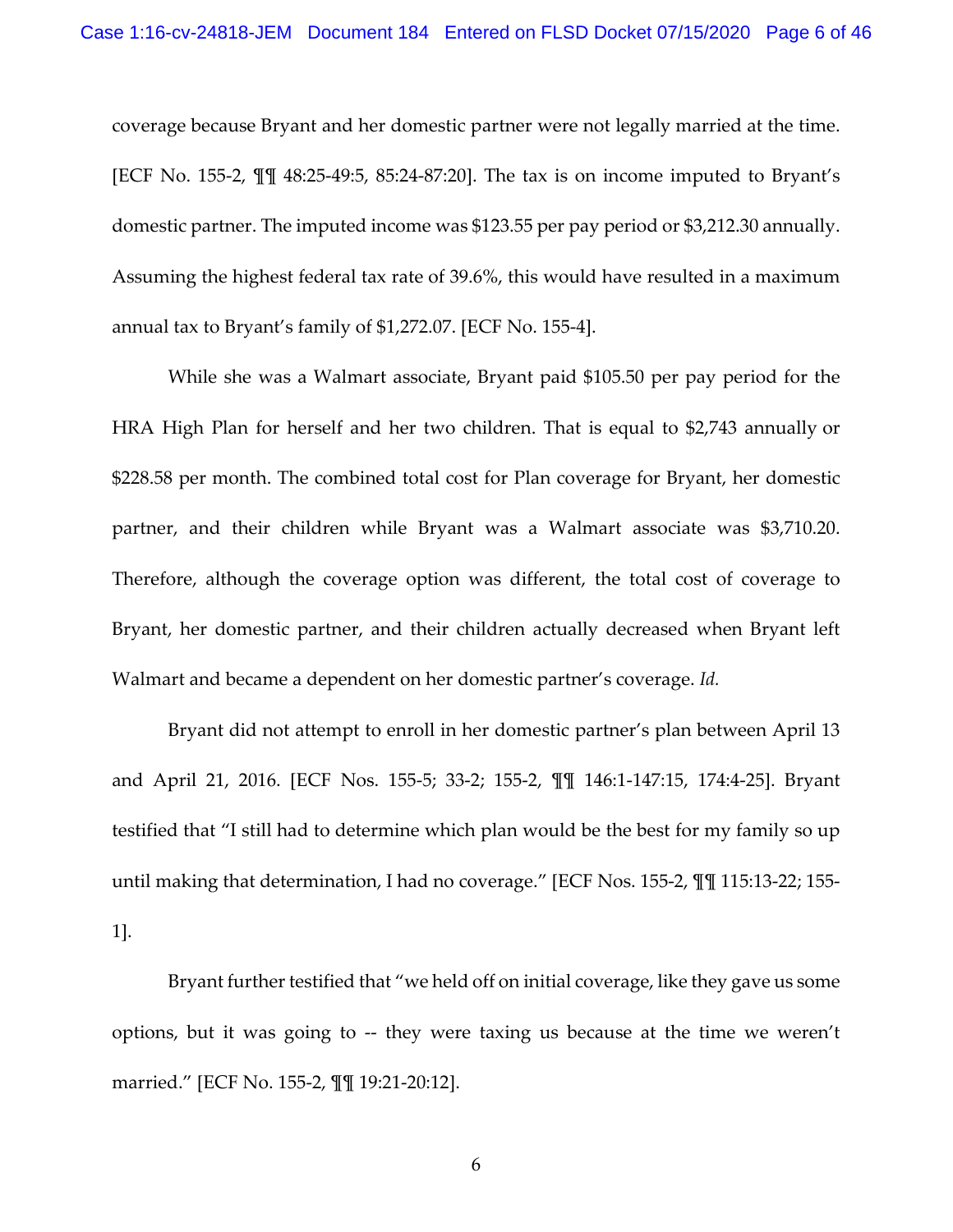Bryant's domestic partner had "follow-up questions" about the applicable taxes and "a couple of different things" before Bryant enrolled in his insurance. *Id.* at ¶¶ 170:6- 171:20.

Bryant's health insurance coverage through the Walmart Associates' Health and Welfare Plan ("Plan") continued until April 13, 2016. *Id.* at ¶¶ 43:14-44:2.

Bryant enrolled in her domestic partner's Walmart healthcare coverage on or between April 21, 2016 and April 28, 2016. [ECF No. 155-5]. Her healthcare coverage under her domestic partner's Walmart plan was effective retroactively to her date of termination of April 13, 2016. [ECF No. 155-2, ¶¶ 30:5- 31:10].

A COBRA election notice was sent to Bryant on April 28, 2016. [ECF No. 18-2]*.*  Although she does not recall the specific date, Bryant received the COBRA election notice after April 28, 2016. [ECF No. 155-2, ¶¶ 34:1-17].

The COBRA election notice that Bryant received stated that coverage under her Walmart healthcare plan would end on April 13, 2016, and that, if she elected COBRA coverage, her COBRA coverage would begin on April 14, 2016, and Bryant understood this at the time she received the COBRA notice. [ECF Nos. 155-2, ¶¶ 65:3-66:1; 18-2, pp. 1, 2].

The COBRA election notice Bryant received stated: "[I]f you elect coverage through the Marketplace, you may experience a gap in coverage between the date you lose coverage under the group health plan and the date coverage through the

7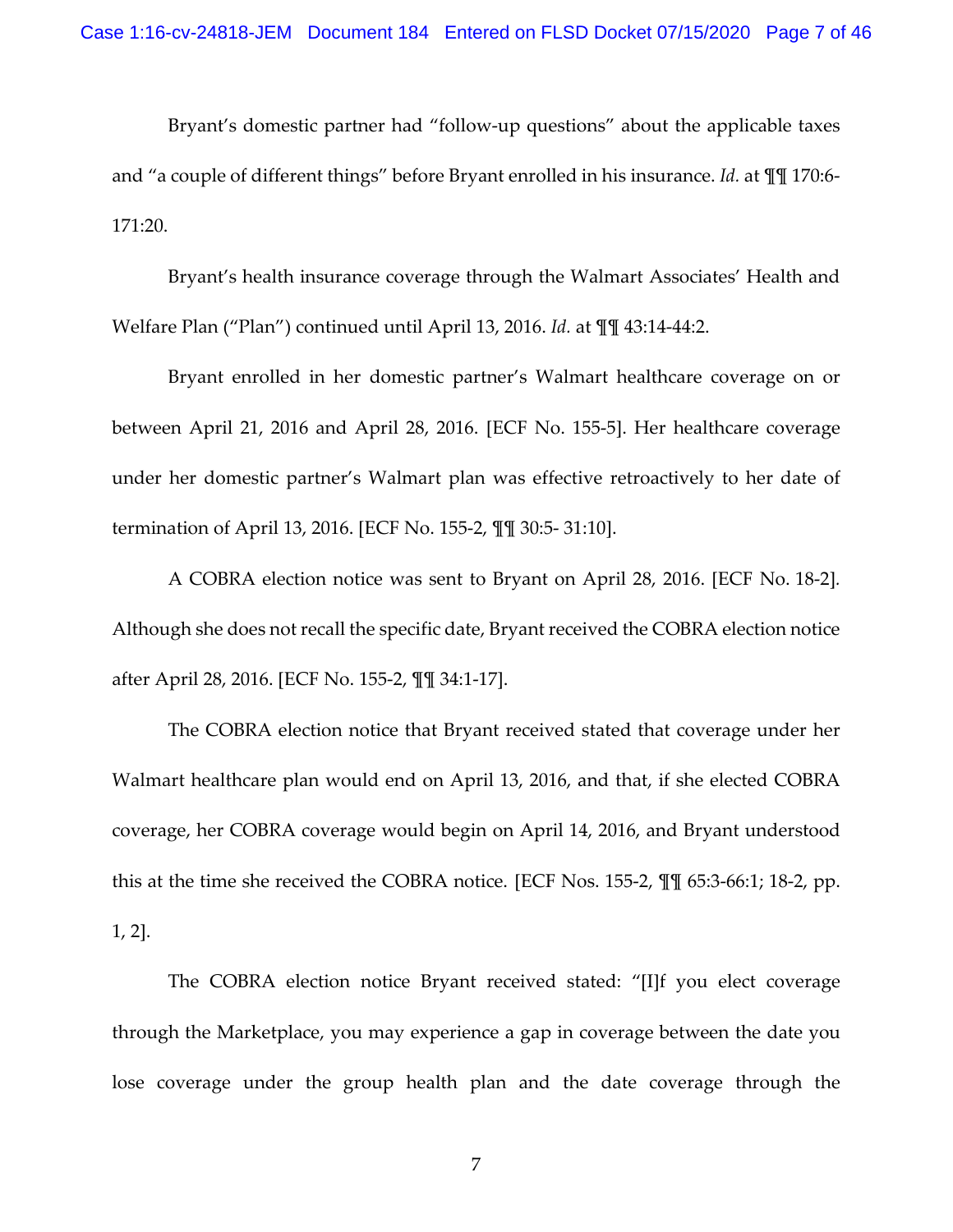Marketplace begins (whereas, you will not experience a gap if you elect and pay for COBRA continuation coverage)." [ECF No. 18-2, p. 2].

"The structure of COBRA is designed for there to be a temporary gap even when a timely COBRA election is made, and then **the gap is closed retroactively once the election is made** and the COBRA premiums are paid." [ECF No. 155-6, ¶ 24 (Expert Report of Roberta Casper Watson) (emphasis added)].

COBRA continuation coverage would have cost Bryant \$1,145.89 each month or \$13,750.68 annually. [ECF No. 18-2, p. 3]. Bryant's annual COBRA coverage would have been well in excess of the annual cost her domestic partner paid for health coverage and additional taxes. [ECF No. 155-4].

### **a. The COBRA Election Notice**

The Plan was established and maintained pursuant to the Wal-Mart Stores, Inc. Associates' Health and Welfare Plan Wrap Document ("Wrap Document"), which designated the Administrative Committee (the "Committee") as the "'Administrator' as defined in Section 3(16)(A) of ERISA." [ECF No. 155-7, p. 5].

The Executive Committee of the Board of Directors of Wal-Mart Stores, Inc. approved the amendment and restatement of the Plan's Wrap Document by a unanimous consent resolution in 2005. [ECF No. 155-9].

The Wrap Document authorized the Committee to delegate plan administration responsibilities to third parties: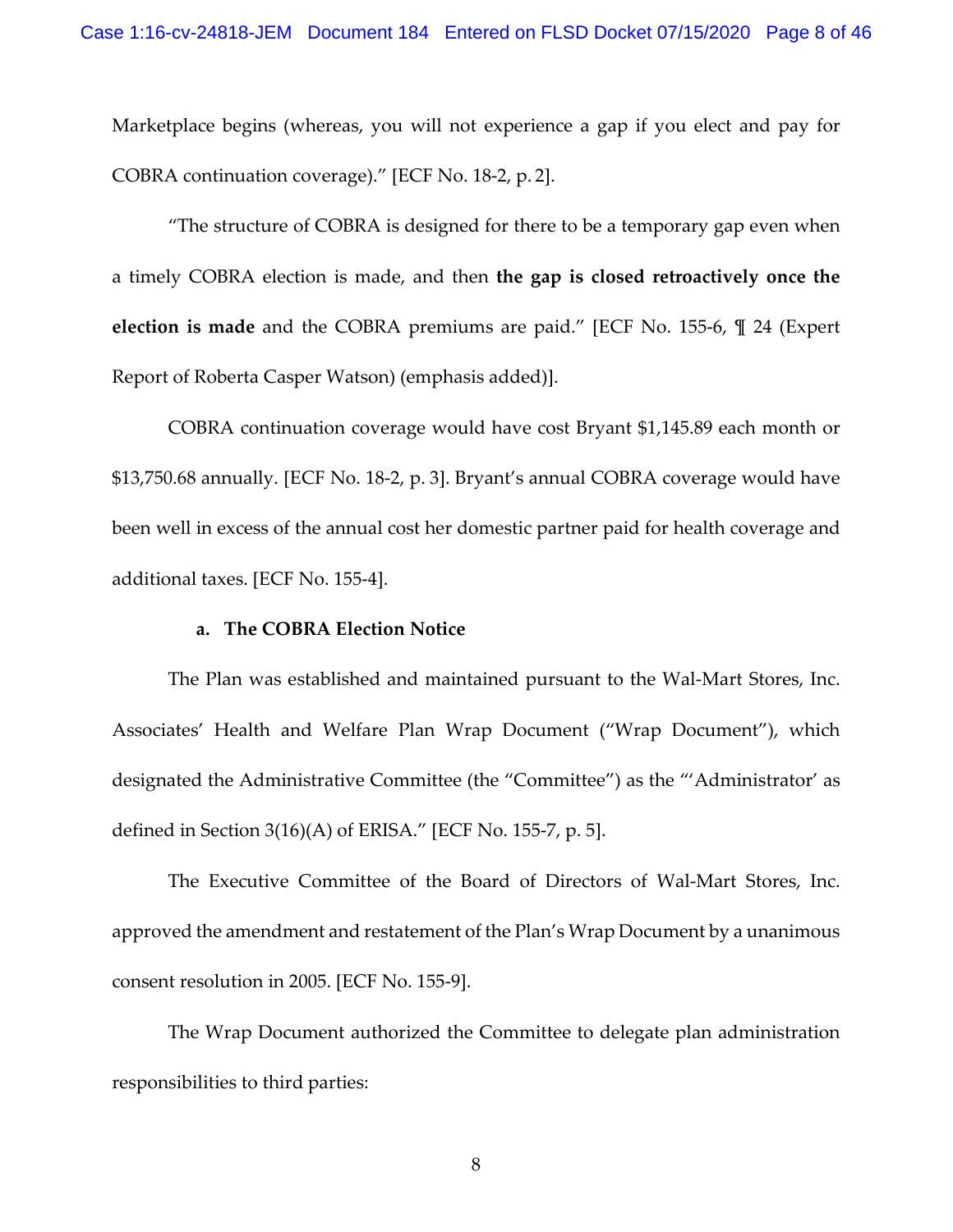Except where responsibilities have been assigned to a Third Party Administrator, insurer or another fiduciary, or are otherwise delegated as permitted under the terms of the Plan, the Administrative Committee shall have the general responsibility for the administration of the Plan and for carrying out its provisions as follows:

(c) The Administrative Committee shall have all other duties and powers necessary or desirable to administer the Plan, including, but not limited to, the following:

. . .

(7) To appoint, discharge and periodically monitor the performance of Third Party Administrators, insurers, service providers and other agents in the administration of the Plan; . . .

[ECF No. 155-7, p. 17].

The Plan administrator and the Administrative Committee entered into a services agreement that delegated the responsibility for administering COBRA benefits under the Plan to a third-party COBRA administrator, CONEXIS. [ECF Nos. 155-10, p. 1; 155-7, ¶¶ 17:13-18].

The Fifth Recital of the CONEXIS Agreement states that "the AHWP has determined that it is in the best interest of the participants and their beneficiaries . . . to retain [CONEXIS] for the purpose of administering its health care continuation coverage according to the terms set out in Section 3 of this Agreement." [ECF No. 155-10, p. 1].

The CONEXIS Agreement recognized that CONEXIS is in the business of administering COBRA on behalf of group health plans and that it can "better defray the costs of administering the AWHP." *Id.*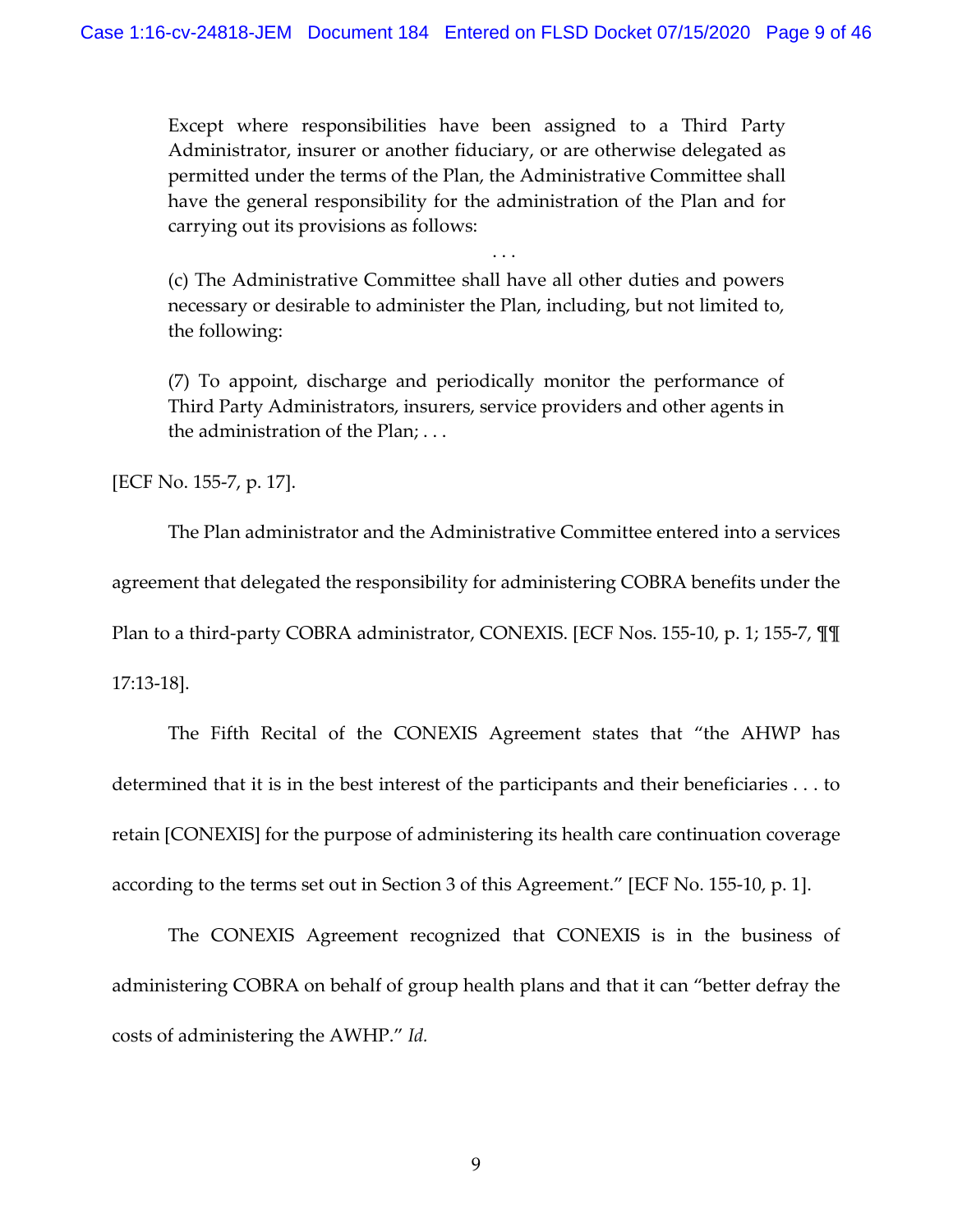It is "nearly universal . . . for employers to outsource COBRA administration." [ECF No. 155-6, ¶ 13].

"COBRA is complicated, and it is usually preferable to engage an administrator that is in the business of mastering and applying COBRA's rules rather than for each employer to separately have its own workforce trained to handle those responsibilities in addition to their other duties." *Id.*

The 2016 Associate Benefits Book, which is the summary plan description for the Plan, states that "[t]he Plan contracts with CONEXIS to administer COBRA" and refers to CONEXIS as the party to whom COBRA questions, enrollment elections, and premium payments should be directed. [ECF No. 155-11, pp. 107-113].

When COBRA administration is being done in the name of the COBRA administrator, it is typical for the COBRA election notice to include and emphasize the identity and contact information for the COBRA administrator in lieu of that of the Plan Administrator. [ECF No. 155-6, ¶ 17].

The COBRA election notice sent to Plaintiffs Bryant, Baker, and Smith contained contact information for the COBRA administrator, CONEXIS. [ECF No. 18-2].

The COBRA election notice provided at the top of page 2: "If you have any questions about this notice or your rights to COBRA continuation coverage, you should contact CONEXIS at (800) 570-1863, or refer to the COBRA section in your Associate Benefits Book." *Id.*; [ECF No. 155-2, ¶¶ 67:16-68:18].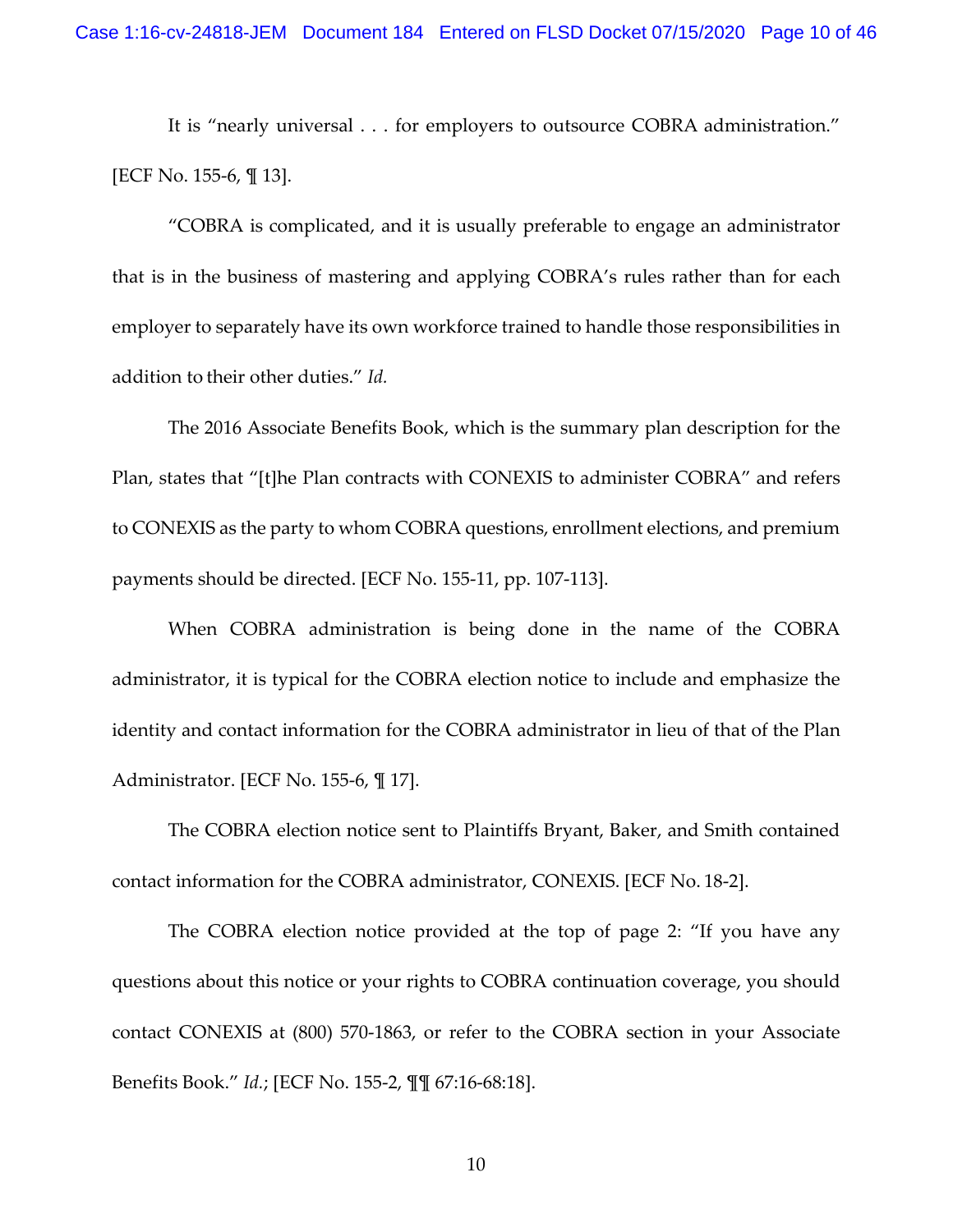The COBRA election notice provided on page 10: "If you have any questions concerning the information in this notice or your rights to coverage, you should contact CONEXIS at (800) 570-1863. To request a copy of your Associate Benefits Book, you should contact Walmart Benefits at (800) 421-1362." [ECF Nos. 18-2, p. 10; 155-2, ¶¶ 76:7- 77:5].

Plaintiff Bryant testified that she understood the portions of the COBRA election notice directing her to contact CONEXIS with COBRA-related questions. [ECF Nos. 18-2; 155-2, ¶¶ 67:15-68:7, 76:7-19].

The COBRA notice indicates that recipients may contact Walmart Benefits to request a copy of the Associate Benefits Book, which contained information concerning COBRA. [ECF Nos. 18-2, p. 10; 155-2, ¶¶ 76:7-77:5].

The "Walmart Notice is extremely typical." [ECF No. 155-6, ¶ 15].

"The purpose of the COBRA notice requirements is to make sure that the qualified beneficiaries have sufficient information to exercise their COBRA rights so as to be able to purchase COBRA coverage within the required time frames." *Id*.

The COBRA election notice "provided information that would be appropriate and best for the Plan participant in order to get information about how to access COBRA benefits." [ECF No. 155-8, ¶¶ 38:10-12].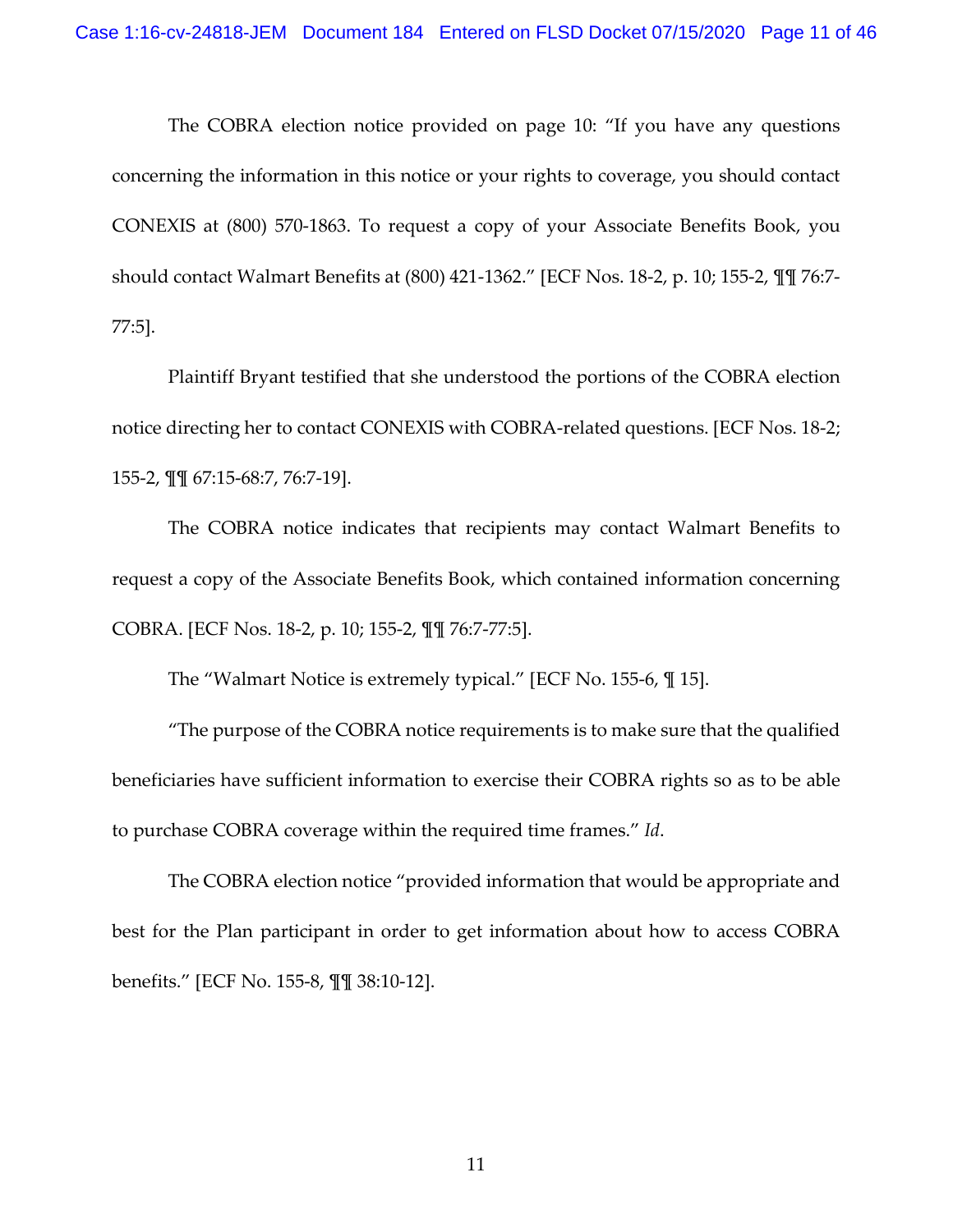It is "predictable that an individual qualified beneficiary may have questions as to how the COBRA rules apply to the specific circumstances of that qualified beneficiary." [ECF No. 155-6, ¶ 16].

Where the COBRA administration is outsourced, "it is very important that the qualified beneficiaries be told specifically where they should turn to seek additional information, and the source of that additional information for such plans is virtually always the COBRA administrator." *Id*.

"[T]he COBRA administrator will be ready and able to answer questions about COBRA rights, whereas most of the benefits staff for the Plan Administrator **may not have the same expertise in the details of COBRA**." *Id*. (emphasis added).

CONEXIS maintained its own call center. [ECF No. 155-4, ¶¶ 41:5-9]. If individuals contacted the Walmart post-qualifying event benefits Contact Center with questions relating to COBRA coverage, Walmart would direct those individuals to CONEXIS, and Walmart Contact Center employees are instructed to do so in training. [ECF No. 155-4, ¶¶ 17:1-20, 33:11-25, 41:10-42:4].

The inclusion in the COBRA notice of information relating to the administrator for the Plan "would be irrelevant and **potentially confusing** for the qualified beneficiaries." [ECF No. 155-6, ¶ 17 (emphasis supplied)].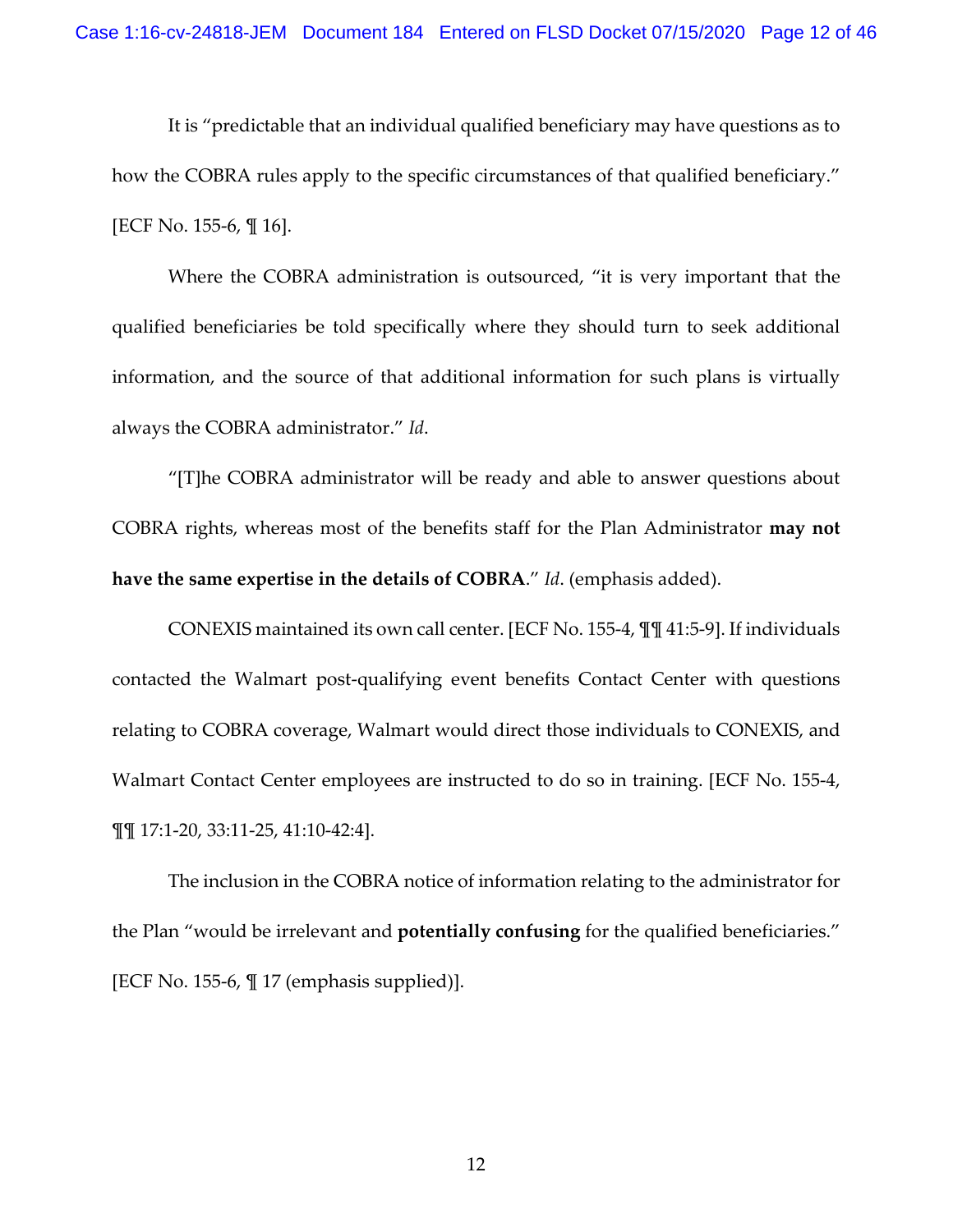### **b. Consequences to Bryant**

Bryant could not recall any medical expenses or costs that she incurred between April 14 and April 28, 2016. [ECF No. 155-2, ¶¶ 31:18-32:6]. Bryant is not seeking to recoup unpaid medical expenses in this lawsuit. [ECF Nos. 155-5 (No. 2); 18].

Bryant claimed that she suffered economic injury "in the form of higher insurance premiums she had to help her boyfriend pay as a result of losing her own insurance." *Id.* at No. 1.

But Bryant could not recall the amount of premiums under her Walmart plan, or the amount of premiums when she elected coverage under her domestic partner's plan. [ECF No. 155-2, ¶¶ 37:5-25, 89:1-91:13].

Similarly, Bryant could not recall whether she had in fact paid higher premiums on her domestic partner's plan versus her own Walmart plan. *Id.* at ¶¶ 37:5-25, 89:1- 91:13].

Bryant attributed the "change in cost" for her to be added to her domestic partner's insurance to two factors: the fact that she (an additional adult) was added to her domestic partner's coverage, and a tax that was imposed upon her coverage under her domestic partner's insurance. *Id.* at ¶¶ 48:25-49:5.

Enrolling Bryant's children in her domestic partner's health insurance did not cause the cost to increase. *Id.* at ¶¶ 48:9-24.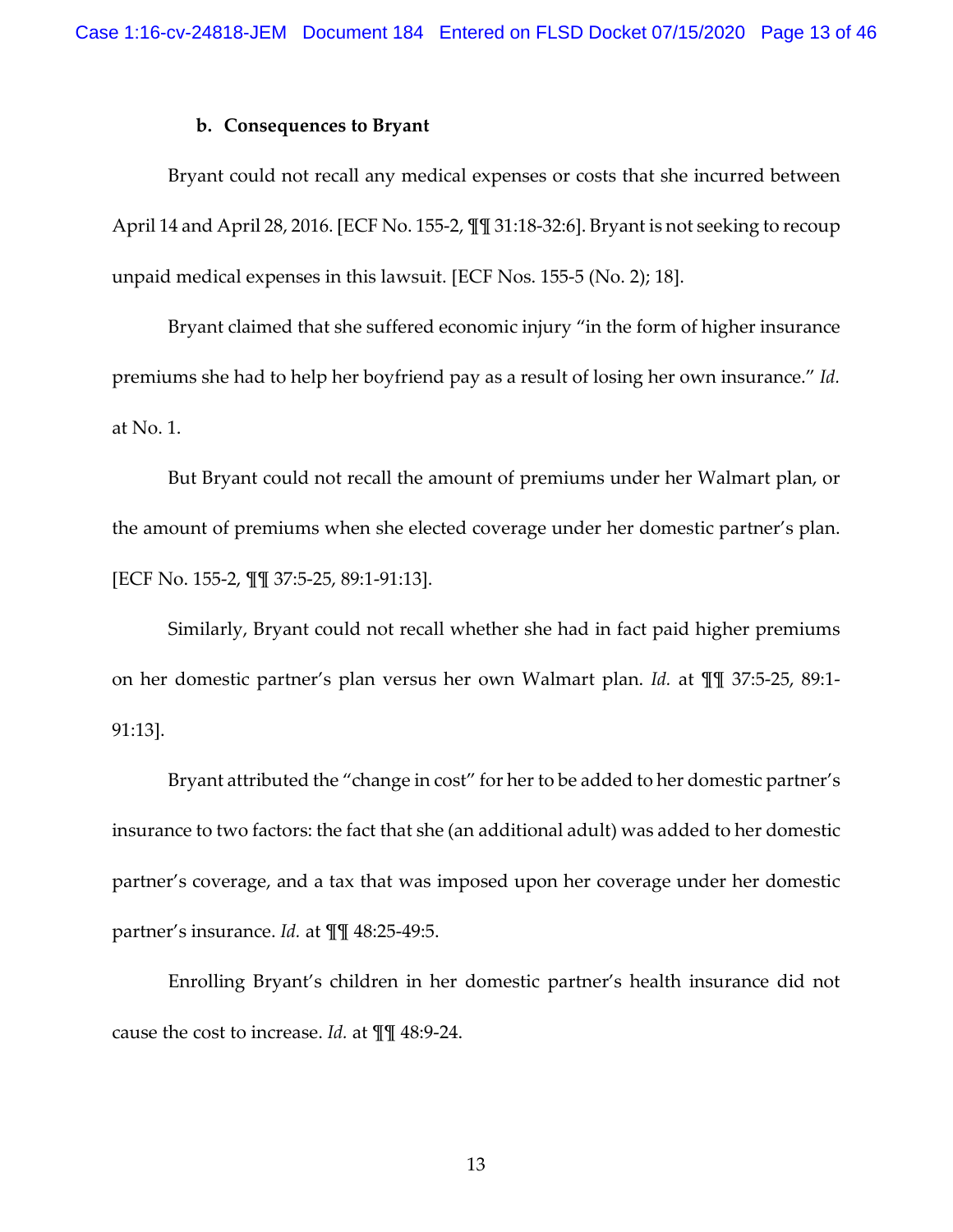Bryant could not identify whether the household expenses when she was added to her domestic partner's insurance were higher, lower, or the same as the household expenses when Plaintiff maintained her own Walmart health insurance. *Id.* at ¶¶ 93:12- 94:24.

Bryant is not seeking to recoup increased insurance premiums in this lawsuit. [ECF No. 18].

Although Bryant claimed that her daughter had to forego surgery as a result of the deficient COBRA notice, Bryant's daughter did not have said surgery until 2018. *Id.* at ¶¶ 144:17-20.

### **c. Bryant Requested Evidence of a "Lapse" in Her Coverage**

On March 21, 2017, Bryant called Walmart Benefits and requested a document showing a lapse in coverage because she "need[ed] to be able to show that there was an actual gap in [her] coverage." *Id.* at ¶¶ 146:1-7, 148:20-149:3, 149:12-25.

On March 23, 2017, Bryant submitted to the Court a declaration attaching as Exhibit B the document that she had received in response to her request on March 21, 2017, as evidence "that [she] had a lapse in coverage." [ECF Nos. 33-1, ¶ 13; 33-2; 155-2, ¶¶ 110:5-14, 149:12-25].

Exhibit B to Plaintiff's Opposition to Walmart's Motion to Dismiss states that Bryant "completed online enrollment session on 04/21/16 for coverage to be effective 04/08/16." [ECF Nos. 33-2; 155-2, ¶¶ 109:6-110:14].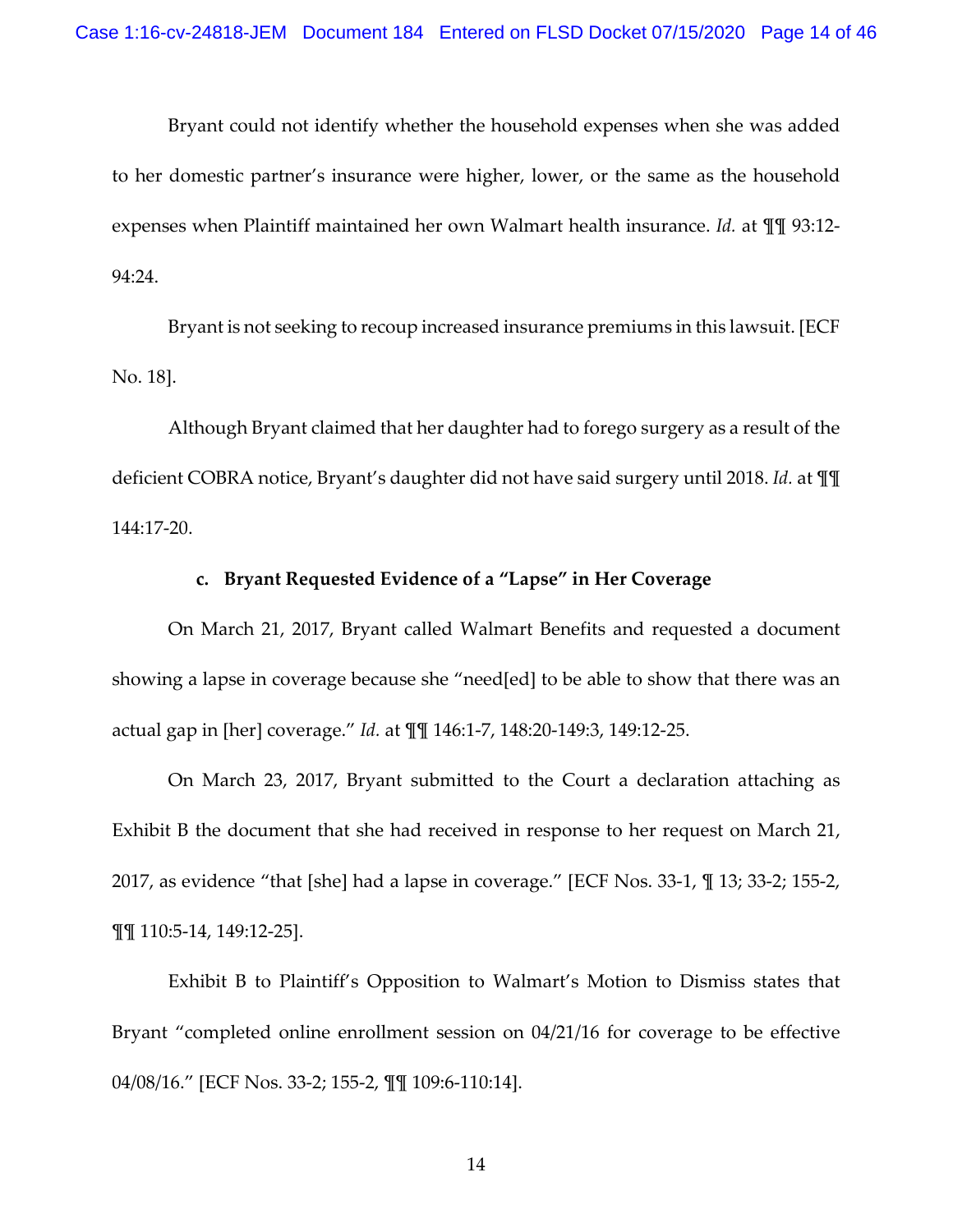At the time she submitted the declaration, Bryant understood that her coverage had been effective retroactively to the day after her coverage as a Walmart associate terminated. [ECF No. 155-2, ¶¶ 110:5-117:9].

### **d. Plaintiffs Dawn Smith and Curtis Baker**

While Smith incurred approximately \$1,000 in unpaid medical bills in the months following her termination from Walmart, she knew before she received her COBRA election notice that she could not afford COBRA coverage. [ECF No. 155-13, ¶¶ 20:1-20, 28:8- 15, 32:2-11, 33:15-34:21, 69:4-71:18, 73:2-6, 78:2-8].

Smith did not feel the need to obtain more information about COBRA continuation coverage because she "wasn't going to go with COBRA anyway." *Id.* at ¶¶ 79:25-80:16.

There is no evidence that Smith attempted to contact the COBRA Administrator with questions about the notice or her COBRA rights. *Id.* at ¶¶ 20:12-18, 28:8-15, 32:2-11, 34:17-21, 72:1-8, 73:2-6.

Baker did not read the entirety of his COBRA election notice when he received it, but he could not afford COBRA coverage. [ECF No. 155-14, ¶¶ 74:12-78:5, 80:7-81:22].

Baker did not have any unpaid medical expenses, nor did he forego medical care, during the period he was without health coverage. *Id.* at ¶¶ 16:14-17:8.

Baker was terminated from Walmart and, due to his anger and hurt upon his termination, wanted nothing more to do with Walmart, including signing up for COBRA. *Id.* at ¶¶ 23:2-14, 43:15-44:12, 44:18-45:13.

15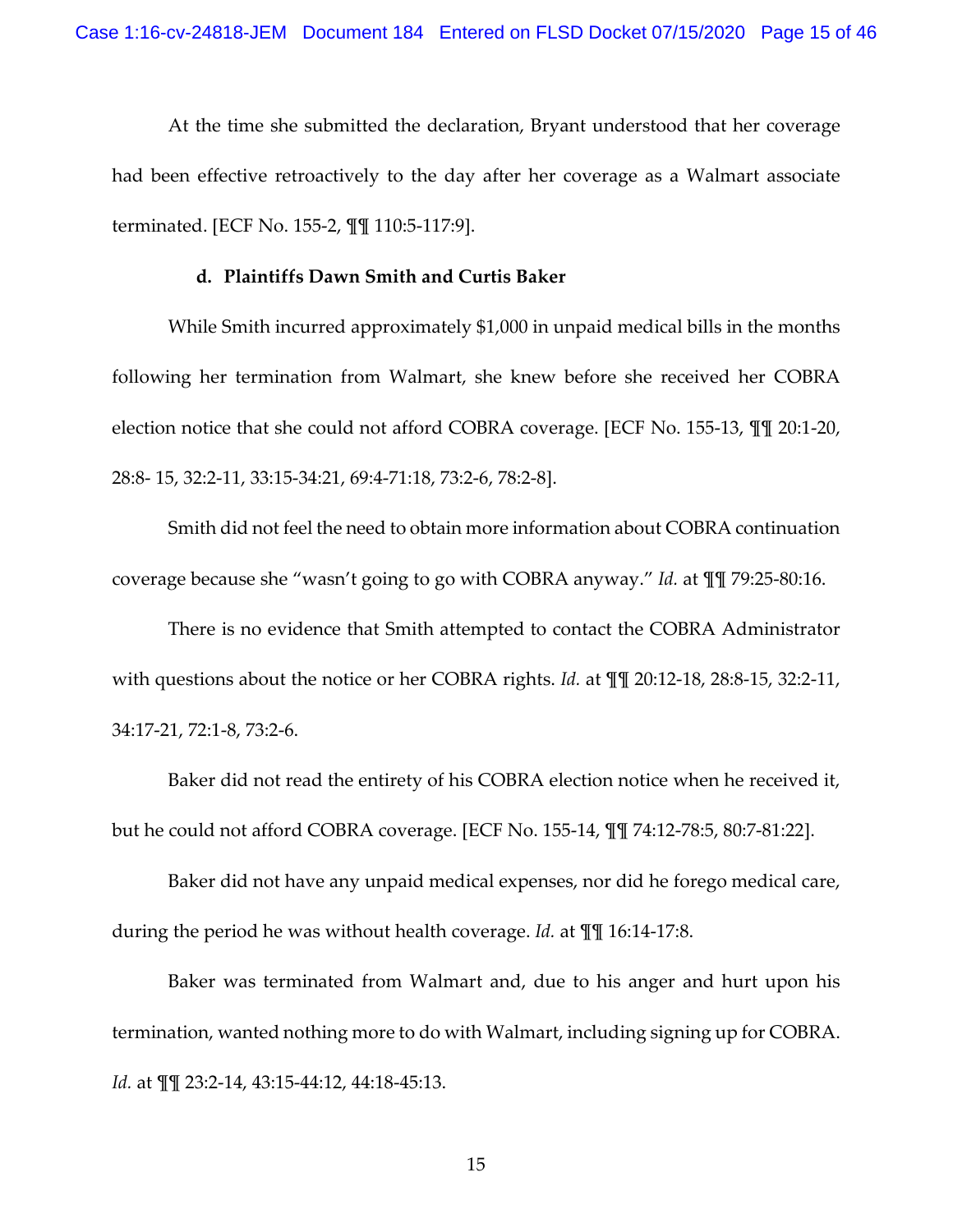Baker was unable to explain the injuries he and other putative class members incurred, other than discussing the various disadvantages to being without health coverage. *Id.* at ¶¶ 59:2-14, 60:4-19.

### **II. PROCEDURAL BACKGROUND**

Bryant filed her class action lawsuit against Wal-Mart Stores, Inc. [ECF No. 1], which filed a motion to dismiss [ECF No. 14]. The motion to dismiss challenged Bryant's Article III standing and also argued that she failed to state a claim upon which relief can be granted. Walmart's motion described the claim as "much ado about nothing" and contends that the COBRA notice she received, on its face, satisfies the legal requirements Bryant relies upon for her theory. [ECF No. 14, p. 2]. Bryant filed a First Amended Complaint. [ECF No. 18].

Among other arguments, Walmart contended that the applicable regulations do not require identification of the Plan Administrator; they required identification only of the "party responsible under the plan for the administration of continuation coverage benefits." *Id.* at p. 15. It noted that Bryant pointed to no legal authority requiring that the "party responsible under the plan for the administration of continuation coverage benefits" must be the Plan Administrator. *Id.* Therefore, Walmart argued, CONEXIS is the party responsible for administration of COBRA benefits, and the COBRA notice provided correct contact information about CONEXIS.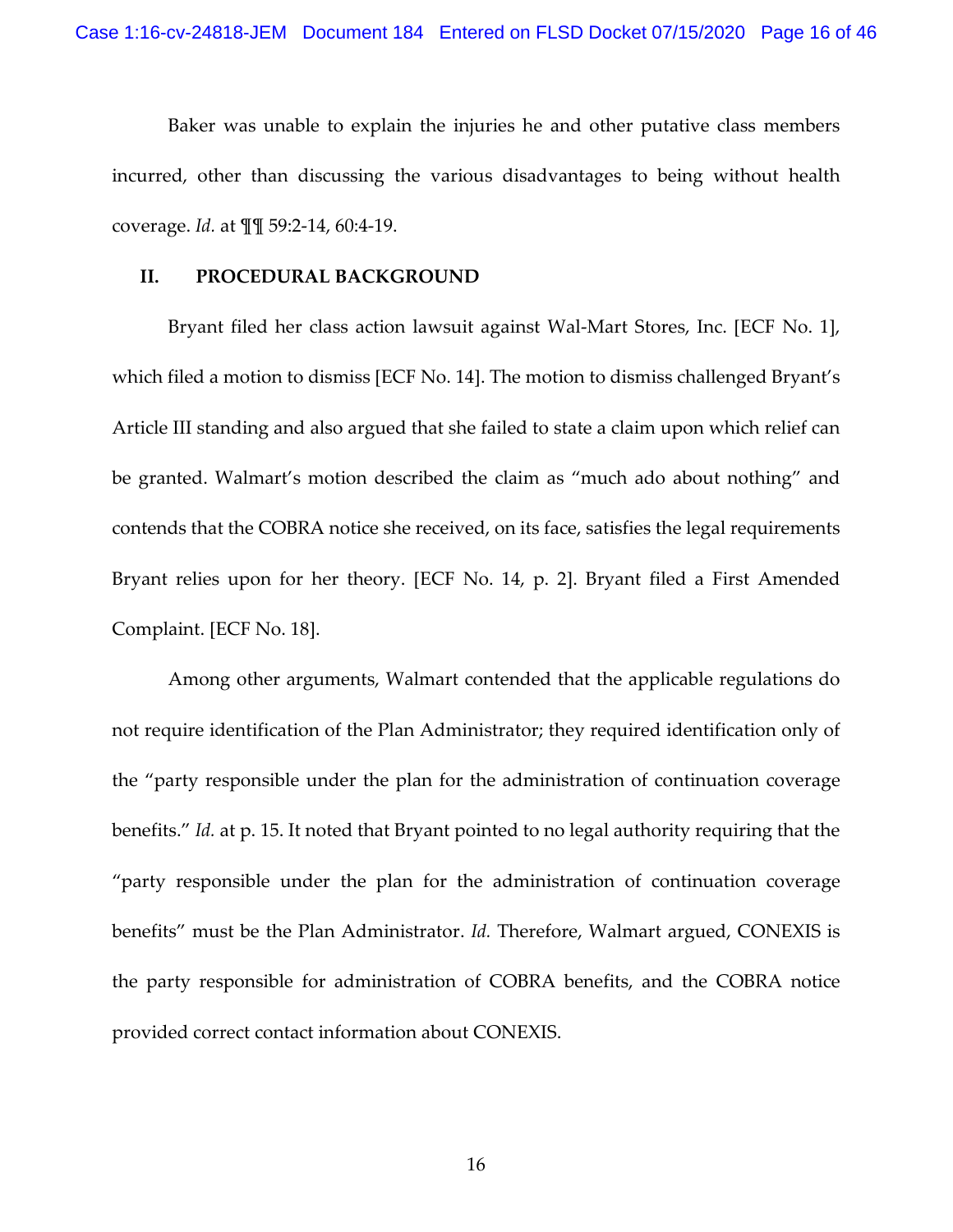Judge Martinez's ruling denied in part and granted in part the motion to dismiss. [ECF No. 64]. Concerning standing, Judge Martinez denied the dismissal motion "based on the record currently before this Court," and noted that Bryant "at this juncture" had "sufficiently alleged a concrete and particularized injury in which she suffered actual harm via her alleged temporary loss of insurance coverage." *Id.* at p. 6. In doing so, Judge Martinez noted that he "must accept Plaintiff's allegations [about her loss of medical insurance] as true [at] this stage in the proceedings." *Id.*

Concerning the COBRA notice itself, Judge Martinez determined that Defendant's inclusion of the COBRA administrator's contact information (instead of the information for the plan administrator) "does not satisfy" the applicable regulatory requirements of 29 C.F.R. § 2590.606-4(b)(4)(i), and the Court denied the dismissal motion concerning that regulation. *Id.* at p. 9. The Court also determined that the COBRA notice, which omitted the contact information for the plan administrator, is not "sufficient to permit the discharged employee to make an informed decision whether to elect coverage." *Id.* at p. 11.[5](#page-16-0)

Walmart filed a motion for reconsideration, or, in the alternative, to certify an interlocutory appeal. [ECF No. 71]. Walmart alleged that the Court erred in concluding that Walmart violated the COBRA election notice requirements established in 29 C.F.R.

<span id="page-16-0"></span><sup>5</sup> Judge Martinez denied the dismissal motion concerning sections 2590.606-  $4(b)(4)(iv)$  and  $(vi)$ .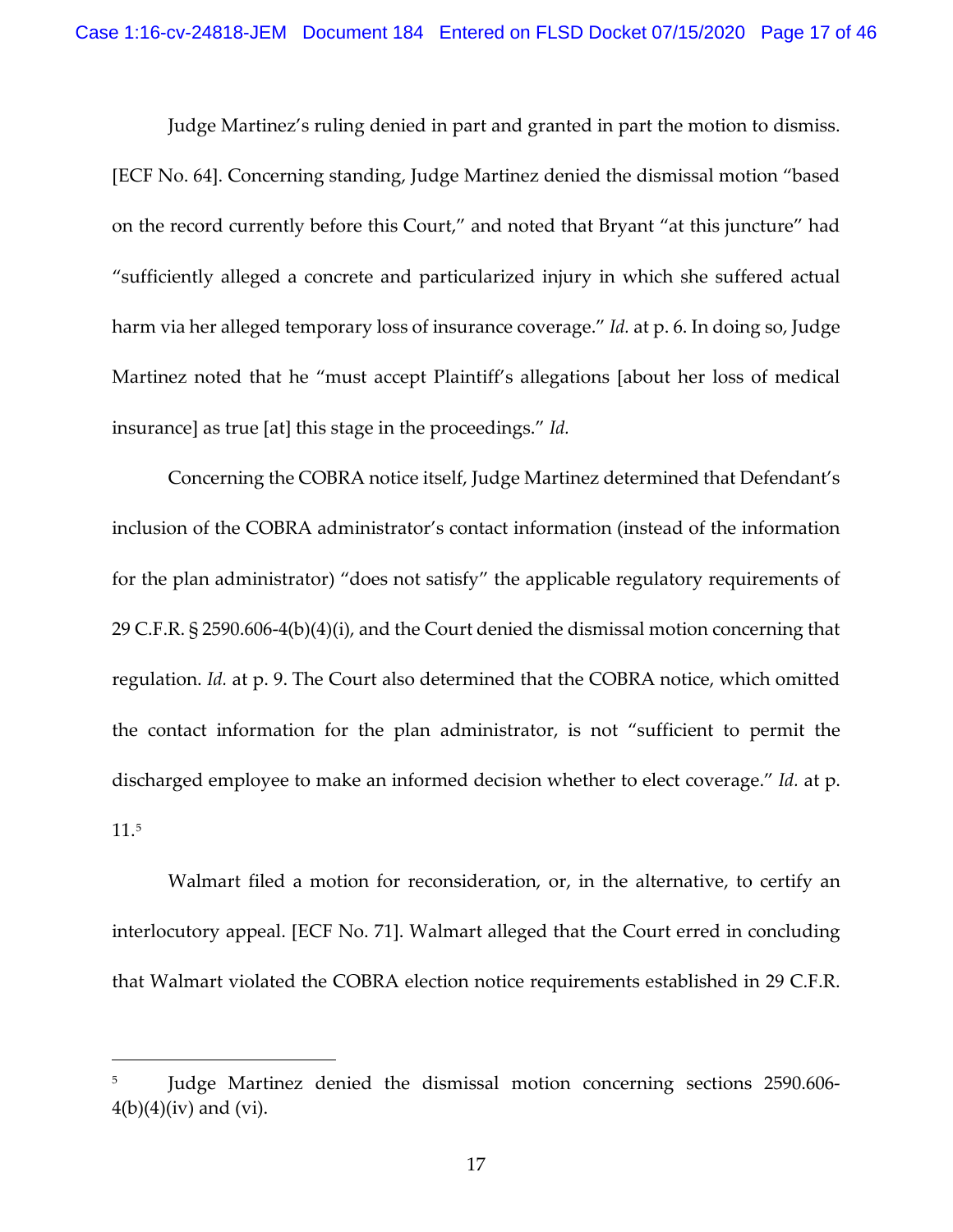§ 2590.606-4(b)(4), and it contended that notice requirements are satisfied by proving information for CONEXIS, the Plan's COBRA administrator. It also pointed out that the model notice included in the regulation authorizes the practice and language it used.

The Court denied the reconsideration/interlocutory appeal motion on June 8, 2020. [ECF No. 126].

## **III. APPLICABLE LEGAL STANDARDS**

Class actions are "an exception to the usual rule that litigation is conducted by and on behalf of the individual named parties only." *Wal-Mart Stores, Inc. v. Dukes*, 564 U.S. 338, 350 (2011). "A district court must conduct a rigorous analysis of the rule 23 prerequisites before certifying a class." *Vega v. T-Mobile USA, Inc*., 564 F.3d 1256, 1266 (11th Cir. 2009) (citation omitted). "A party seeking class certification must affirmatively demonstrate his compliance with [Rule 23]—that is, he must be prepared to prove that there are in fact sufficiently numerous parties, common questions of law or fact, etc." *Dukes,* 564 U.S. at 350. "In other words, 'the party seeking class certification has a burden of *proof*, not a burden of pleading.'" *Reyes v. BCA Fin. Servs*., No. 16-cv-24077, 2018 WL 3145807, at \*7 (S.D. Fla. June 26, 2018) (quoting *Brown v. Electrolux Home Prods., Inc*., 817 F.3d 1225, 1234 (11th Cir. 2016)).

In evaluating compliance with Rule 23, courts begin by determining "whether the proposed class has been adequately defined and is ascertainable." *Reyes*, 2018 WL 3145807, at \*9. Courts next consider whether a plaintiff satisfies Rule 23(a)'s prerequisites: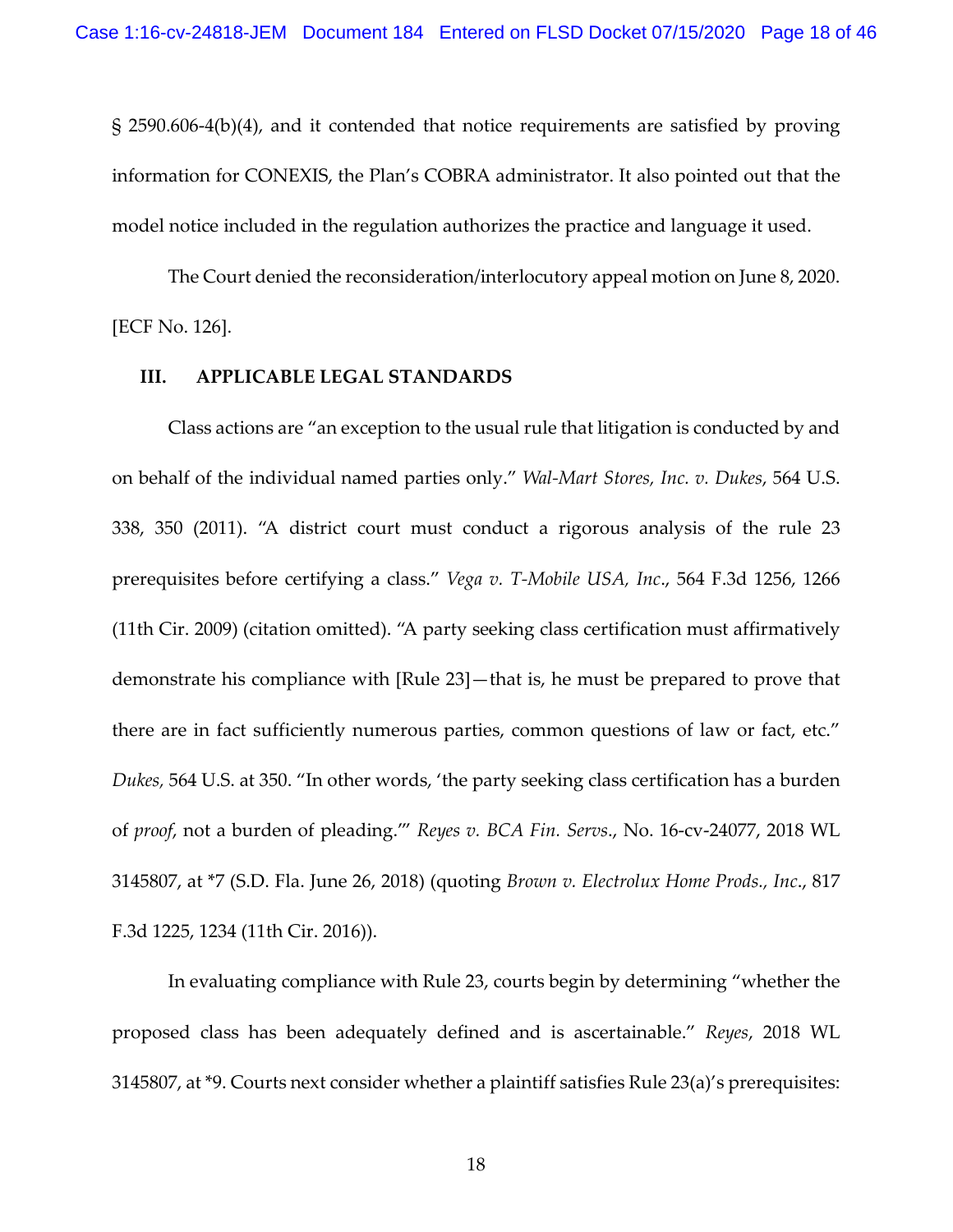numerosity, commonality, typicality, and adequacy. The class must also satisfy one of the three additional requirements of Rule 23(b).

Here, Plaintiffs assert a class under Rule 23(b)(3) [ECF No. 21, p. 10], which provides that certification is available if a court finds "the questions of law or fact common to class members predominate over any questions affecting only individual members, and that a class action is superior to other available methods for fairly and efficiently adjudicating the controversy." Fed. R. Civ. P. 23(b). "The predominance inquiry . . . is 'far more demanding' than Rule 23(a)'s commonality requirement." *Jackson v. Motel 6 Multipurpose, Inc.*, 130 F.3d 999, 1005 (11th Cir. 1997) (citation omitted).

## **a. Standing (general principles)**

Article III vests the judicial power in the federal courts and extends that power to "Cases" and "Controversies." [U.S. Const. art. III, §§ 1-](https://1.next.westlaw.com/Link/Document/FullText?findType=L&pubNum=1000583&cite=USCOARTIIIS1&originatingDoc=I8b671ba0c9d811e9a1eadf28d23ada74&refType=LQ&originationContext=document&transitionType=DocumentItem&contextData=(sc.UserEnteredCitation))2. One tool for determining that the matters before us are truly cases or controversies, as understood by Article III, is the doctrine of standing. *Lujan v. Defenders of Wildlife*, 504 U.S. 555, 560 (1992). "The law of Article III standing . . . serves to prevent the judicial process from being used to usurp the powers of the political branches." *Clapper v. Amnesty Int'l USA*, 568 U.S. 398, 408 (2013). Even when those political branches appear to have granted us jurisdiction by statute and rule, we are still obliged to examine whether jurisdiction exists under the Constitution.

As the Supreme Court has explained, the "irreducible constitutional minimum" to establish Article III standing requires three elements. *Lujan*, 504 U.S. at 560. "The plaintiff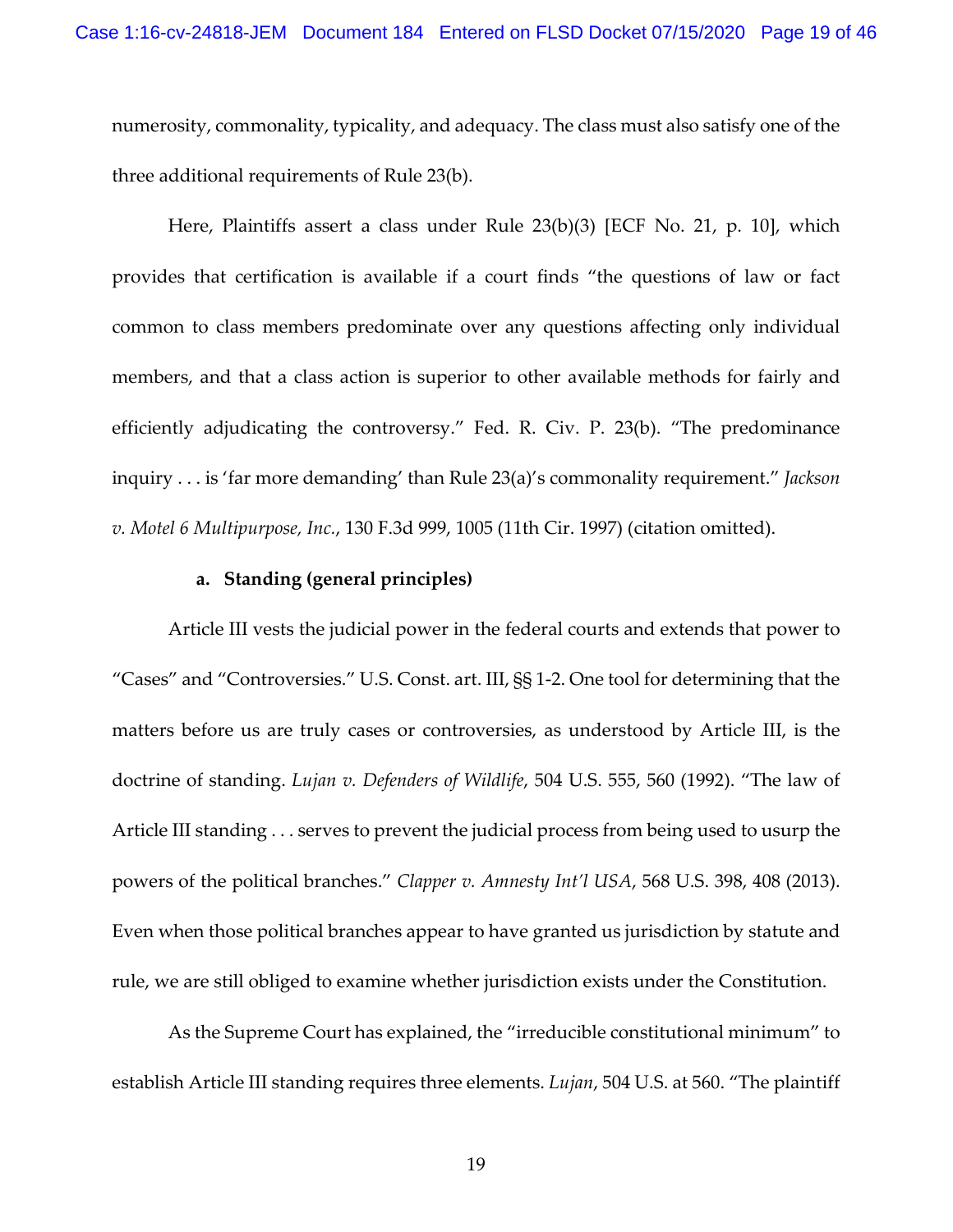must have (1) suffered an injury in fact, (2) that is fairly traceable to the challenged conduct of the defendant, and (3) that is likely to be redressed by a favorable judicial decision." *Spokeo, Inc. v. Robins*, 136 S. Ct. 1540, 1547 (2016) (citing *Lujan*[, 504 U.S. at 560-](https://1.next.westlaw.com/Link/Document/FullText?findType=Y&serNum=1992106162&pubNum=0000780&originatingDoc=I8b671ba0c9d811e9a1eadf28d23ada74&refType=RP&fi=co_pp_sp_780_560&originationContext=document&transitionType=DocumentItem&contextData=(sc.UserEnteredCitation)#co_pp_sp_780_560) [61\)](https://1.next.westlaw.com/Link/Document/FullText?findType=Y&serNum=1992106162&pubNum=0000780&originatingDoc=I8b671ba0c9d811e9a1eadf28d23ada74&refType=RP&fi=co_pp_sp_780_560&originationContext=document&transitionType=DocumentItem&contextData=(sc.UserEnteredCitation)#co_pp_sp_780_560).

To establish "injury in fact," a plaintiff must show that he or she suffered an "'invasion of a legally protected interest' that is 'concrete and particularized' and 'actual or imminent, not conjectural or hypothetical.'" *Id.* at 1548 (quoting *Lujan*, 504 U.S. at 560). For the injury to be "concrete," it must be "real" and not abstract; however, it need not be tangible. *Id.*

When the concreteness of an alleged injury is difficult to recognize, we look to "history and the judgment of Congress" for guidance. *Spokeo*, 136 S. Ct. at 1549. But an act of Congress that creates a statutory right and a private right of action to sue does not automatically create standing; "Article III standing **requires a concrete injury even in the context of a statutory violation.**" *Id.* (emphasis added).[6](#page-19-0) "[T]he requirement of injury in fact is a hard floor of Article III jurisdiction that cannot be removed by statute."

<span id="page-19-0"></span><sup>6</sup> *Salcedo v. Hanna*, 936 F.3d 1162 (11th Cir. 2019) provides insight on this point. *Salcedo* was an interlocutory appeal, reversing a trial court order denying a motion to dismiss a putative class action claim seeking statutory damages of \$500 per text message and treble damages of \$1,500 per text message based on an alleged TCPA violation because the receipt of a single unsolicited text message is not a concrete injury in fact which establishes standing. Specifically, the Court there explained that a search for concrete harm when assessing Article III standing may in some contexts mean "identifying purely speculative 'harm' that never actually materializes as failing to allege an injury in fact." *Id.* at 1167 n.4.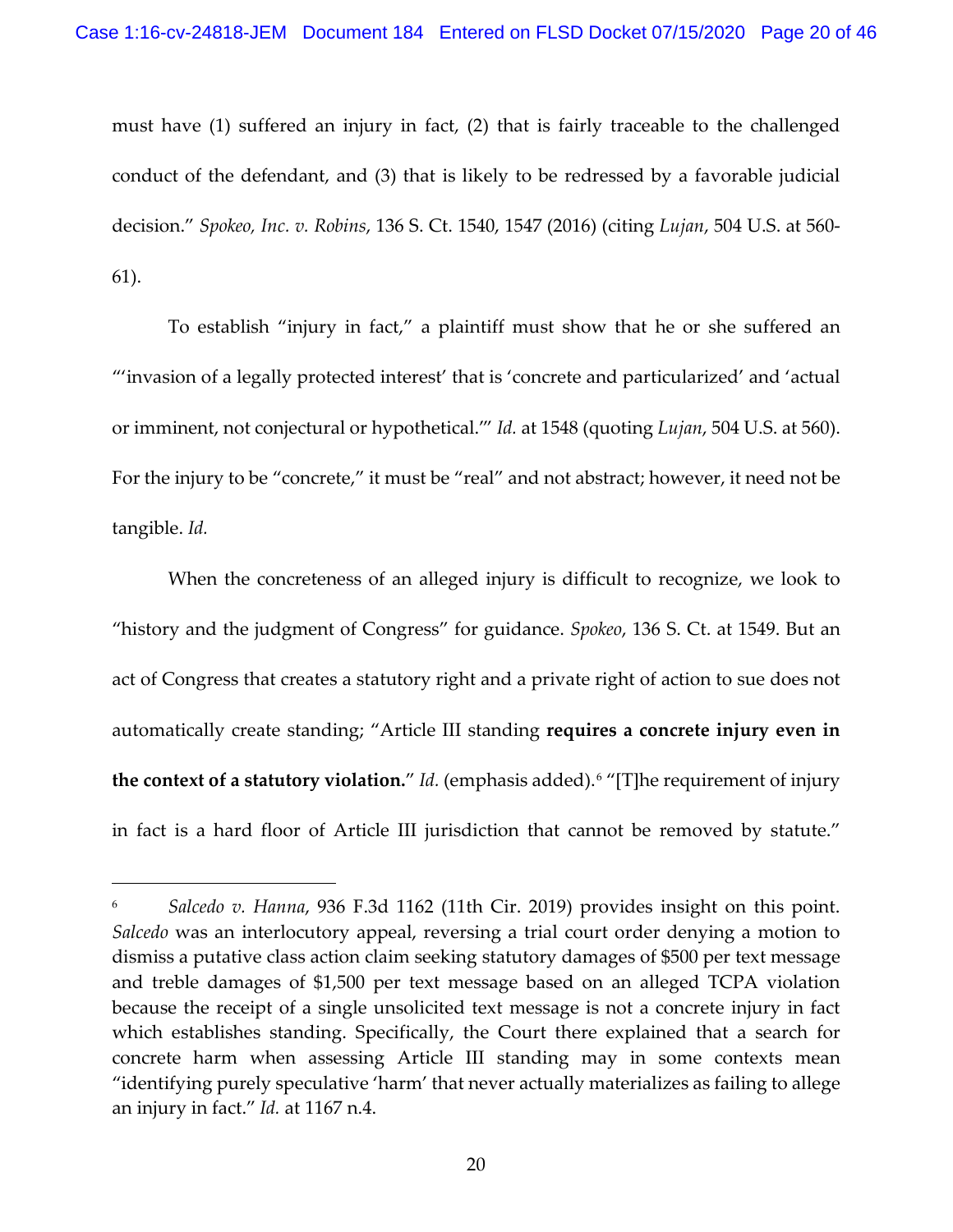*Summers v. Earth Island Inst.*, 555 U.S. 488, 497 (2009).

These principles apply to class actions. "[I]t is well-settled that prior to the certification of a class . . . the district court must determine that at least one named class representative has Article III standing to raise each class subclaim." *Prado-Steiman v. Bush*, 221 F.3d 1266, 1279 (11th Cir. 2000). "Only after the court determines the issues for which the named plaintiffs have standing should it address the question whether the named plaintiffs have representative capacity, as defined by Rule 23(a) to assert the rights of others." *Id.* [at 1280](https://1.next.westlaw.com/Link/Document/FullText?findType=Y&serNum=2000472803&pubNum=0000506&originatingDoc=Id84e1fe0303511eaac0ee4466ee51240&refType=RP&fi=co_pp_sp_506_1280&originationContext=document&transitionType=DocumentItem&contextData=(sc.UserEnteredCitation)#co_pp_sp_506_1280) (internal citation omitted). Thus, district courts have addressed class plaintiff standing early in litigation -- before a motion for class certification has been filed. *See, e.g.*, *Weiss v. General Motors LLC*, No. 19-cv-21442-RNS, 2019 WL 5394621, at \*3 (S.D. Fla. Oct. 22, 2019). In the instant case, of course, the Court is evaluating the propriety of class action treatment because a motion for class certification was in fact filed.

The Eleventh Circuit has acknowledged that standing is "perhaps the most important jurisdictional doctrine." *Bochese v. Town of Ponce Inlet*, 405 F.3d 964, 974 (11th Cir. 2005) (internal citation omitted). The doctrine "stems directly from Article III's 'case or controversy' requirement." *Id*. (quoting *Nat'l Parks Conservation Ass'n v. Norton*, 324 F.3d 1229, 1242 (11th Cir. 2003)). And it "implicates [the] subject matter jurisdiction" of a federal court. *Id*.

Consistent with the rules outlined above, the party seeking certification must demonstrate that the named plaintiffs have standing to bring the claim for which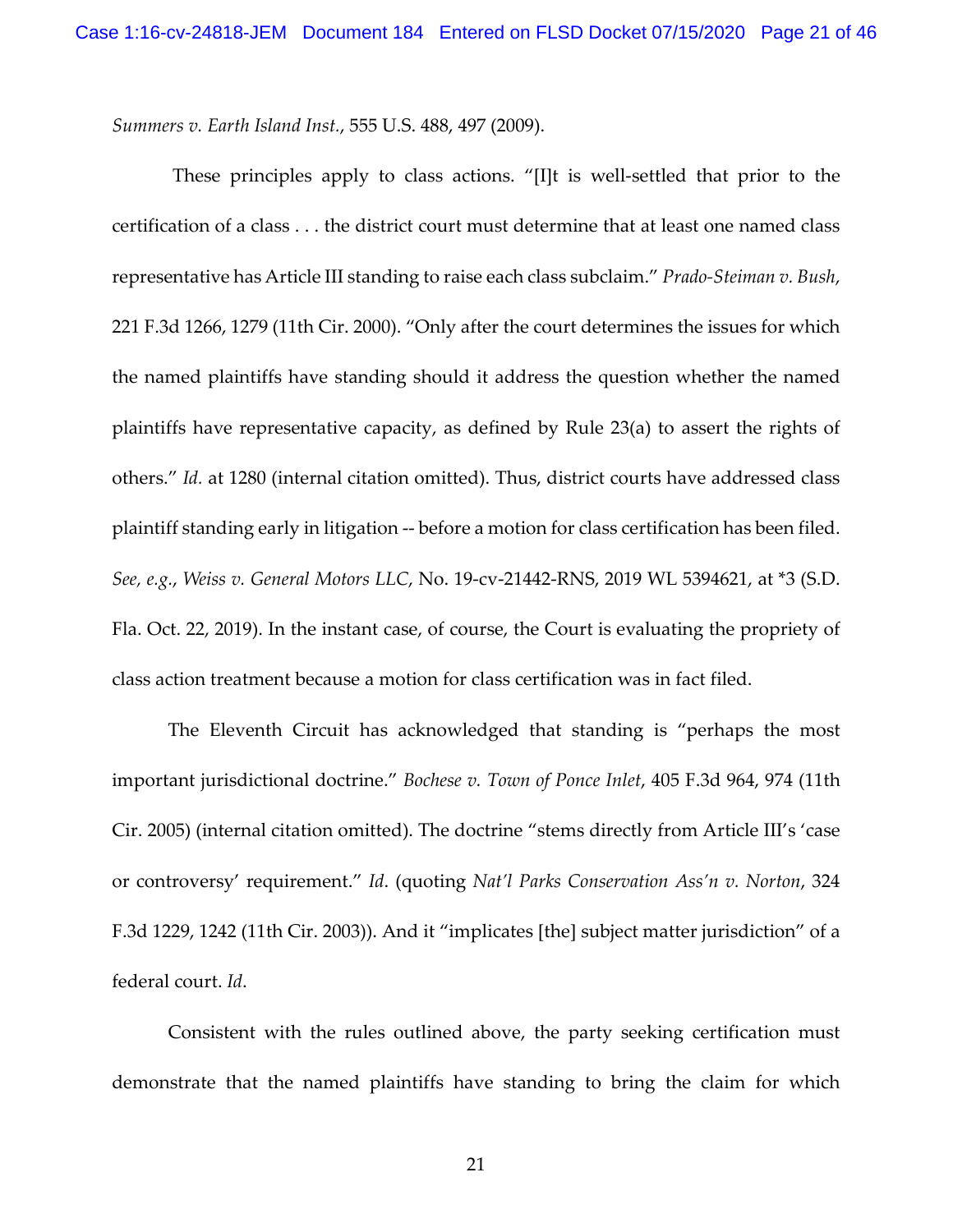certification is sought. *See AA Suncoast Chiropractic Clinic, P.A. v. Progressive Am. Ins. Co.*, 938 F.3d 1170, 1174 (11th Cir. 2019).

## **b. Do the Merits Matter on a Class Certification Issue?**

While a court may *consider* the factual record in connection with the classcertification requirements, a comprehensive, substantive analysis of the merits of claims or defenses is inappropriate on class certification. *See* Fed. R. Civ. P. 23(c)(1)(A) advisory committee's note to 2003 amendment ("[A]n evaluation of the probable outcome on the merits is not properly part of the certification decision."); *Amgen Inc. v. Conn. Ret. Plans & Tr. Funds*, 568 U.S. 455, 459 (2013) ("Rule 23(b)(3) requires a showing that *questions*  common to the class predominate, not that those questions will be answered, on the merits, in favor of the class."); *Drayton v. W. Auto Supply Co*., No. 01-CIV-10415, 2002 WL 32508918, at \*6 (11th Cir. Mar. 11, 2002); *see also Reyes*, 2018 WL 3145807, at \*7. The purpose of a class-certification ruling "is not to adjudicate the case," but "to select the method best suited to adjudication of the controversy." *Amgen*, 568 U.S. at 460 (internal citation omitted). Adjudicating the merits to determine certification "put[s] the cart before the horse." *Id.* 

**However,** this overall philosophy does not mean that elements of the claims or defenses are completely *irrelevant* to class certification. Instead, the analysis is limited to whether they are subject to common or individualized proof, not whether a particular claim or defense will ultimately be *successful.* Indeed, the Eleventh Circuit recently held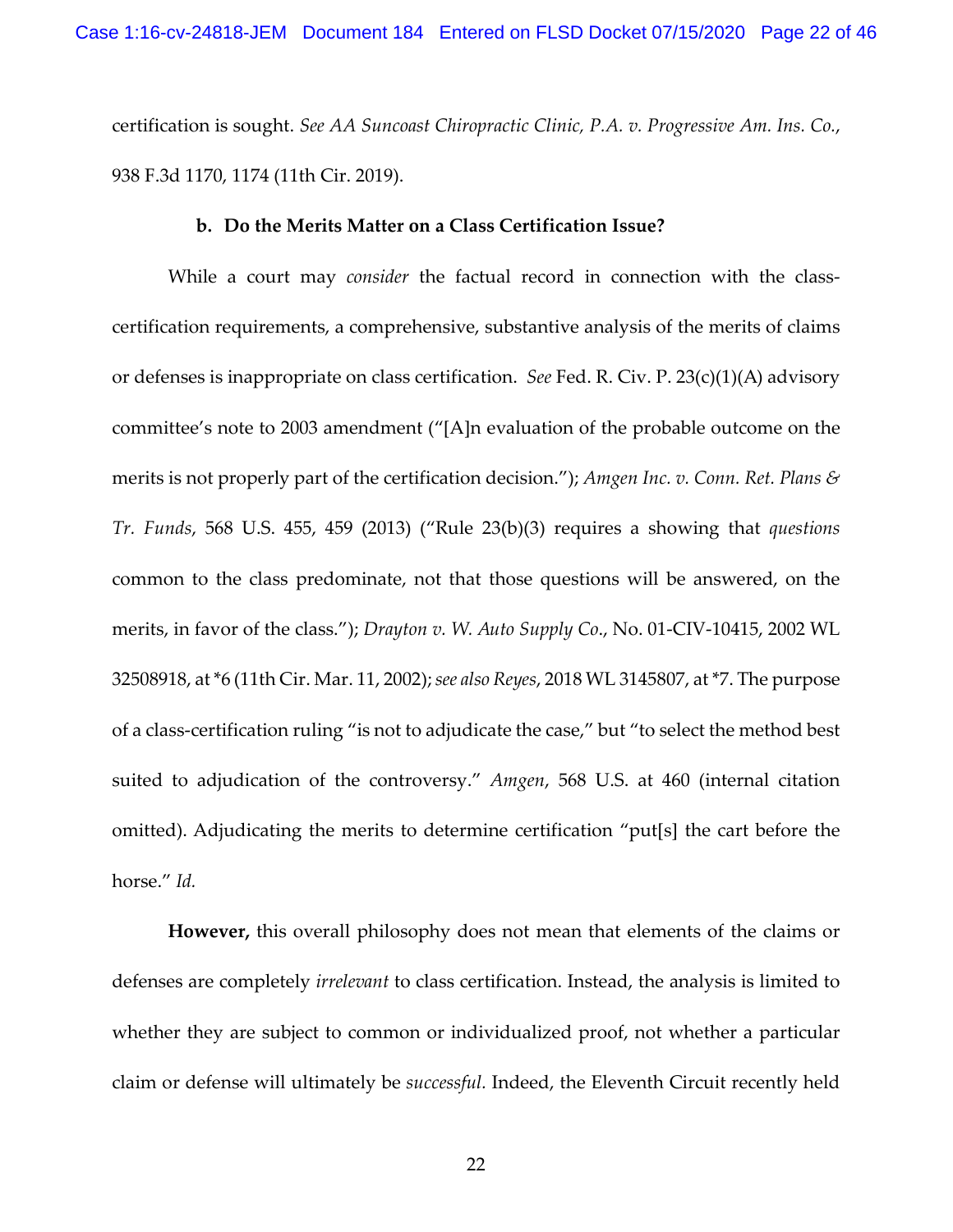that it is an abuse of discretion to deny certification based on a "defense [that] raised a question common to all class members." *Sellers v. Rushmore Loan Mgmt. Servs., LLC*, 41 F.3d 1031, 1041 (11th Cir. 2019).

The issue on class certification is not whether a claim or defense will *succeed*, but whether the substantive theories are subject to common proof, and, if not, whether it will require "a great deal of individualized proof." *Id.*; *see also id.* at 1042 ("We caution that we express no opinion today about whether Rushmore's defense is meritorious . . . Our decision today is limited to the conclusion that this defense raises questions common to all class members.").

Framed by this language, the Undersigned notes that "if a question of fact or law is relevant to that determination, then the district court has a **duty** to actually *decide it* and **not accept it as true** or construe it in anyone's favor." *Brown*, 817 F.3d at 1234 (emphasis added). Here, the "rigorous analysis" required by Rule 23 "will entail some overlap with the merits of the plaintiff's underlying claim" because "[t]he class determination generally involves considerations that are **enmeshed in the factual and legal issues c**omprising the plaintiff's cause of action." *Dukes*, 564 U.S. at 351-52 (citation omitted) (emphasis added).

## **IV. ANALYSIS OF STANDING (DOES ANY NAMED PLAINTIFF HAVE IT?)**

Although not technically a Rule 23 prerequisite, "any analysis of class certification must begin with the issue of standing." *Griffin v. Dugger*, 823 F.2d 1476, 1482 (11th Cir.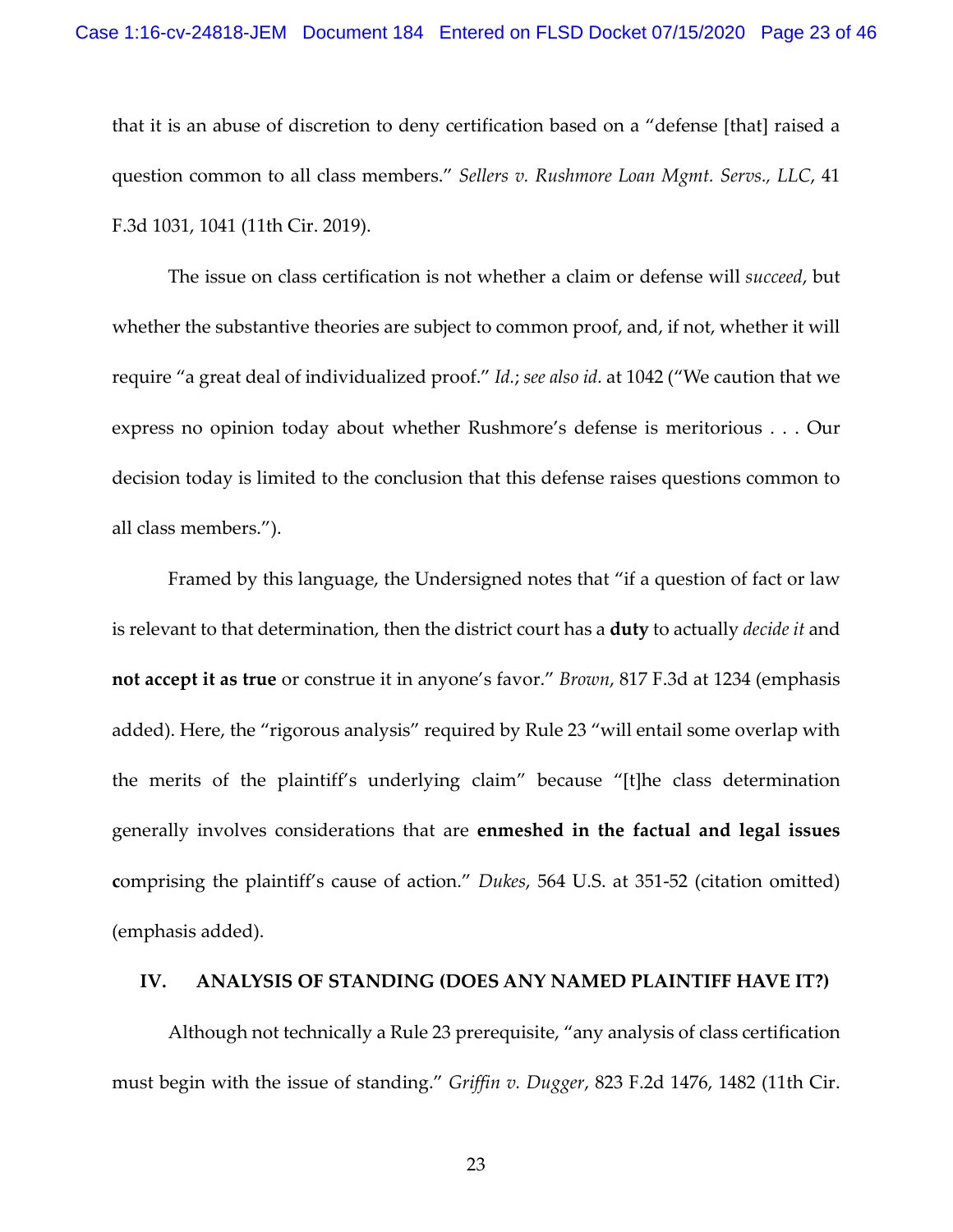1987).

A district court has wide discretion in deciding whether to certify a proposed class. *Birmingham Steel Corp v. Tenn. Valley Authority*, 353 F.3d 1331, 1335 (11th Cir. 2003). In the exercise of that discretion, it must conduct a "rigorous analysis" in determining whether [Rule 23'](https://1.next.westlaw.com/Link/Document/FullText?findType=L&pubNum=1000600&cite=USFRCPR23&originatingDoc=I906876c0b20411ea8406df7959f232f7&refType=LQ&originationContext=document&transitionType=DocumentItem&contextData=(sc.Keycite))s prerequisites have been met. *Gariety v. Grant Thornton, LLP*, 368 F.3d 356, 365 (4th Cir. 2004) (quoting *Amchem Prods., Inc. v. Windsor,* 521 U.S. 591, 615 (1997)). This means the court must **go beyond the pleadings** in order to "understand the claims, defenses, relevant facts and applicable substantive law in order to make a meaningful determination of the certification issues." *Unger v. Amedisys Inc.*, 401 F.3d 316, 321 (5th Cir. 2005).

At the preliminary stage, the Court should not pass on the merits of the claims, but because the merits and [Rule 23'](https://1.next.westlaw.com/Link/Document/FullText?findType=L&pubNum=1000600&cite=USFRCPR23&originatingDoc=I906876c0b20411ea8406df7959f232f7&refType=LQ&originationContext=document&transitionType=DocumentItem&contextData=(sc.Keycite))s prerequisites are often intertwined, some overlap is unavoidable. *Heffner v. Blue Cross and Blue Shield of Alabama, Inc.*, 443 F.3d 1330, 1337 (11th Cir. 2006). Ultimately, if a question of fact or law is relevant to the class certification determination, "then the district court has a duty to actually decide it and not accept it as true or construe it in anyone's favor." *Brown v. Electrolux Home Prods., Inc.*, 817 F.3d 1225, 1233-34 (11th Cir. 2016). *See generally New Concept Dental v. Dental Resources Systems, Inc.*, No. 17-CV-61411, 2020 WL 3303064, at \*1 (S.D. Fla. Mar. 3, 2020) (denying class certification motion).

The Court's initial ruling on the standing issue was made in the context of a motion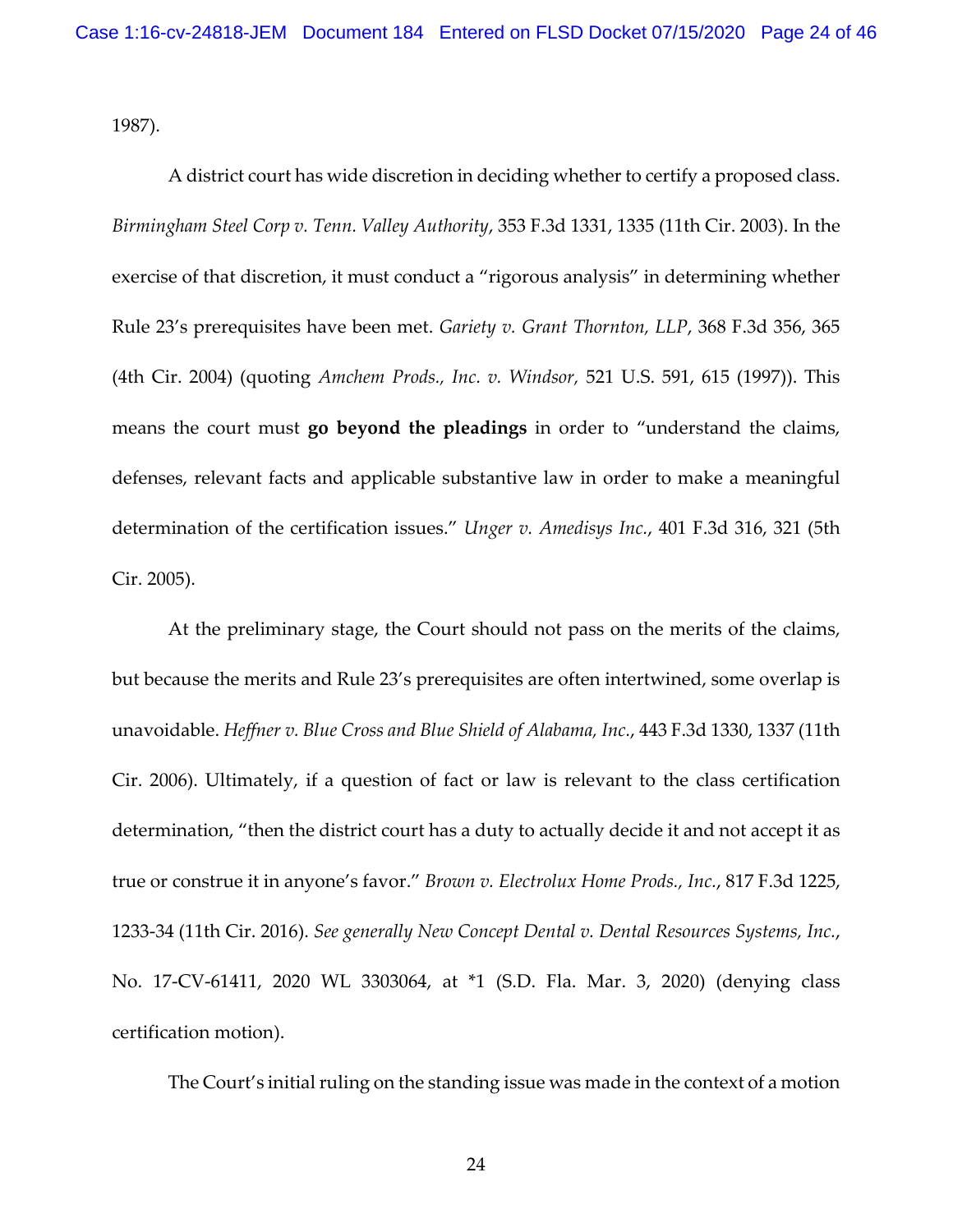to dismiss, where the allegations are taken as true. The Court did not specifically hold that Bryant does, in fact, have standing. Rather, it simply ruled on a motion to dismiss based on an approach which deemed her allegations to be correct. The current procedural posture -- evaluating a motion for class certification -- is dramatically different, where the Court is permitted, and actually required, to probe the accuracy of the factual allegations.<sup>[7](#page-24-0)</sup> The Court's earlier ruling did not, of course, discuss the standing of Baker and Smith, as they had not yet been formally added as party Plaintiffs at the time.

In any event, Plaintiffs have the burden to establish standing. *Lujan*, 504 U.S. at 561.

The entire point of a burden of proof is that, if doubts remain about whether the standard is satisfied, "the party with the burden of proof loses." *Brown*, 817 F.3d at 1234 (citing *Simmons v. Blodgett*, 110 F.3d 39, 42 (9th Cir. 1997)). All else being equal, the presumption is against class certification because class actions are an exception to our constitutional tradition of individual litigation. *See Comcast Corp. v. Behrend*, 569 U.S. 27, 33 (2013); *Hansberry v. Lee*, 311 U.S. 32, 40-41 (1940). A district court that has doubts about whether "the requirements of [Rule 23](https://1.next.westlaw.com/Link/Document/FullText?findType=L&pubNum=1000600&cite=USFRCPR23&originatingDoc=I70b16408ef6f11e5b86bd602cb8781fa&refType=LQ&originationContext=document&transitionType=DocumentItem&contextData=(sc.UserEnteredCitation)) have been met should refuse certification until they

<span id="page-24-0"></span>In their Statement of Material Facts (supporting their summary judgment motion), Plaintiffs say that the Court previously "rejected" the defense standing argument. [ECF No. 153, ¶ 11]. This representation is only partially correct, but it is potentially misleading. The Court did not at the pleadings stage agree with the defense theory because it was required to take the allegations as true. But the Court need not adopt that perspective any more. Indeed, the Court is now required to scrutinize the allegations and, if necessary, to determine whether they are, in fact, correct.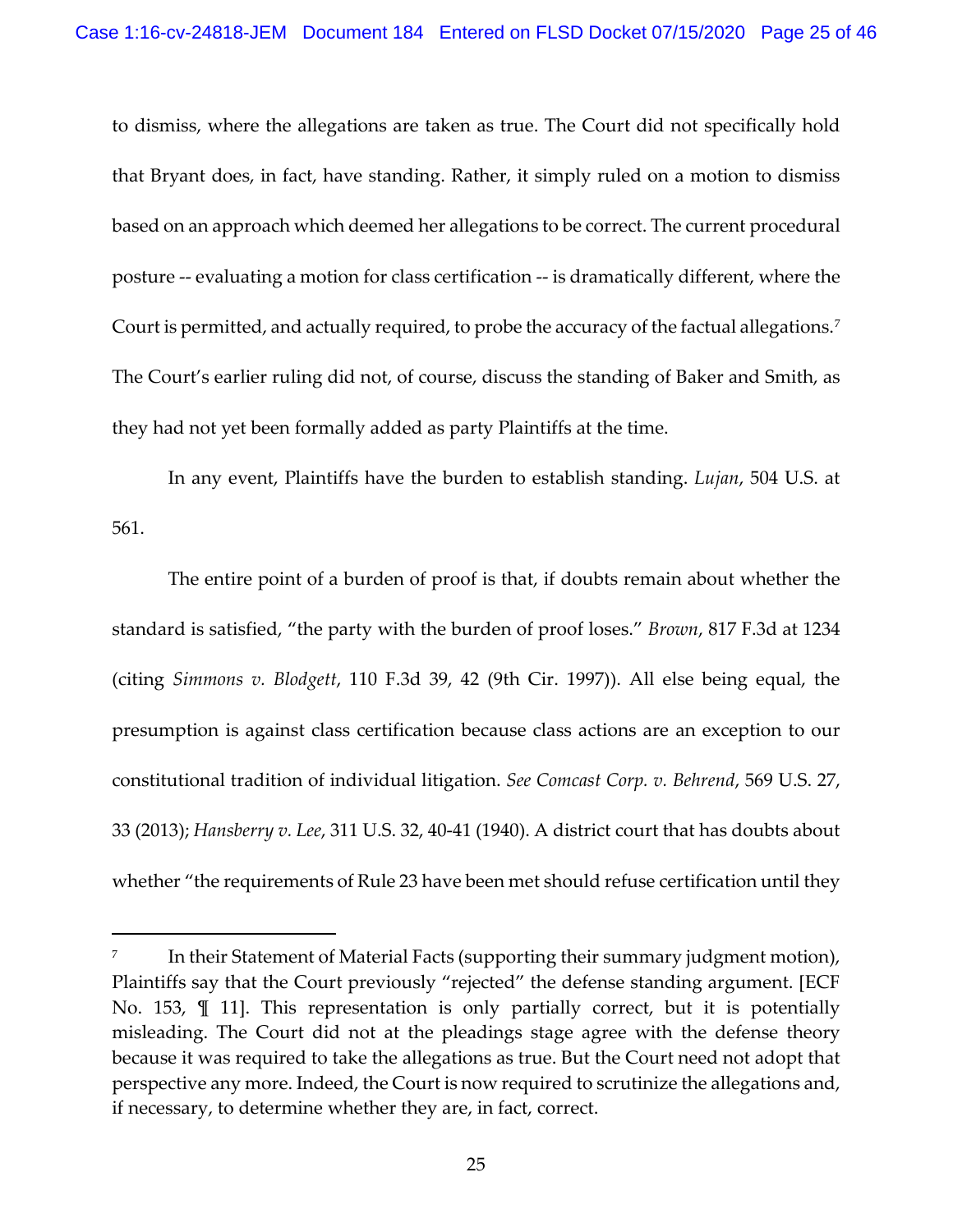have been met." Fed. R. Civ. [P. 23](https://1.next.westlaw.com/Link/Document/FullText?findType=L&pubNum=1000600&cite=USFRCPR23&originatingDoc=I70b16408ef6f11e5b86bd602cb8781fa&refType=LQ&originationContext=document&transitionType=DocumentItem&contextData=(sc.UserEnteredCitation)) advisory committee's note to 2003 amendment; *accord In re Hydrogen Peroxide Antitrust Litig.*, 552 F.3d 305, 321 (3d Cir. 2008); *Wallace B. Roderick Revocable Living Trust v. XTO Energy, Inc.*, 725 F.3d 1213, 1218 (10th Cir. 2013).

When confronted with allegations like those in this case, a court should consider standing in light of two important considerations. *First*, the plaintiff bears the burden to satisfy the standing requirements. *Lujan*, 504 U.S. at 561 ("The party invoking federal jurisdiction bears the burden of establishing these elements."). *Second*, these elements are "not mere pleading requirements." *Id*. Instead, a plaintiff must show "each element . . . in the same way as any other matter on which the plaintiff bears the burden of proof." *Id*.

That means the plaintiff must produce "the manner and degree of evidence required at the successive stages of litigation." *Id*. So while "general factual allegations of injury . . . may suffice" at the motion to dismiss stage, a plaintiff cannot rest on those same "mere allegations" at the motion for summary judgment stage. *Id*. (quoting *Lujan v. National Wildlife Fed'n*, 497 U.S. 871, 889 (1990)).

Because there are three Plaintiffs, the Undersigned will provide a plaintiff-byplaintiff analysis. *Cf. Thole v. U.S. Bank NA*, 140 S. Ct. 1615, 1619 (2020) (holding that two participants in defined benefit pension plan lacked Article III standing to bring a class action alleging breaches of duties of loyalty and prudence under ERISA by poorly investing the plan's assets).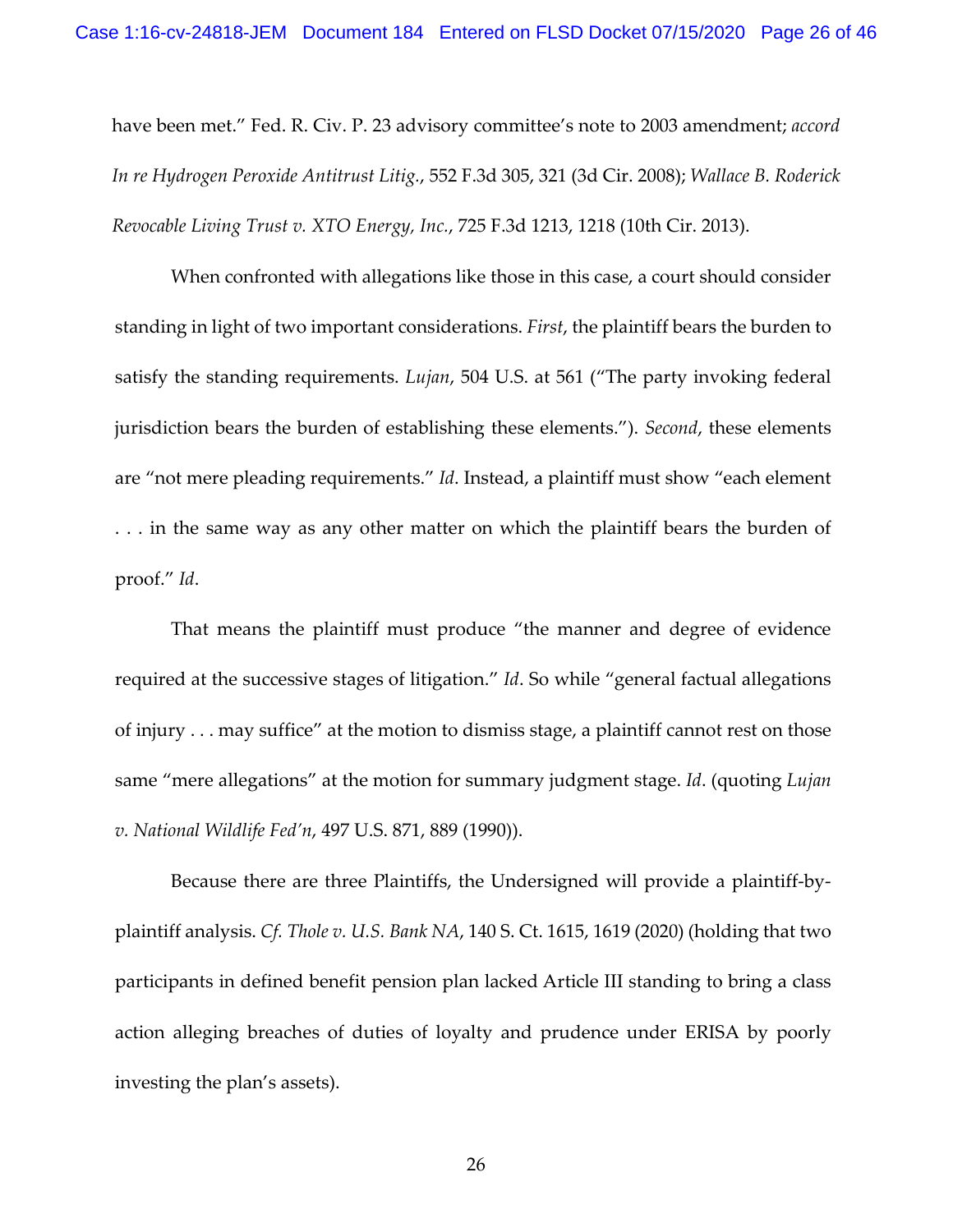### **a. Bryant**

Bryant alleges that she suffered harm due to a "lapse" in coverage. At the motion to dismiss stage, that was sufficient. It is not sufficient now, however. The evidentiary record submitted to the Court demonstrates that she did not suffer a lapse-in-coverage injury.

Bryant, who holds a master's degree in human resources from Webster University and had swiftly climbed the Walmart career ladder from assistant store manager in 2009, to co-store manager in 2011, to full sole store manager by 2014, knew that Plan coverage would be available to her through her domestic partner upon the termination of her employment. In fact, shortly before her employment ended, Bryant contacted the Plan to discuss the availability of domestic-partner coverage once she left Walmart.

Bryant was informed that she had 60 days after her employment ended (until June 7th) to enroll in domestic partner coverage, and that she could do so as early as the day following her termination. Bryant was also advised that coverage would be retroactively effective so that there would be no break in coverage. Bryant therefore knew that she would avoid any loss of coverage by enrolling by June 7th.

Bryant took advantage of the opportunity well before June 7th. Bryant's last day of Plan coverage was April 13, 2016, the date her Walmart employment ended. By April 28, 2016, she had secured Plan coverage for herself and her children through her domestic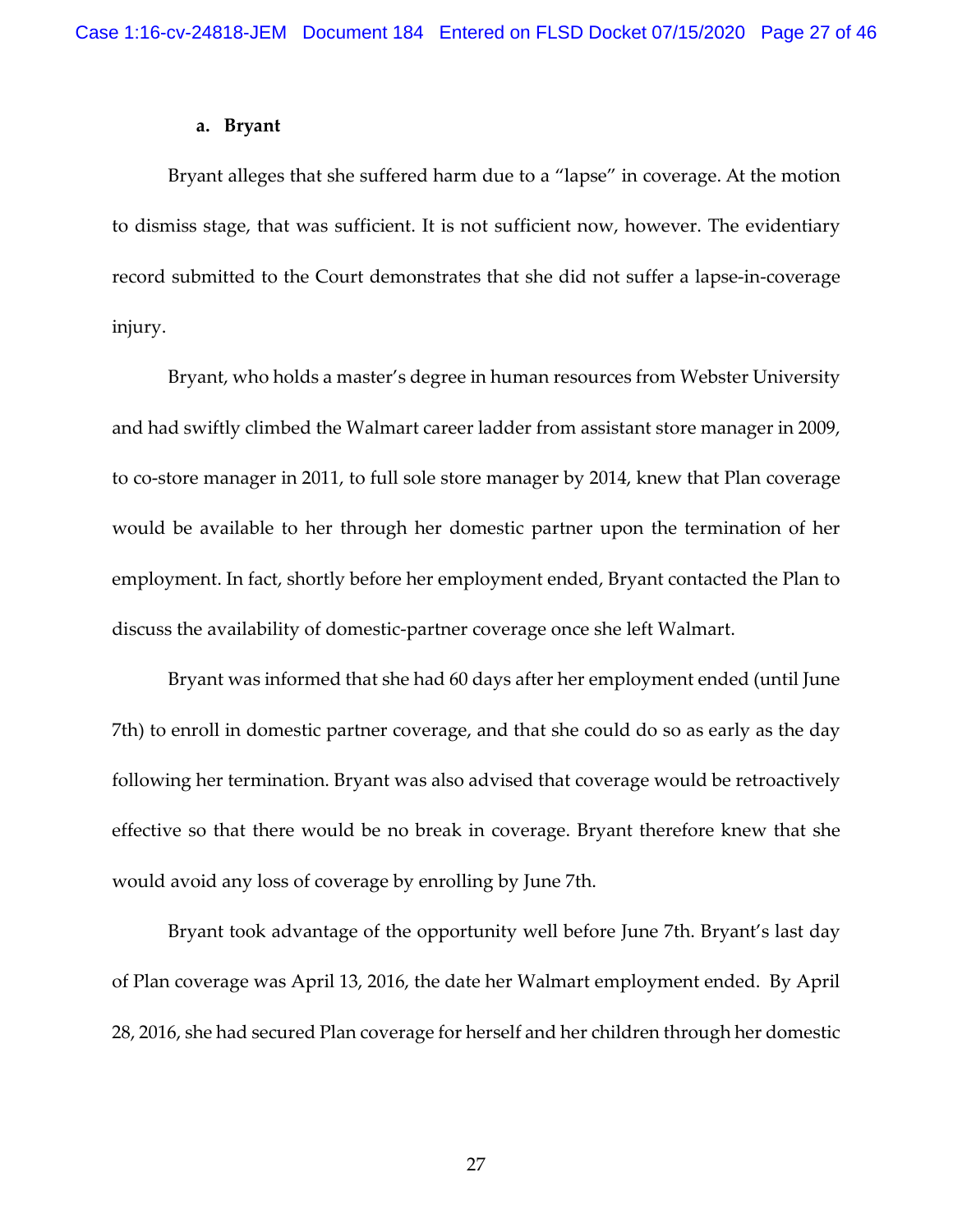partner, who was also a Walmart associate.<sup>[8](#page-27-0)</sup> This coverage was effective retroactively to April 14, 2016, the date when her own coverage as a Walmart associate ended, as she had been told.

This result **would have been the same** had Bryant elected COBRA coverage -- her Plan coverage would have been reinstated retroactively to the date her coverage ceased. After an employee loses coverage due to the termination of employment ("a qualifying event"), COBRA regulations require a COBRA election notice to be sent to qualified beneficiaries within 14 days, and then allow qualified beneficiaries an additional 60 days to elect coverage and pay the requisite premium. 29 U.S.C. § 1165(a)(1); 29 C.F.R. § 2590.606-4(b)(1).

If a qualified beneficiary elects coverage and pays the premium in that posttermination period, then coverage is reinstated retroactively to the date coverage otherwise would have been lost. "The structure of COBRA is designed for there to be a temporary gap even when a timely COBRA election is made, and then the gap is closed retroactively once the election is made and the COBRA premiums are paid." [ECF No. 155-6, ¶ 24].

<span id="page-27-0"></span>Although Bryant submitted conflicting evidence about the specific date on which she enrolled in domestic partner coverage, she admitted in her deposition that she did so no later than April 28, 2016. That is why the Court is using that date.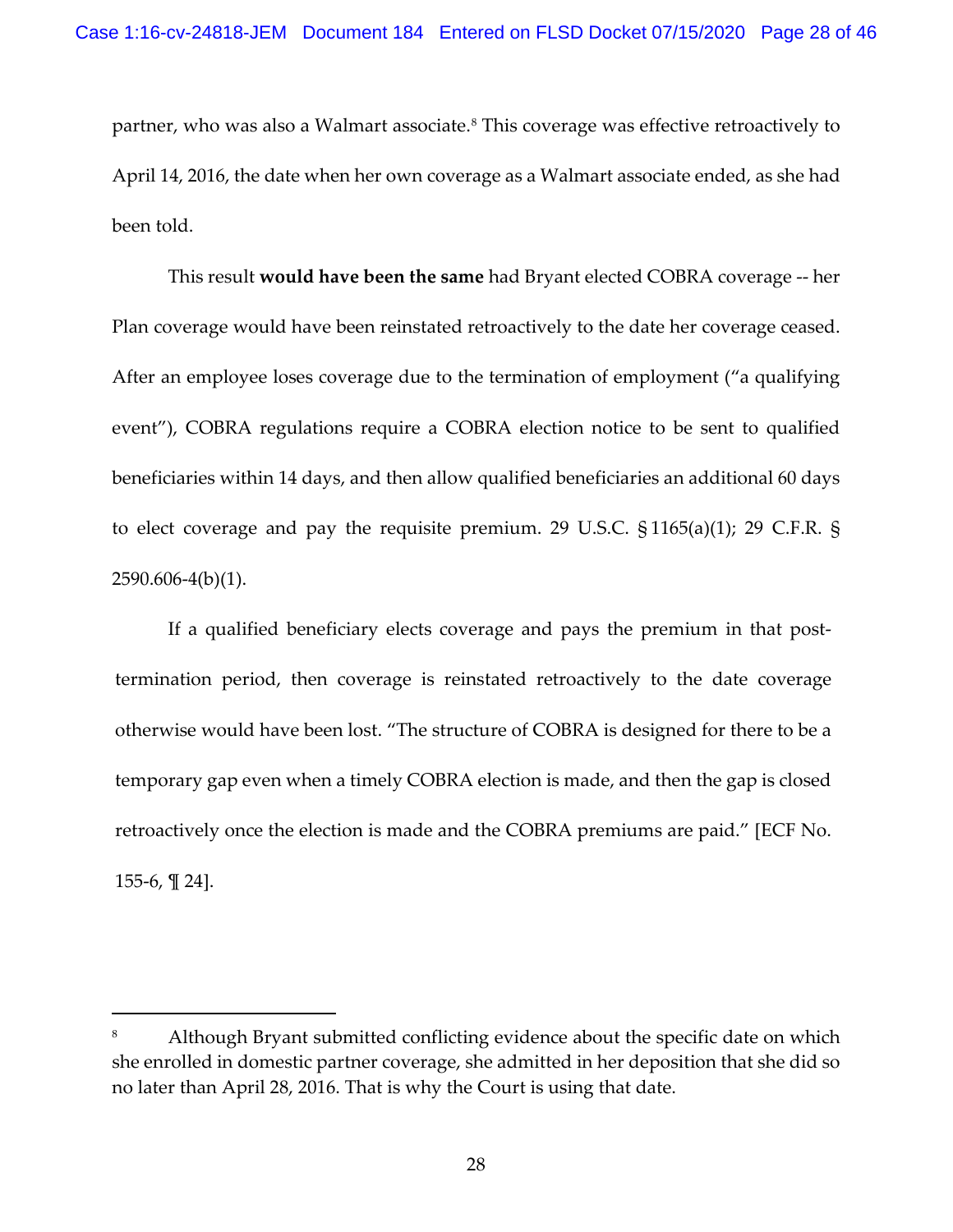As required by the regulation, the Plan, through its COBRA administrator, timely sent Bryant a COBRA election notice within fourteen days following her loss of Plan coverage. That notice specifically advised Bryant that, if she timely elected COBRA coverage, her Plan coverage would be reinstated retroactively to April 14, 2016 (the day after her employment ended). The notice further warned that obtaining coverage through the Affordable Care Act's "Marketplace" could result in a gap in coverage, while electing COBRA coverage would not.

Therefore, if she had elected COBRA, then Bryant would have had the same seamless Plan coverage that she enjoyed when she had earlier enrolled through her domestic partner. In short, Bryant's claim that she was somehow injured by a "lapse in coverage," much less one caused by the COBRA election notice, is refuted by the record. The Court is not obligated at this point to simply accept at face value her allegations when they are contradicted by the actual evidence. Instead, as noted above, the Court is required to actually decide factual controversies (and not accept the class action assertions as necessarily true). *Brown*, F.3d at 1233-34.

Bryant has made a concerted effort to create an injury sufficient to confer standing. For example, contrary to her prior sworn statements, Bryant represented in her class certification papers that her Plan coverage date through her domestic partner was "retroactively applied – but did not become – effective until June of 2016." [ECF No. 107, p. 4]. But that representation is false, and it is indeed contradicted both by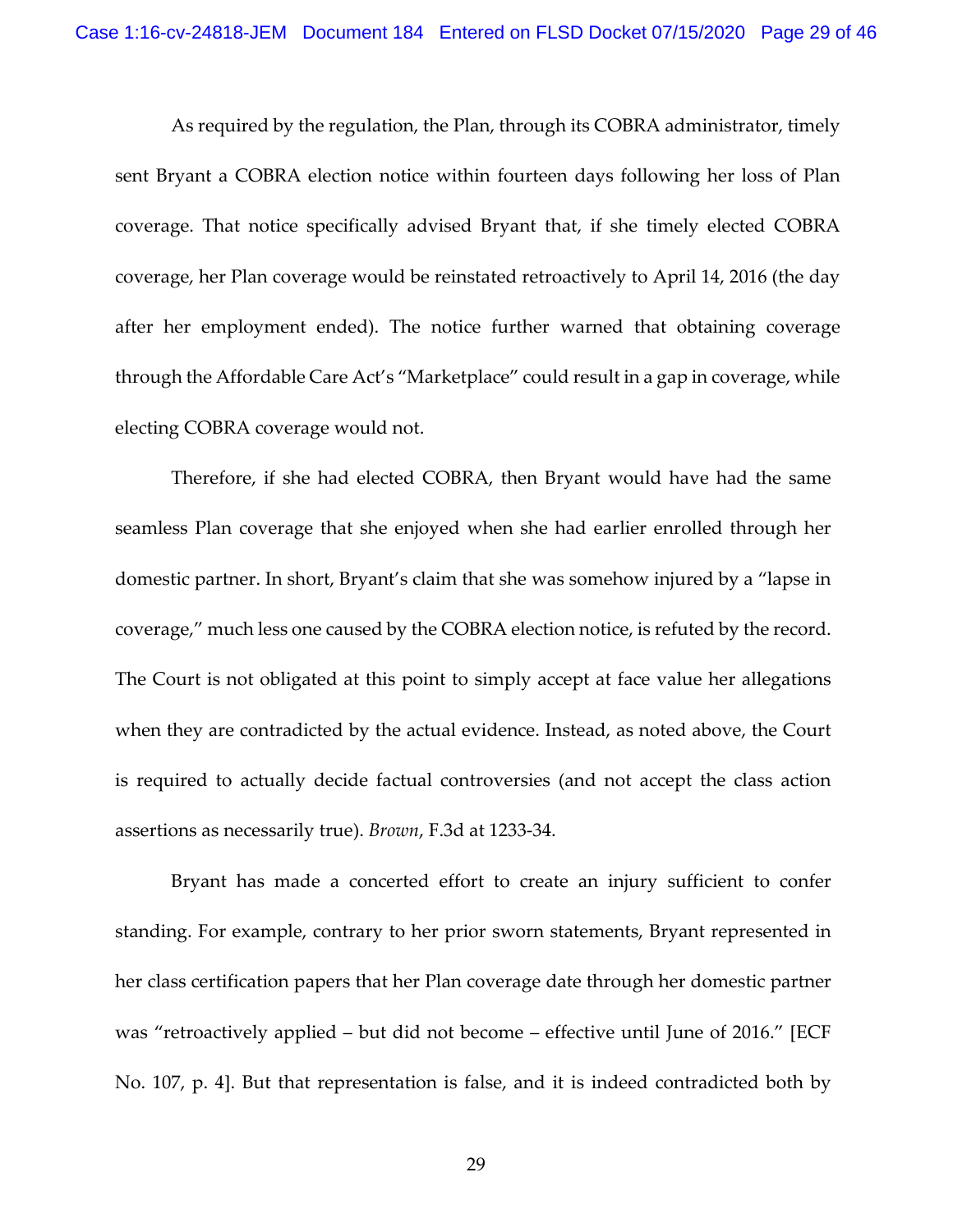Bryant's responses to interrogatories and by her declaration previously submitted to this Court, where she stated that the supposed "lapse" in her coverage spanned from April 13 through April 28, 2016.

Consistent with those sworn statements, Bryant admitted in her deposition that she obtained Plan coverage through her domestic partner by April 28, if not earlier, and further that her Plan coverage was effective retroactively to the date her employment ended.

Bryant also alluded in her class certification papers to unpaid medical expenses or delayed medical treatment, which is contrary to her sworn interrogatory response stating that she is not seeking to recoup unpaid medical expenses. In any event, Bryant has offered *no* evidence of any unpaid medical expenses or delayed treatment; indeed, she testified that she could recall neither any unpaid medical expenses incurred between April 14 and April 28, 2016 nor any foregone medical attention.

Although Bryant claims that her daughter needed surgery around the time that she separated from employment at Walmart [ECF 107, p. 5], her daughter did not actually have surgery until 2018 -- at least two years after Bryant left Walmart -- even though she and her children had coverage through her domestic partner beginning in April 2016. Thus, there is no credible, evidence-based claim that surgery for Bryant's daughter was postponed because of any alleged "lapse" in coverage.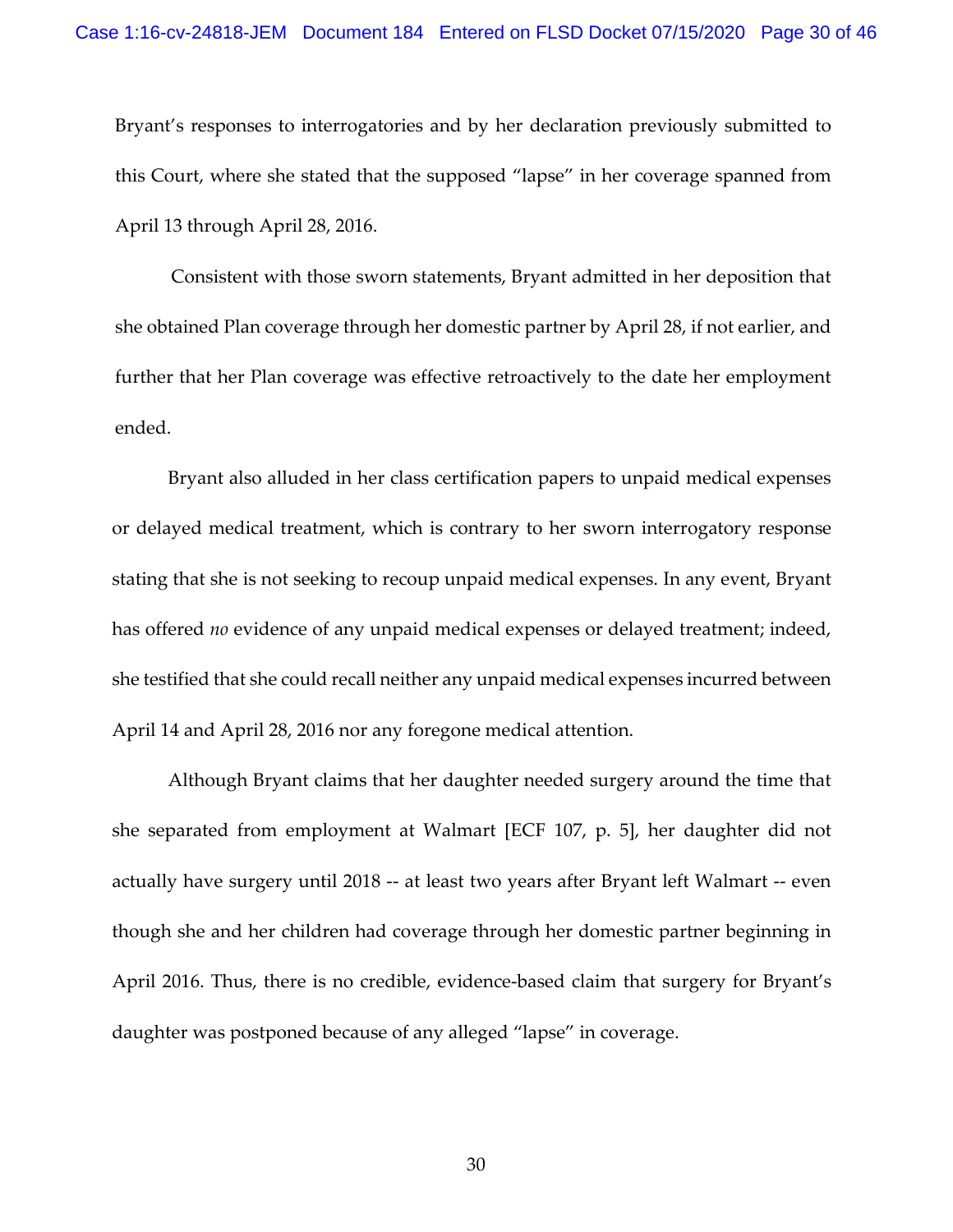Bryant's only other claim of injury -- allegedly "higher insurance premiums" that she had to help her domestic partner pay as a result of losing her own insurance -- is unconvincing and factually unsupportable. [9](#page-30-0) [ECF Nos. 107, pp. 4, 6; 153, ¶ 53]. In fact, the Plan coverage available to her through her domestic partner was far cheaper than COBRA coverage. The record shows that COBRA continuation coverage would have cost Bryant \$1,145.89 each month. [ECF 145-2, p. 4]. Her domestic partner's premium payment increased by only \$171.82 per month when she and her children were added to his Plan coverage. Bryant nevertheless testified that her domestic partner's coverage was somehow more expensive once she and her children were placed on his plan.

She attributed the "change in cost" to two factors: (1) an additional adult (Bryant) was added to her domestic partner's coverage; and (2) a tax that was imposed. But an additional cost to cover Bryant<sup>10</sup> through her domestic partner's Plan coverage does not constitute "injury" where she would have incurred an *even higher cost for COBRA coverage*.

With respect to the tax, Bryant was referring to a federal tax imposed on income imputed to her domestic partner (to account for Walmart's contribution to the cost of

<span id="page-30-0"></span>Similar to medical expenses, Bryant does not assert a claim for injury due to higher insurance premiums in her Second Amended Complaint.

<span id="page-30-1"></span><sup>&</sup>lt;sup>10</sup> Three additional persons were covered under Bryant's domestic partner's coverage, including her children, although she maintained that the addition of children did not affect the premium.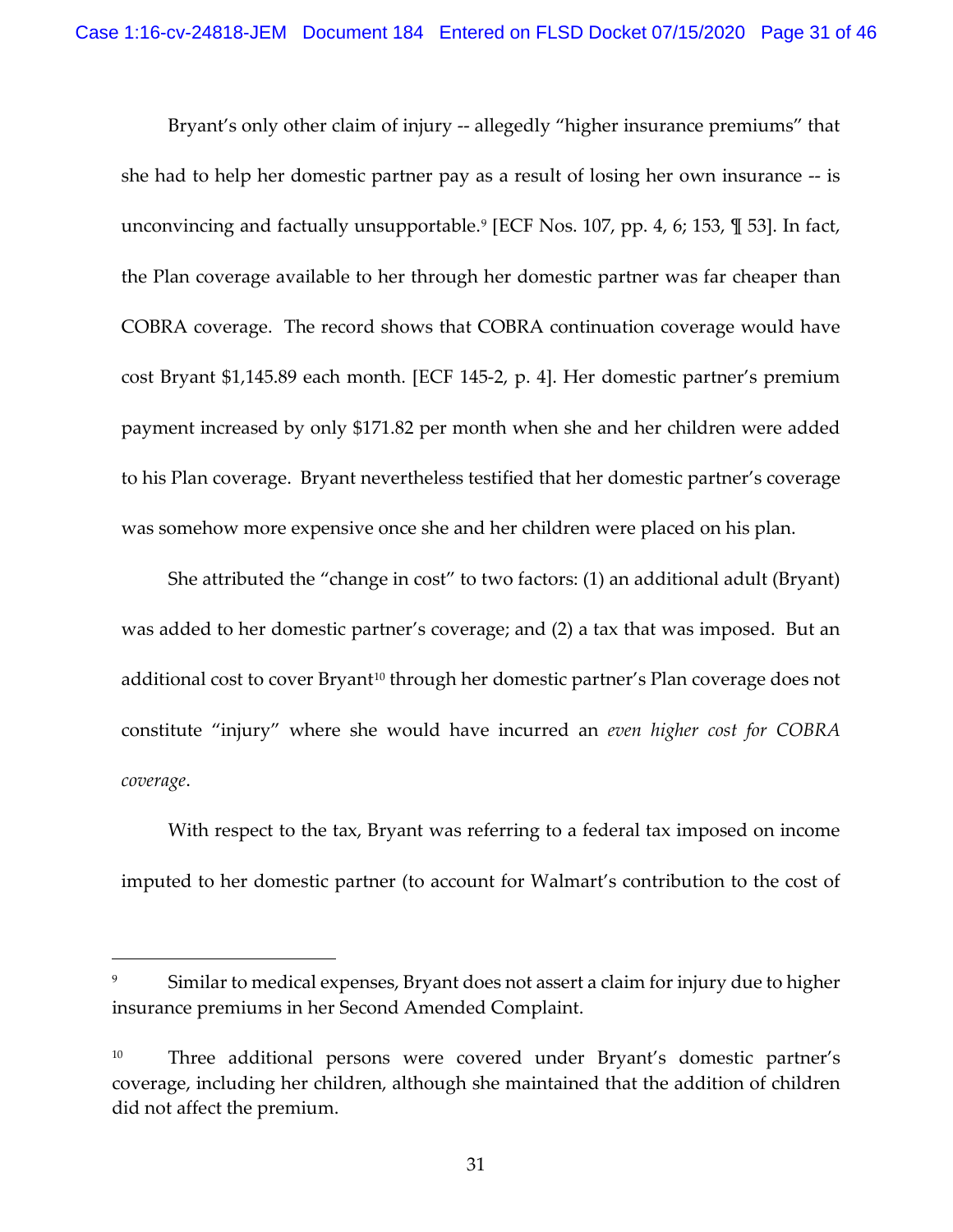her domestic partner's added coverage for her and her children) because they were not then legally married. Even after accounting for any federal tax imposed on imputed income, Bryant's domestic partner's *total cost* to provide Plan coverage to Bryant and her children could not have exceeded \$278.82 per month. Bryant cannot create a standing injury with vague assertions of "higher insurance premiums" where the evidence shows that COBRA coverage would have cost *more than four times* the cost of the Plan coverage she obtained through her domestic partner.

### **b. Baker and Smith**

Baker and Smith were added as Plaintiffs in the Second Amended Complaint, apparently in an effort to proceed with a plaintiff who has standing, given Bryant's myriad standing-related obstacles. But these two new plaintiffs lack standing as well.

Baker was terminated for cause by Walmart. During his deposition, he confessed that he was so angry at Walmart, he neither read the entirety of the COBRA election notice, nor had any intention of continuing his relationship with Walmart through electing COBRA. Baker also did not have any unpaid medical expenses, nor did he forego medical care during the period he was without health coverage.

Meanwhile, Smith likewise cannot show any economic harm resulting from the COBRA notice. While Smith testified that she incurred approximately \$1,000 in unpaid medical bills in the months following her termination from Walmart, Smith knew even before she received her COBRA notice that she could not afford COBRA coverage. Thus,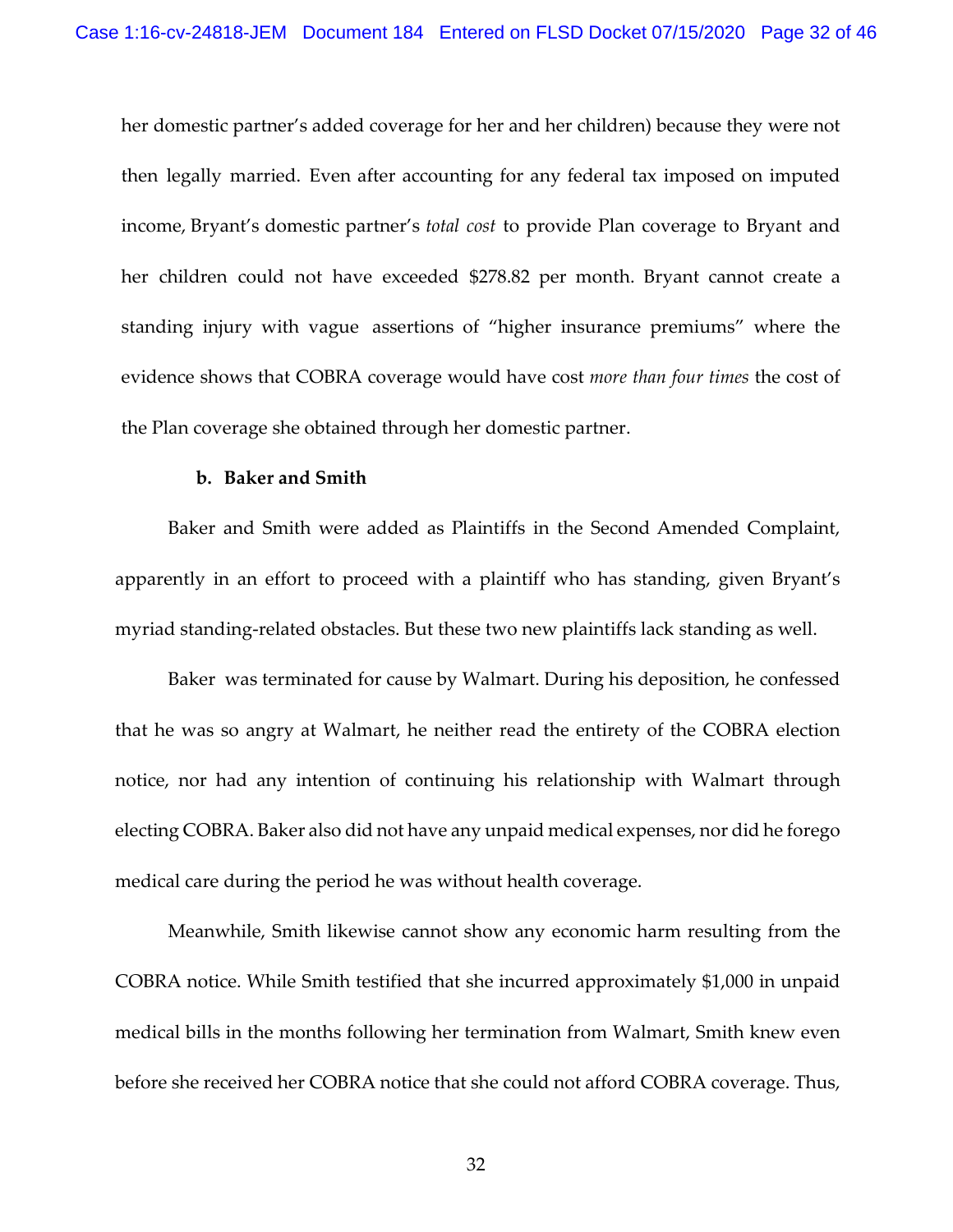it was COBRA's cost and Smith's own economic circumstances -- and not the COBRA election notice -- that resulted in these expenses. Consequently, she cannot show an economic injury related to the COBRA notice, which means she has not established standing. In her declaration, Smith asserted that the alleged deficiency in the COBRA notice caused her to lose coverage, but she was unable to explain how or why when asked about it at her deposition. Specifically, she said she could not substantively respond to the following question: "is there something about the COBRA notice that was wrong that caused you to lose your insurance?" [ECF No. 106-1, p. 87]. She also said she "probably didn't understand why that was written" when asked about her declaration's reference to a deficient COBRA notice. *Id.* 

## **c. What About The "Informational Injury" Theory?**

Judge Martinez's Order on the dismissal motion did not decide on the validity of the informational injury theory. [ECF No. 64, p. 5]. The Order noted that Bryant asserted two standing theories: informational injury (the purportedly deficient notice) and an economic injury (the so-called lapse in insurance coverage). The Order expressly noted it was not determining whether the alleged informational injury "is sufficient to confer standing in and of itself," and then issued the ruling on the alleged lapse in coverage because the Court accepted the allegations as true "at [that] stage in the proceedings." *Id.*

Therefore, the informational injury theory is ripe for a ruling.

At bottom, none of the named plaintiffs relied in any way on the notice they claim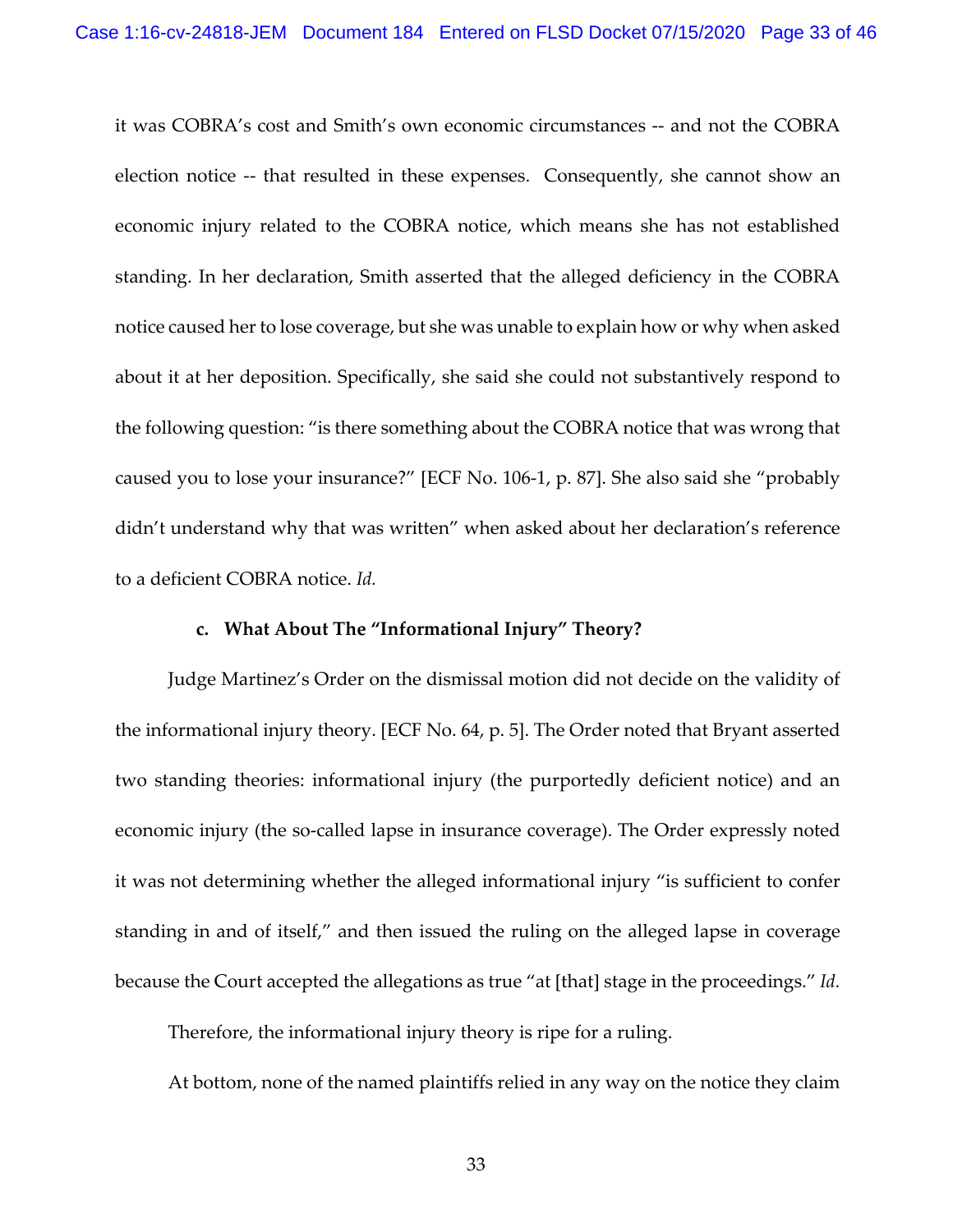caused a purported informational injury.

Assuming, for the sake of discussion, that the COBRA election form violates a federal regulation, this alone does not generate Article III standing. "Plaintiffs do not 'automatically satisf[y] the injury-in-fact requirement whenever a statute' grants them the right to sue." *Cordoba v. DIRECTV, LLC*, 942 F.3d 1259, 1268 (11th Cir. 2019) (quoting *Spokeo v. Robins*, 136 S. Ct. 1540, 1549 (2016)).

In *Spokeo*, the Supreme Court made clear that "Article III standing requires a **concrete injury even in the context of a statutory violation**." 136 S. Ct. at 1549 (emphasis added); *see also Thole v. U.S. Bank N.A.*, 140 S. Ct. 1615, 1620 (2020) (rejecting participants' argument that Article III's injury-in-fact requirement was satisfied simply because ERISA afforded them "a general cause of action to sue for restitution . . . and other equitable relief"). This is because "the requirement of injury in fact is a hard floor of Article III jurisdiction that cannot be removed by statute." *Summers v. Earth Island Inst.*, 555 U.S. 488, 497 (2009).

Consistent with *Spokeo*, courts within the Eleventh Circuit have dismissed cases for lack of Article III standing where a plaintiff has alleged nothing beyond a bare procedural or technical injury.

In *Cordoba*, for example, the Court held that consumers who never asked to be placed on a broadcast satellite service provider's internal do-not-call list lacked standing to maintain a claim under the Telephone Consumer Protection Act ("TCPA") based on

34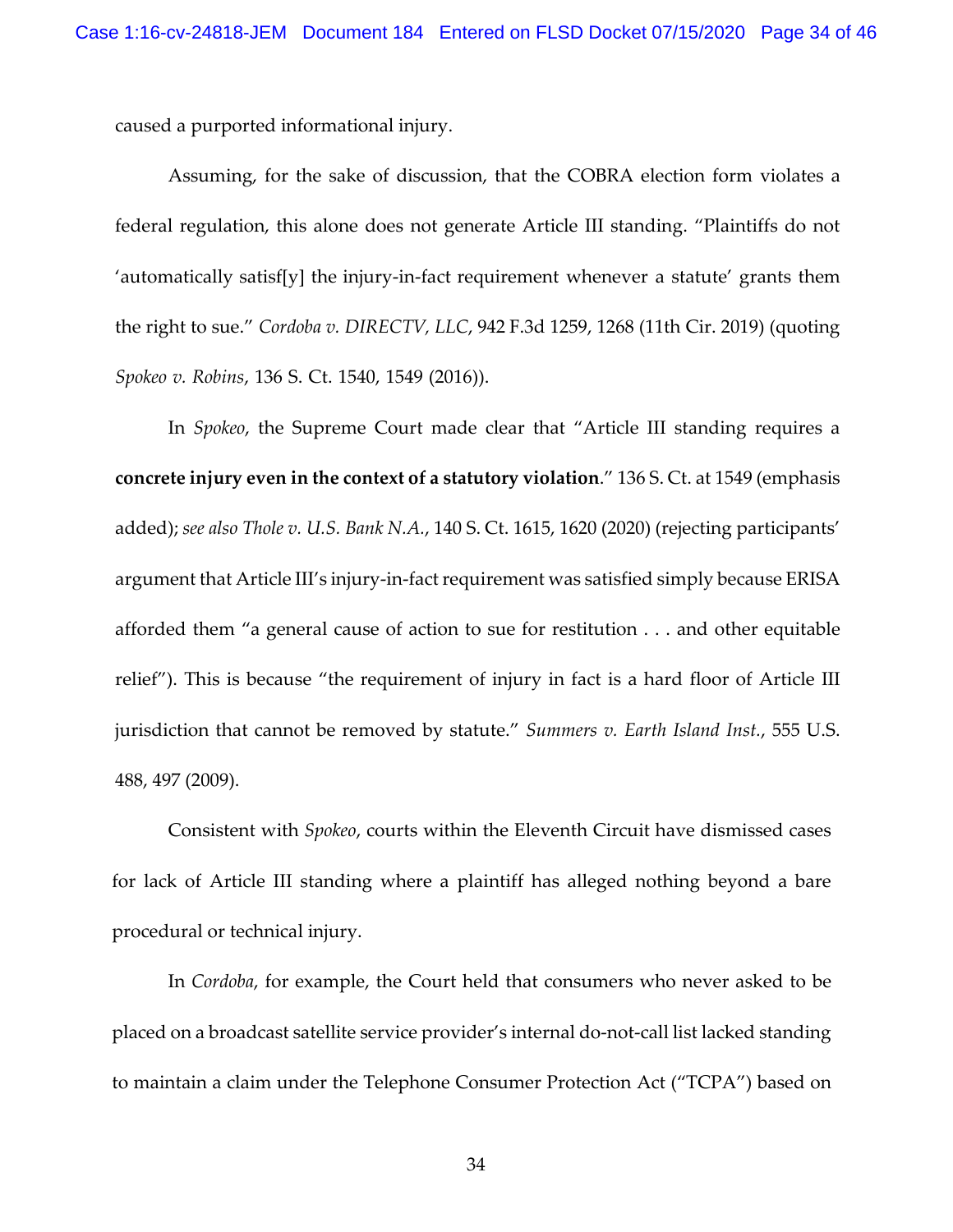allegations that the provider failed to institute appropriate procedures to maintain an internal list. 942 F.3d at 1272. Likewise, the Court in *Salcedo v. Hanna* dismissed a TCPA claim premised on the receipt of a single text message for lack of standing, holding that the text message did not rise to the level of concrete injury-in-fact. 936 F.3d at 1168.

Mirroring a perspective that a technical violation is, without more, insufficient to generate standing, the Court in *Nicklaw v. CitiMortgage, Inc.* held that, even though a New York law requiring recordation of a discharge certificate created a substantive right, the plaintiff had not suffered a concrete injury because the defendant's unlawful delay in recording the certificate did not cost the plaintiff money or lower his credit score. 839 F.3d 998, 1000, 1003 (11th Cir. 2016); *see also Zia v. CitiMortgage, Inc.*, 210 F. Supp. 3d 1334, 1336 (S.D. Fla. 2016) (finding plaintiff lacked standing to pursue claim for statutory penalties based on alleged failure to timely record mortgage satisfaction).

To be sure, Congress can elevate a statutory violation to a concrete injury sufficient for Article III standing, but an injury still "must actually exist." *See Spokeo*, 136 S. Ct. 1549. For such injury to exist, the alleged statutory violation must "pose a risk of real harm" to a concrete interest. *Id.* at 1549. In that respect, the *Spokeo* Court acknowledged that the statute at issue (the Fair Credit Reporting Act) was enacted to "curb the dissemination of false information," but noted that "not all inaccuracies cause harm or present a material risk of harm." *Id*. at 1550.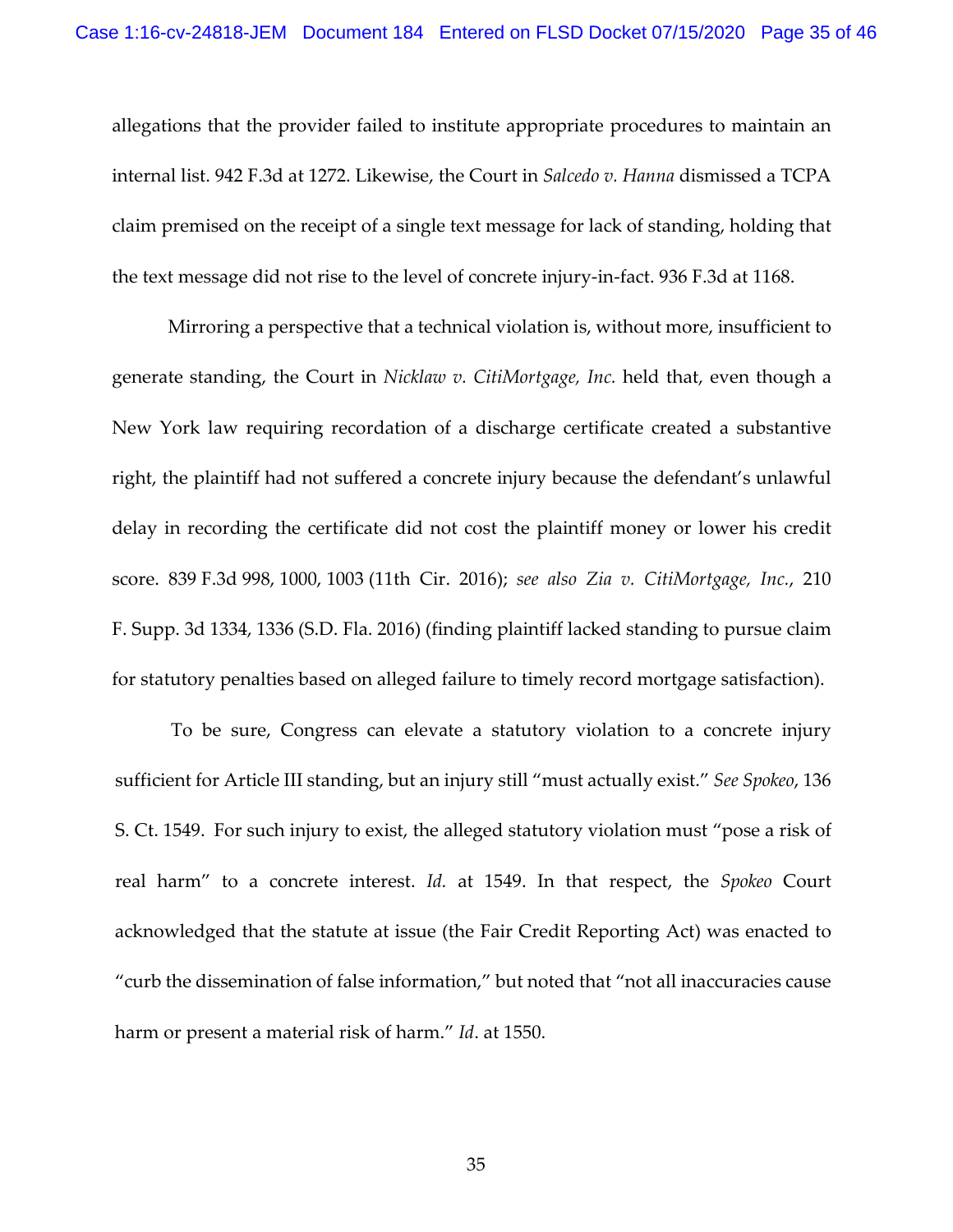To establish injury from a statutory violation, the plaintiff must show the precise harm or a heightened risk of the harm that the statute was designed to prevent. *See Strubel v. Comenity Bank*, 842 F.3d 181, 190 (2d Cir. 2016) (citations omitted) ("[E]ven where Congress has accorded procedural rights to protect a concrete interest, a plaintiff may fail to demonstrate concrete injury where violation of the procedure at issue presents no material risk of harm to that underlying interest.").

COBRA's purpose was to safeguard a participant's right to obtain continuation coverage, in response to "reports of the growing number of Americans without any health insurance coverage and the decreasing willingness of our Nation's hospitals to provide care to those who cannot afford to pay." H.R. REP. NO. 241, 99th Cong., 2d Sess. at 44 (1985) *reprinted in* 1986 U.S.C.C.A.N. 42, 579, 622; *see also Phillips v. Saratoga Harness Racing, Inc.*, 240 F.3d 174, 179 (2d Cir. 2001). The objective of COBRA is to allow individuals the opportunity to elect temporary continuation coverage. *See Scott v. Suncoast Beverage Sales, Ltd.*, 295 F.3d 1223, 1230 (11th Cir. 2002) ("The notice must be sufficient to permit the discharged employee to make an informed decision whether to elect coverage.").

In her Reply submitted in support of the class certification motion, Bryant represented that "Plaintiffs have affirmatively excluded those putative class members who would lack standing . . . (i.e., those individuals . . . who received the form but elected COBRA coverage"). [ECF No. 107, p. 8].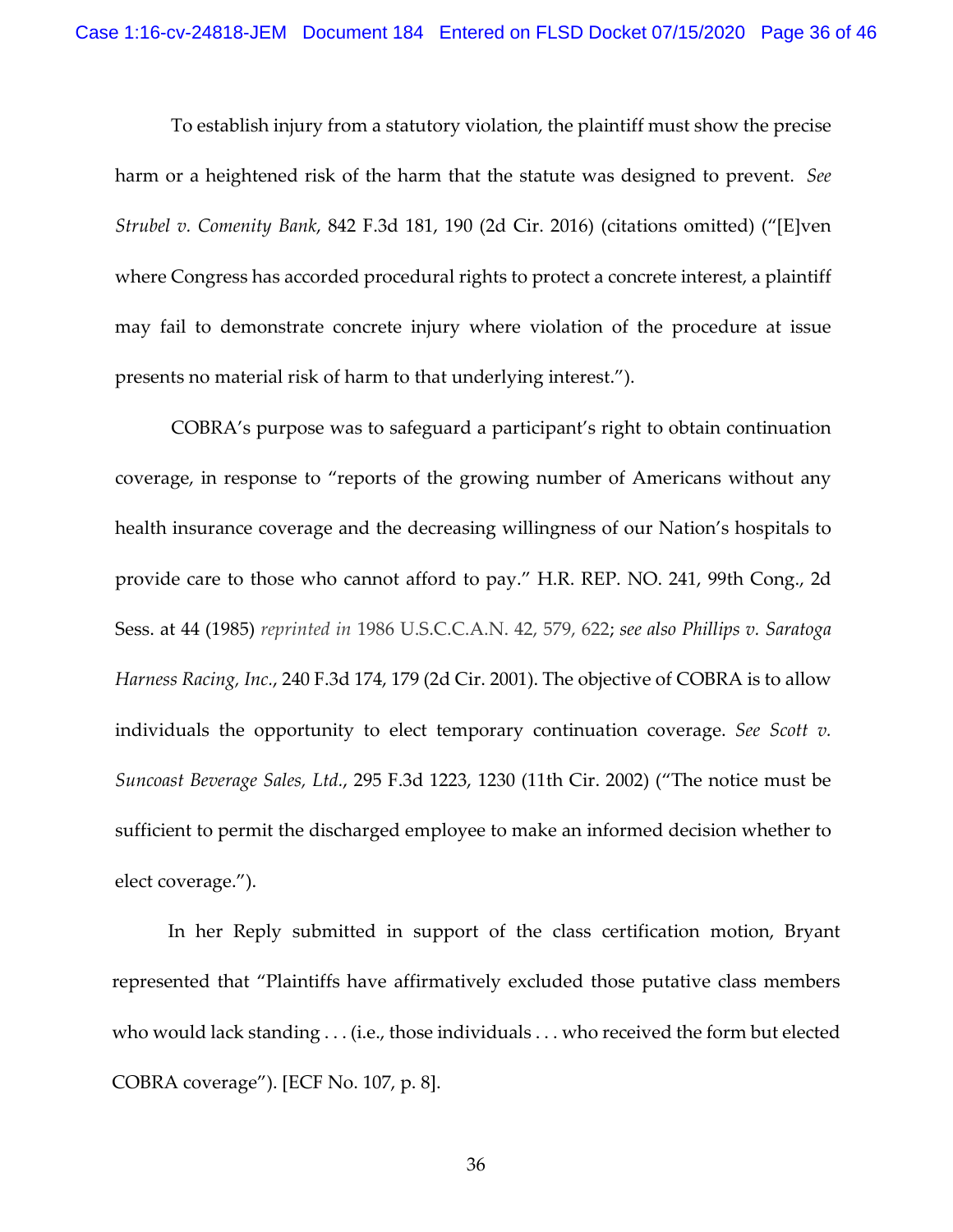Even if Plaintiffs' receipt of the allegedly deficient COBRA election notice could give rise to some sort of "informational injury," Plaintiffs still would have to prove that they "suffer[ed], by being denied access to that information, the type of harm Congress sought to prevent by requiring disclosure." *Friends of Animals v. Jewell*, 828 F.3d 989, 992 (D.C. Cir. 2016); *see also Spokeo*, 136 S. Ct. at 1549 (stating a plaintiff must show more than simply a violation of a statutory right to establish injury in fact).

Although Plaintiffs claim that the COBRA election notice was deficient in failing to identify the Plan administrator, there is simply no evidence that this supposed deficiency interfered in any way with their right or ability to elect continuation coverage.[11](#page-36-0) The COBRA election notice plainly had no impact whatsoever on Bryant's decision to secure Plan coverage through her domestic partner at less than one fourth the cost of COBRA coverage.[12](#page-36-1)

There is likewise no evidence that Baker had any questions about the notice or his rights to COBRA continuation coverage, much less that he would have elected COBRA if he had been provided with the allegedly missing information. In fact, Baker

<span id="page-36-0"></span><sup>&</sup>lt;sup>11</sup> This point will be discussed in greater detail in the next section, entitled "Lack of Causation."

<span id="page-36-1"></span><sup>&</sup>lt;sup>12</sup> Bryant admitted that she understood the parts of the COBRA notice directing her to contact CONEXIS with any COBRA-related questions. The COBRA notice also indicates that recipients may contact Walmart Benefits to request a copy of the Associate Benefits Book, which contained information concerning COBRA.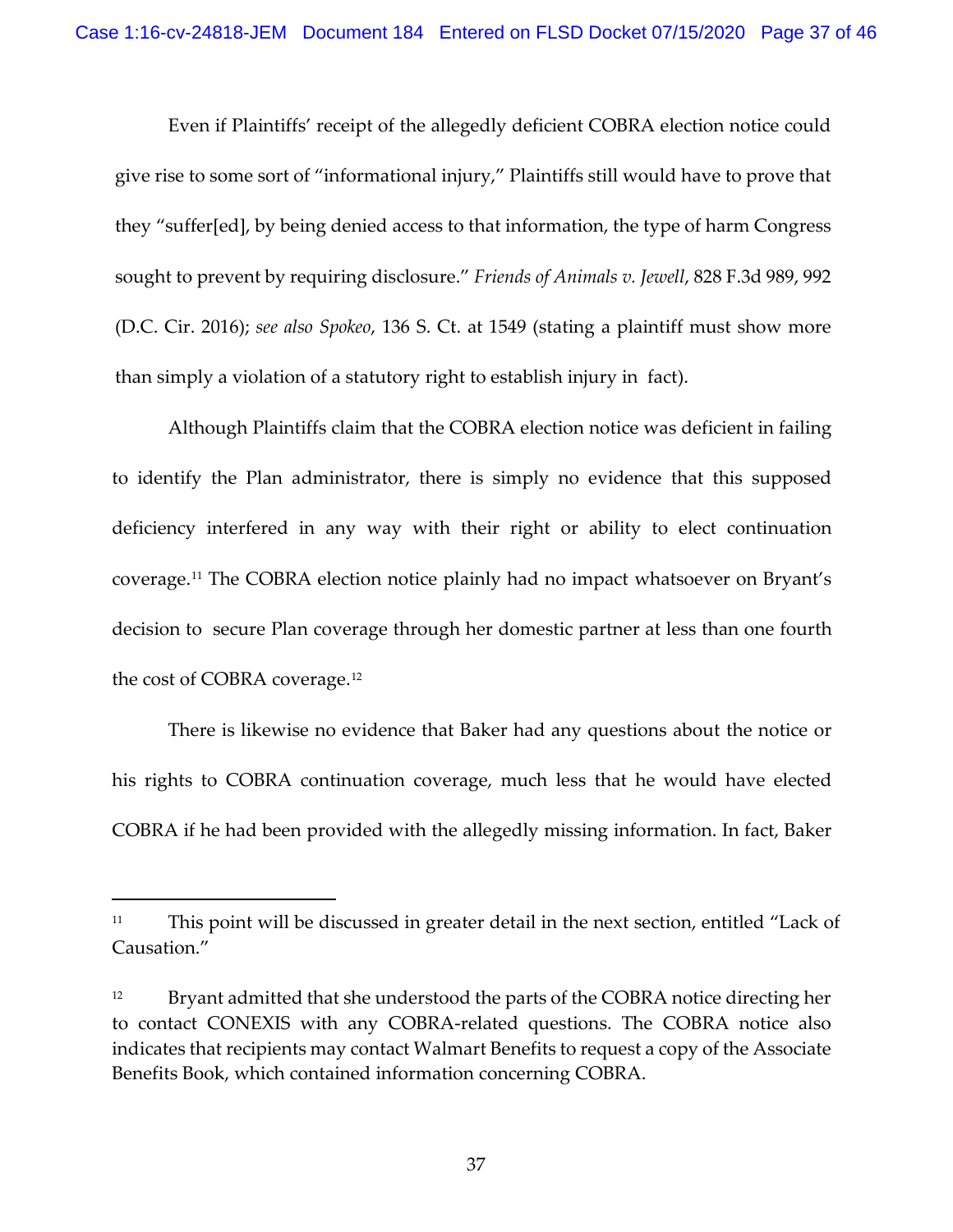conceded that he did not even read most of the notice, as he wanted nothing more to do with Walmart, including signing up for COBRA.

Similarly, there is no evidence that Smith attempted to contact the COBRA administrator or anyone else with questions about the notice or her COBRA rights, or that she even had any such questions. *See Spokeo*, 136 S.Ct. at 1549.

Thus, all three named Plaintiffs have demonstrated, at most, a technical, procedural violation which did not cause them actual harm. This is not the type of informational injury which can confer standing. *Trichell v. Midland Credit Mgmt., Inc.*, No. 18-14144, 2020 WL 3634917, at \*8 (11th Cir. July 6, 2020) (finding two recipients of allegedly misleading debt collection letters lacked Article III standing to pursue claims under the Fair Debt Collection Practices Act because the collection letters did not cause them any tangible injury and the two plaintiffs asserted only intangible injuries in the form of FDCPA violations);[13](#page-37-0) *see also Jewell*, 828 F.3d at 990 (affirming order dismissing complaint by environmental advocacy group because the group did not suffer informational injury required to establish the requisite standing).

## **d. Did the COBRA Notice Cause an Injury (Assuming There Was One)?**

Even if Plaintiffs could show injury, they cannot demonstrate the second prong of standing -- that any harm they allegedly suffered is fairly *traceable* to the alleged

<span id="page-37-0"></span><sup>13</sup> The Eleventh Circuit's very recent opinion in *Trichell* cites *Thole* for the rule that a "cause of action does not affect the Article III standing analysis." 2020 WL 3634917, at \*5 (citing *Thole*, 140 S. Ct. 1615, 1620).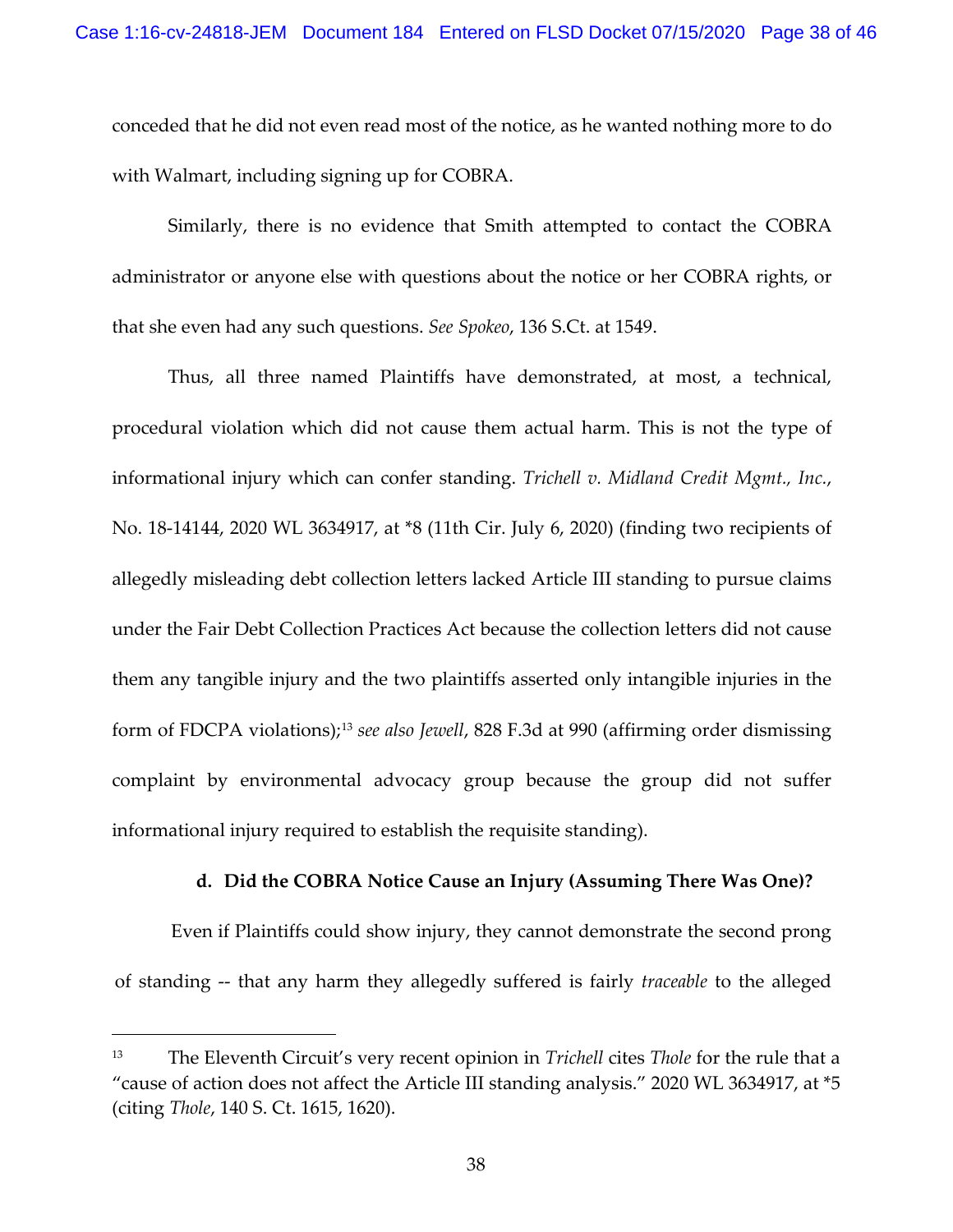deficiency in the COBRA election notice. Phrased differently, they have not demonstrated (as opposed to merely alleging) that the so-called defective COBRA notice proximately caused them any concrete injuries.

The evidentiary record forecloses any claim that Bryant suffered a "lapse" in coverage as a result of the alleged COBRA notice deficiency.

Bryant understood the portions of the COBRA notice directing her to contact CONEXIS with COBRA-related questions, which she could have done if she wanted to ask questions about the COBRA coverage.

As explained previously, Bryant indisputably would have experienced the same "lapse" (which was no lapse at all) even if she had elected COBRA coverage. Moreover, Bryant had *already* secured coverage under her domestic partner's Plan coverage by the time she received her COBRA election notice. Therefore, a COBRA notice that Bryant had not yet received, whether deficient or not, could not have influenced her decision to enroll herself and her children through her domestic partner's Plan coverage.

The two newly-added Plaintiffs, Smith and Baker, have similarly not established any injury which can be traced to a deficient COBRA notice which provided contact information for the COBRA administrator, rather than the Plan administrator.

Smith knew before receiving her COBRA election notice that she could not afford COBRA. That economic reality makes any technical deficiency in the notice irrelevant, and also demonstrates that she lacks a concrete injury caused by the violation to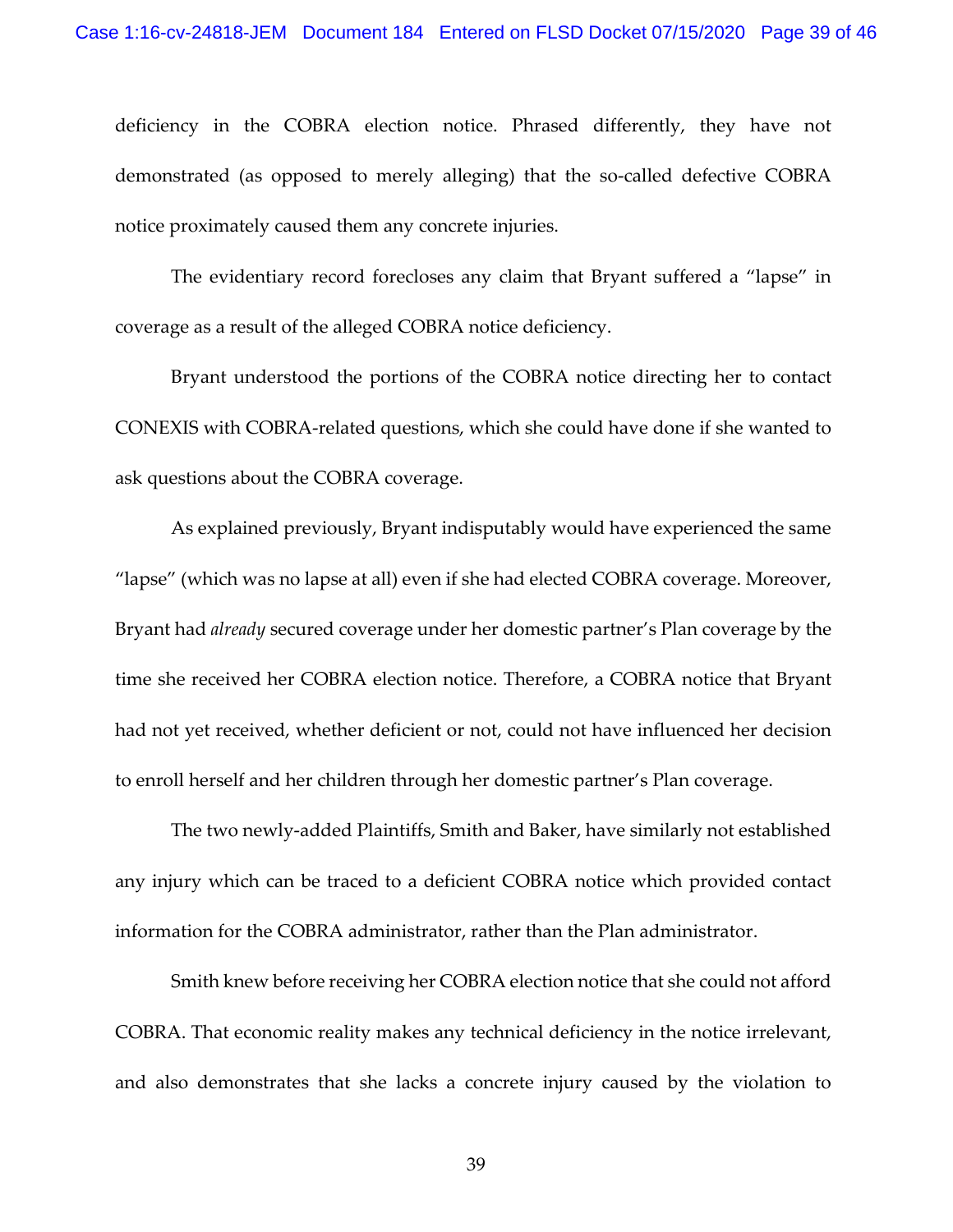establish standing. Smith could not have afforded the coverage even if she had received a dozen perfectly-compliant COBRA notices. So the Undersigned views this issue as a red herring and concludes that Smith did not sustain a concrete injury caused by the omission of contact information in the COBRA notice.

Baker did not even read most of the COBRA notice and thus cannot show that information supposedly missing from it caused him any sort of harm. In fact, Baker was unable to explain the injuries he incurred, other than discussing the various disadvantages to being without health coverage.

Not one of the three named Plaintiffs claim that they would have (or could have) elected COBRA had they been provided with the allegedly missing information. Nor have they otherwise demonstrated any causal connection between the alleged COBRA notice deficiency and any harm (economic or "informational") that they claim to have suffered.<sup>[14](#page-39-0)</sup>

Because they lack standing, the three named Plaintiffs cannot serve as the named representatives for a putative class action, and the Undersigned therefore recommends

<span id="page-39-0"></span><sup>&</sup>lt;sup>14</sup> The Undersigned finds persuasive an argument asserted by Retail Litigation Center, Inc. in its *amicus curiae* memorandum: "Nor does it make sense that a plaintiff would suffer any harm—informational or actual— from notices like the ones in this case. A notice that gives the name and contact information of an expert third-party administrator, when that is *exactly* the best entity for the employee to call for information about COBRA or the employee's status, creates no harm." [ECF No. 159-1, p. 12].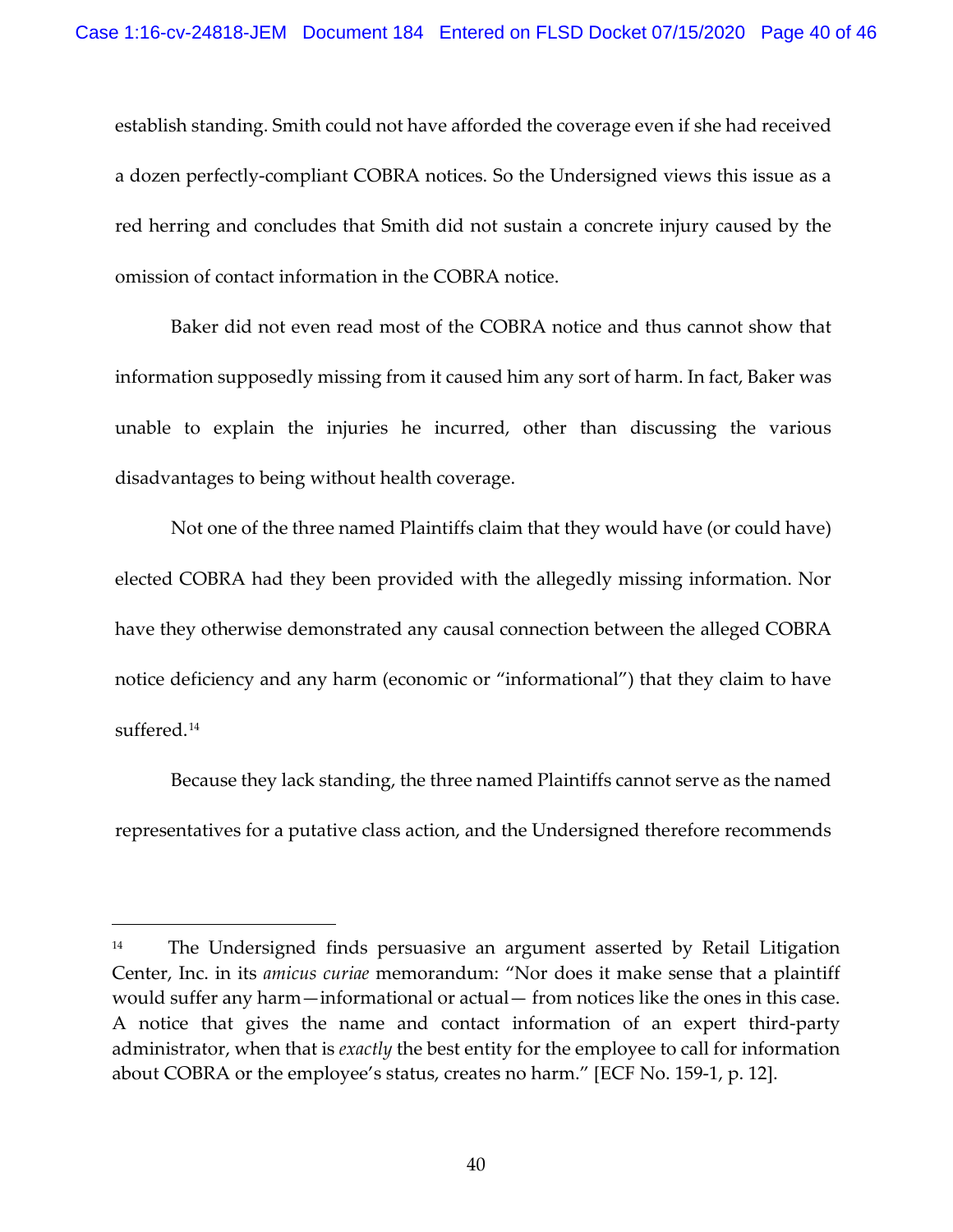that Judge Martinez deny the motion for class certification. *See generally Thole*, 140 S. Ct. 1615; *Spokeo*, 136 S. Ct. 1540, *Trichell*, 2020 WL 3634917*. See generally Nicklaw*, 839 F.3d at 1003 (holding that, in federal court, "the requirement of concreteness under Article III is not satisfied every time a statute creates a legal obligation and grants a private right of action for its violation," and noting that "a plaintiff must suffer some harm or risk of harm from the statutory violation to invoke the jurisdiction of a federal court").

Given this conclusion that the three Plaintiffs lack standing, the Undersigned does not need to evaluate the other class action factors.

Nevertheless, in an abundance of caution, the Undersigned will also evaluate two additional Rule 23(a) factors concerning class certification because they relate to the Plaintiffs' failure to establish standing: whether the claims are typical and whether the named representatives will adequately represent the putative class.

## **e. Rule 23(a) Prerequisites**

The Rule 23(a) prerequisites for class certification are (1) numerosity, (2) commonality, (3) typicality, and (4) adequacy.

### i. Typicality

To satisfy typicality, a class representative must possess the same interest and suffer the same injury as the class members. *See Murray v. Auslander*, 244 F.3d 807, 811 (11th Cir. 2001).

Rule 23(a)(3) typicality is satisfied where a plaintiff's claims are "reasonably co-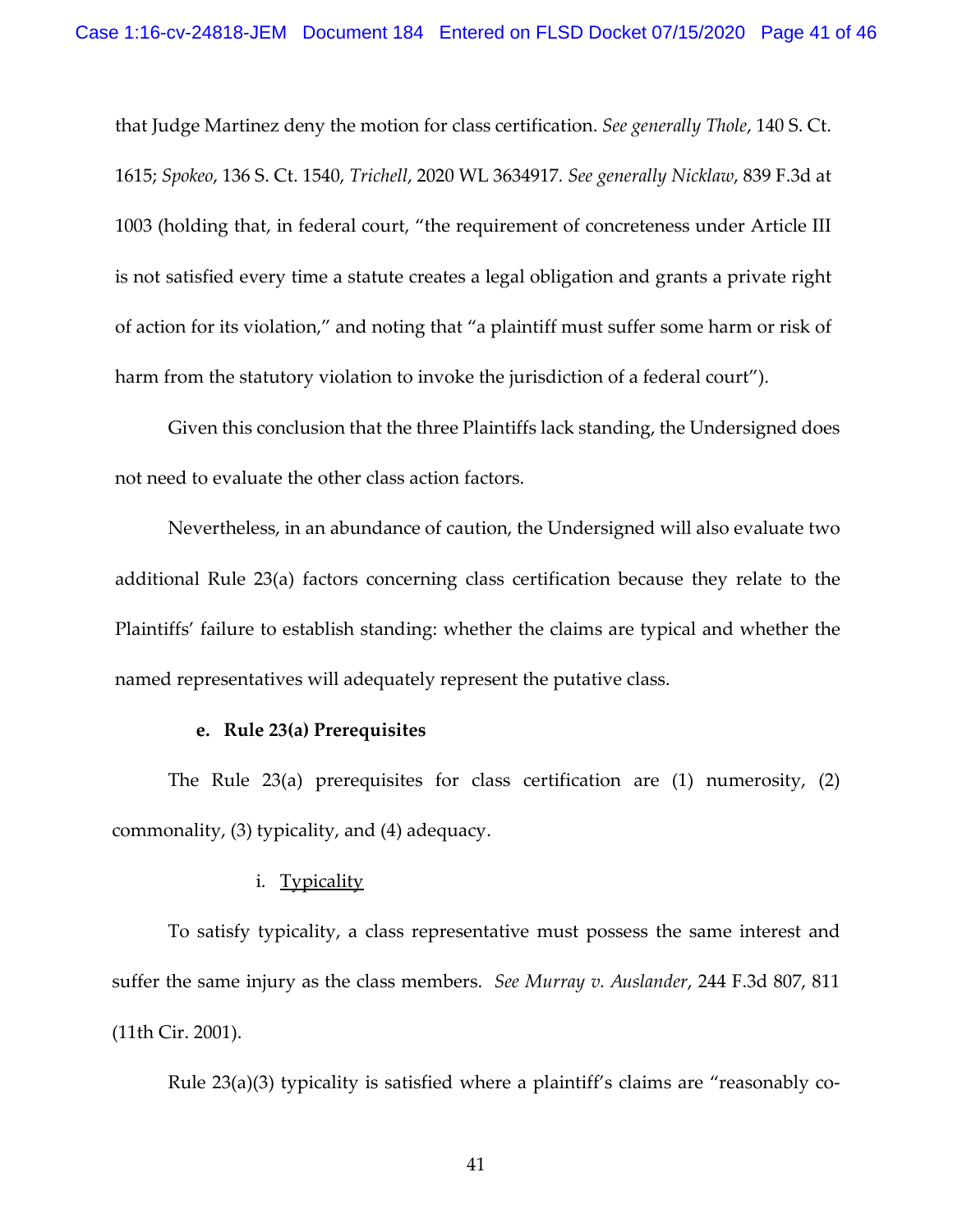extensive" with absent class members' claims; they need not be "substantially identical." *In re Checking Account Overdraft Litig.*, 281 F.R.D. 645, 675 (S.D. Fla. 2012). The test of typicality is whether "plaintiff's claim arises from the same event or practice or course of conduct that gives rise to the claim of the other class members, and if the claims are based on the same legal theory." *Aventura Chiropractic Ctr., Inc. v. Med Waste Mgmt. LLC*, No. 12- 21695-CIV, 2013 WL 3463489, at \*4 (S.D. Fla. July 3, 2013).

Plaintiffs propose two putative classes: participants who received a COBRA election notice in 2016 and did not elect coverage, and participants who received a COBRA election notice between 2013-2015 and did not elect coverage. All three named Plaintiffs are members only of the first putative class, thus defeating the requirement set forth in *Dukes* and Eleventh Circuit precedent that a class representative be a member of the class she seeks to represent. *See Dukes*, 564 U.S. at 348-49; *Mills v. Foremost Ins. Co.*, 511 F.3d 1300, 1307 (11th Cir. 2008). Even if Judge Martinez were to otherwise finds class certification appropriate, without a class representative, **the 2013-2015 subclass cannot be certified**.

## ii. Adequacy

The "'adequacy of representation' analysis encompasses two separate inquiries: (1) whether any substantial conflicts of interest exist between the representative[] and the class; and (2) whether the representatives will adequately prosecute the action.''' *Valley Drug Co. v. Geneva Pharm., Inc.*, 350 F.3d 1181, 1189 (11th Cir. 2003) (internal citation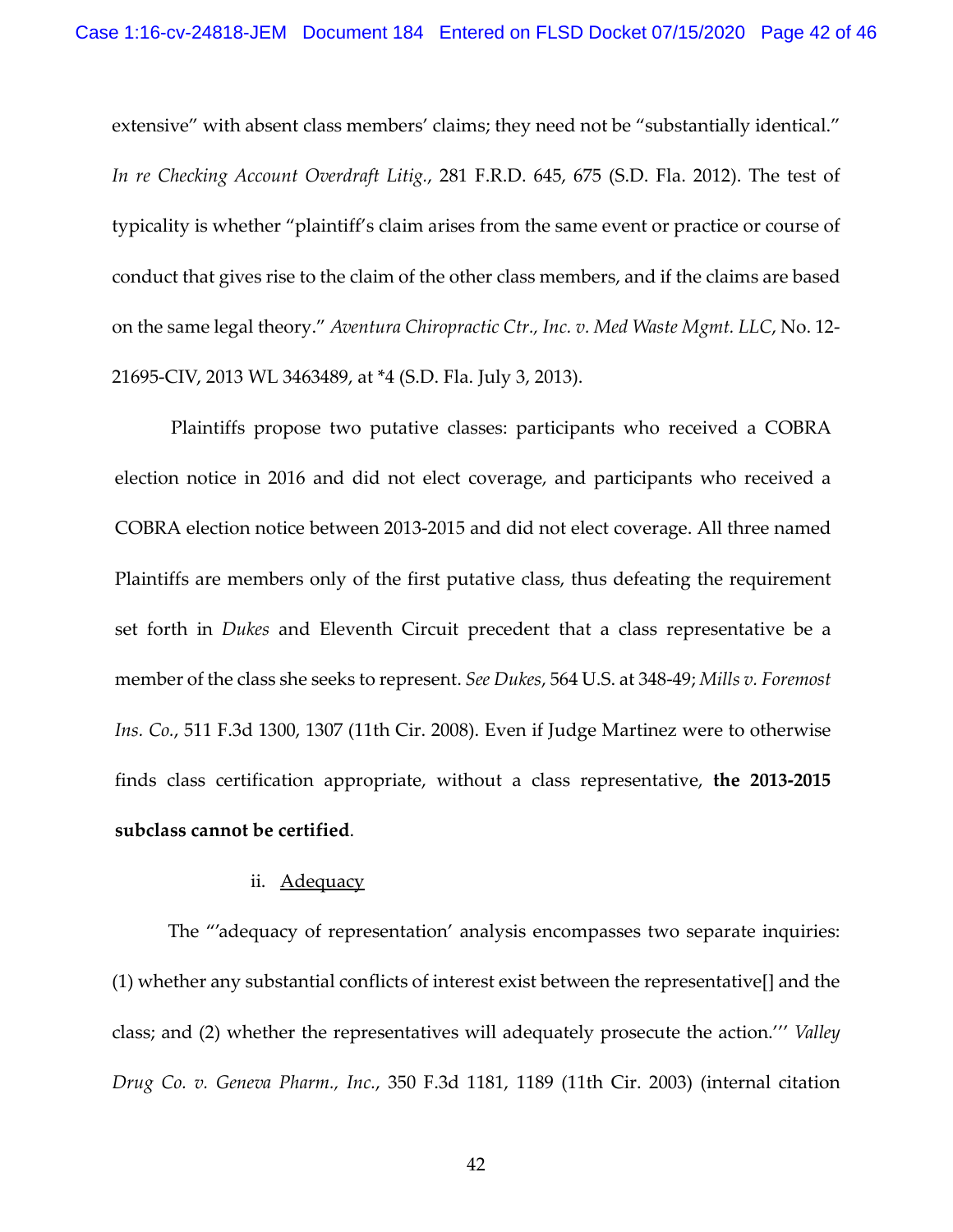omitted). "If **substantial** conflicts of interest are determined to exist among a class, class certification is inappropriate.'' *Id.* (emphasis added).

A party who is not familiar with the basic elements of his claims is not considered to be an adequate representative for the class because there is no sense that there is an actual party behind counsel's prosecution of the action. *Burkhalter Travel Agency v. MacFarms Intern., Inc.*, 141 F.R.D. 144, 153 (N.D. Cal. 1991). A plaintiff is an inadequate representative where he is so unfamiliar with the case that he will not serve the necessary role of "check[ing] the otherwise unfettered discretion of counsel in prosecuting the suit." *Welling v. Alexy*, 155 F.R.D. 654, 659 (N.D. Cal. 1994) (citations omitted); *see also [Baffa v.](https://1.next.westlaw.com/Link/Document/FullText?findType=Y&serNum=2000489226&pubNum=506&originatingDoc=Iede1b9c5542511deabded03f2b83b8a4&refType=RP&fi=co_pp_sp_506_61&originationContext=document&transitionType=DocumentItem&contextData=(sc.UserEnteredCitation)#co_pp_sp_506_61)  [Donaldson, Lufkin & Jenrette Sec. Corp.](https://1.next.westlaw.com/Link/Document/FullText?findType=Y&serNum=2000489226&pubNum=506&originatingDoc=Iede1b9c5542511deabded03f2b83b8a4&refType=RP&fi=co_pp_sp_506_61&originationContext=document&transitionType=DocumentItem&contextData=(sc.UserEnteredCitation)#co_pp_sp_506_61)*, 222 F.3d 52, 61 (2d Cir. 2000) (internal citation omitted) ("[C]lass representative status may properly be denied where the class representatives have so little knowledge of and involvement in the class action that they would be unable or unwilling to protect the interests of the class against the possibly competing interests of the attorneys.").

In considering the involvement and knowledge of a prospective class representative, "[t]he Court must feel certain that the class representative will discharge his fiduciary obligations by fairly and adequately protecting the interests of the class." *Koenig v. Benson*, 117 F.R.D. 330, 333-34 (E.D.N.Y. 1987).

The Undersigned finds that Plaintiffs and their counsel *will* fairly and adequately protect and represent the interest of each class member.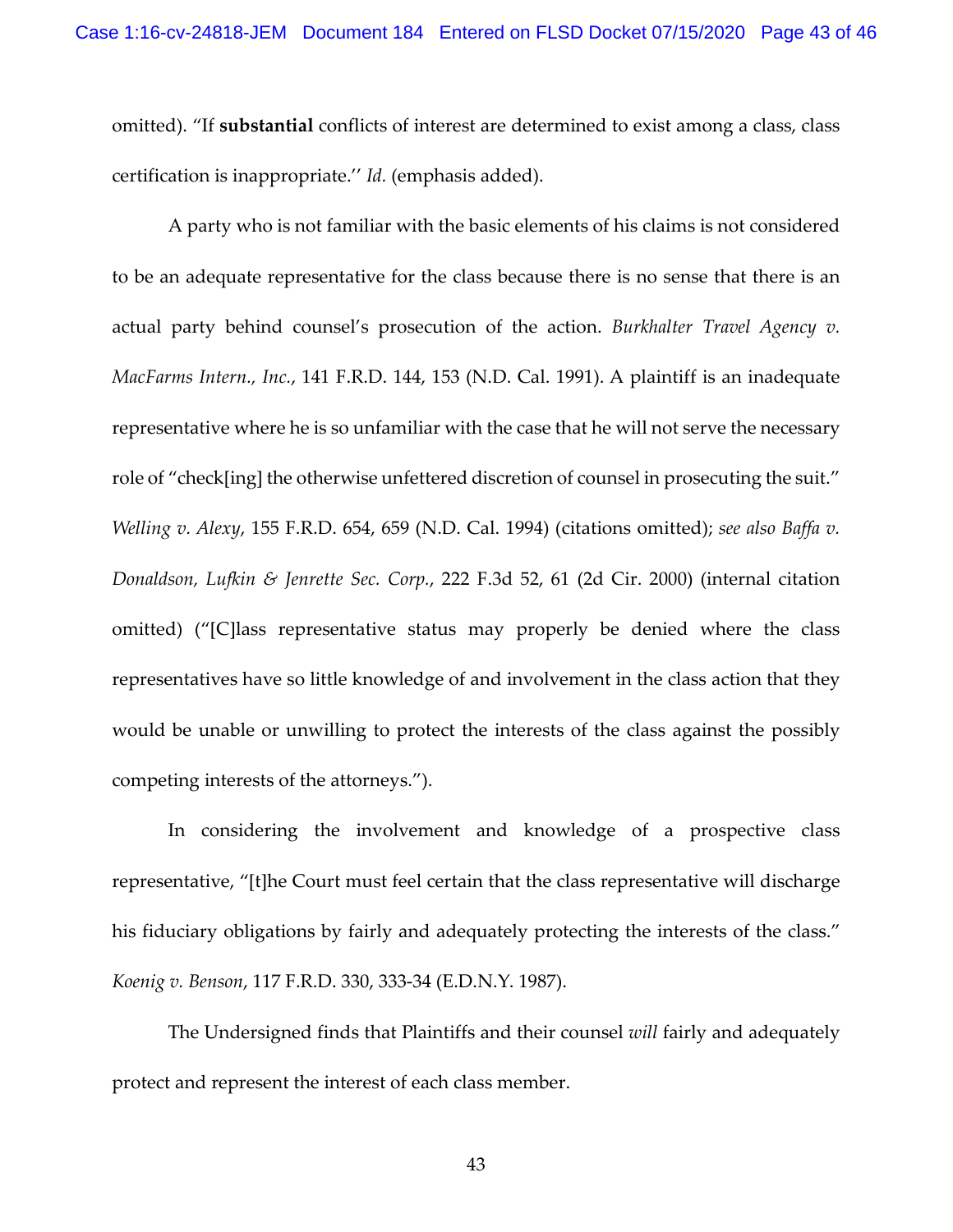No substantial conflict of interest appears to exist between Plaintiffs and other class members.

Plaintiffs have diligently pursued this litigation on behalf of the classes and they retained a firm which has extensive class action experience related to deceptive trade practices. In addition, they attended two mediations and also provided deposition testimony.

The Undersigned is *not* persuaded by Defendants' argument that Plaintiffs lack knowledge of the case. A class representative is not required to become a legal expert or independently investigate his claims. "Merely relying on counsel to prosecute an action does not make a lead plaintiff inadequate." *City of Sunrise Gen. Emps.' Ret. Plan v. FleetCor Techs., Inc*., No. 17-cv-02207, 2019 WL 3449671, at \*6 (N.D. Ga. July 17, 2019) (granting class certification motion in lawsuit against global provider of workforce payment product for false statements about its revenue growth while omitting that its growth was derived from fees and for a predatory fee scheme).

Further, Plaintiffs' deposition testimony demonstrates that they sufficiently understand the claims, conferred with counsel, and provided testimony.

Plaintiffs are adequate because they have "a very thorough understanding of the nature of this litigation and [their] role[s] as class representative[s]." *Brown v. Brewer*, No. CV 06-3731-GHK(JTLX), 2009 WL 1574556, at \*4 (C.D. Cal. May 29, 2009) (finding that plaintiff was adequate "although Plaintiff could not remember some key elements of his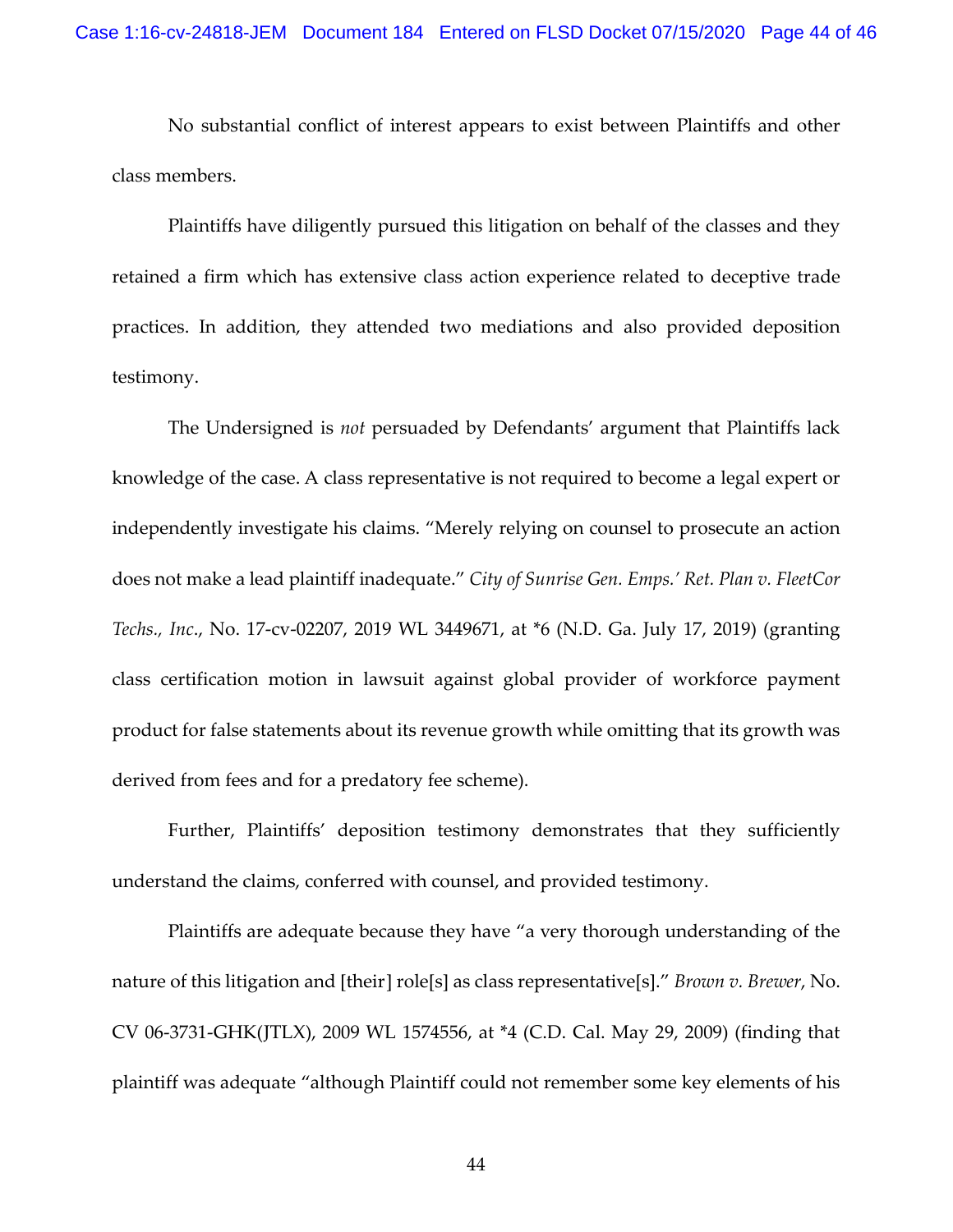case" and "referred to [a] nine[-]page memorandum" provided by counsel at deposition"); *see also Jimenez v. Menzies Aviation Inc.*, No. 15-cv-02392, 2016 WL 3231106, at \*6-7 (N.D. Cal. June 13, 2016).

As a practical matter, of course, the mere fact that the three Plaintiffs meet the adequacy element of Rule 23(a) is entirely academic here, as they lack the requisite standing and also fail to meet the typicality requirement for one of the two subclasses.

### **V. CONCLUSION**

The Undersigned **respectfully recommends** that the District Court **deny** without prejudice the class action certification motion because the three named Plaintiffs lack the requisite standing.

## **VI. OBJECTIONS**

The parties will have fourteen (14) days from the date of this Report and Recommendations within which to file written objections, if any, with United States District Judge Jose E. Martinez. Each party may file a response to the other party's objection within fourteen (14) days of the objection. Failure to file objections timely shall bar the parties from a *de novo* determination by the District Judge of an issue covered in the Report and shall bar the parties from attacking on appeal unobjected-to factual and legal conclusions contained in this Report except upon grounds of plain error if necessary